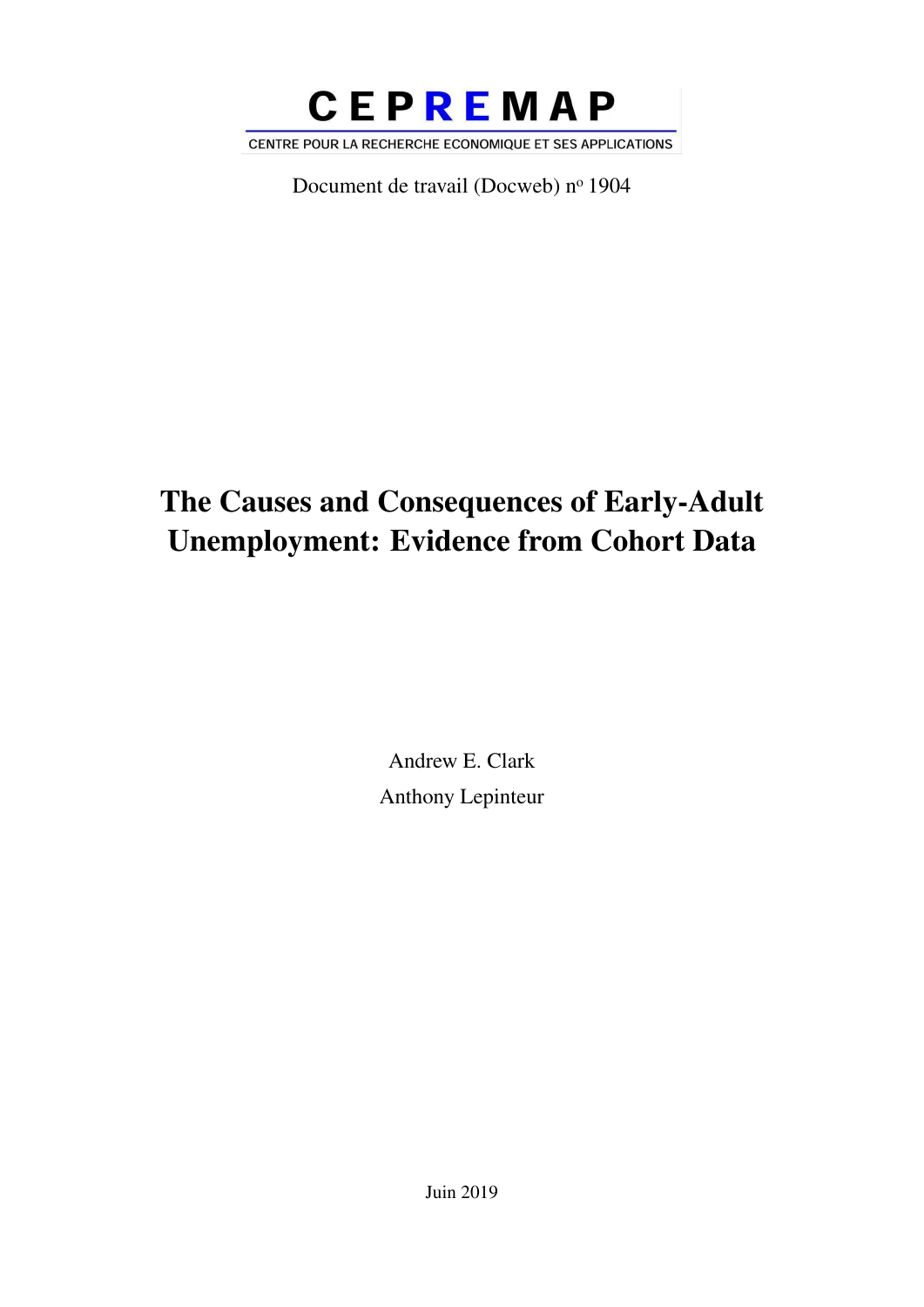### The Causes and Consequences of Early-Adult Unemployment: Evidence from Cohort Data<sup>1</sup>

Andrew E. Clark<sup>2</sup>, Anthony Lepinteur<sup>3</sup>

Abstract: We here use the employment-history data from the British Cohort Study to calculate an individual's total experience of unemployment from the time they left school up to age 30. We show that this experience is negatively correlated with the life satisfaction that the individual reports at age 30, so that past unemployment scars. We also identify the childhood circumstances and family background that predict this adult unemployment experience. Educational achievement and good behaviour at age 16 both reduce adult unemployment experience, and emotional health at age 16 is a particularly strong predictor of unemployment experience for women. Both boys and girls reproduce on average their parents' unemployment, so that adult unemployment experience is transmitted between generations. We uncover evidence of a social-norm effect: children from less-advantaged backgrounds both experience more adult unemployment but are less affected by it in well-being.

Keywords: Formation de la famille, offre de travail féminin, récession.

### Les Causes et Conséquences du Chômage des Jeunes Adultes : Résultats de données de cohorte

Abstract : Nous utilisons ici des données retraçant les épisodes d'emplois venant du British Cohort Study afin de calculer l'expérience individuelle totale de chômage allant de la fin des études à l'âge de 30 ans. Nous montrons que cette expérience est corrélée négativement avec la satisfaction dans la vie que les individus reportent à l'âge de 30 ans, soutenant la théorie selon laquelle le chômage passé a un effet persistent. Nous identifions également les circonstances de l'enfance et l'environnement familial qui prédisent cette expérience de chômage une fois adulte. La réussite scolaire et un bon comportement à l'âge de 16 ans réduisent l'expérience de chômage à l'âge adulte, et la sante émotionnelle à l'âge de 16 ans a un pouvoir prédictif particulièrement fort pour l'expérience de chômage des femmes. Les garçons tout autant que les filles reproduisent en moyenne le chômage de leurs parents, de sorte à ce que l'expérience de chômage est transmise de générations en générations. Nous révélons l'existence d'un effet de norme sociale : les enfants provenant d'un environnement défavorisé expérimentent plus de chômage une fois adulte mais leur bien-être en est moins affecté.

Mots-clefs : Unemployment, Life Satisfaction, Habituation.

<sup>1</sup>For BCS data access, we are grateful to The Centre for Longitudinal Studies, UCL Institute of Education for the use of these data and to the UK Data Archive and UK Data Service for making them available. However, they bear no responsibility for the analysis or interpretation of these data. Andrew Clark acknowledges support from CEPREMAP, the US National Institute on Aging (Grant R01AG040640), the John Templeton Foundation and the What Works Centre for Wellbeing. Anthony Lepinteur acknowledges support from the Fonds National de la Recherche (Luxembourg).

<sup>2</sup>Paris School of Economics - CNRS

<sup>3</sup>Université du Luxembourg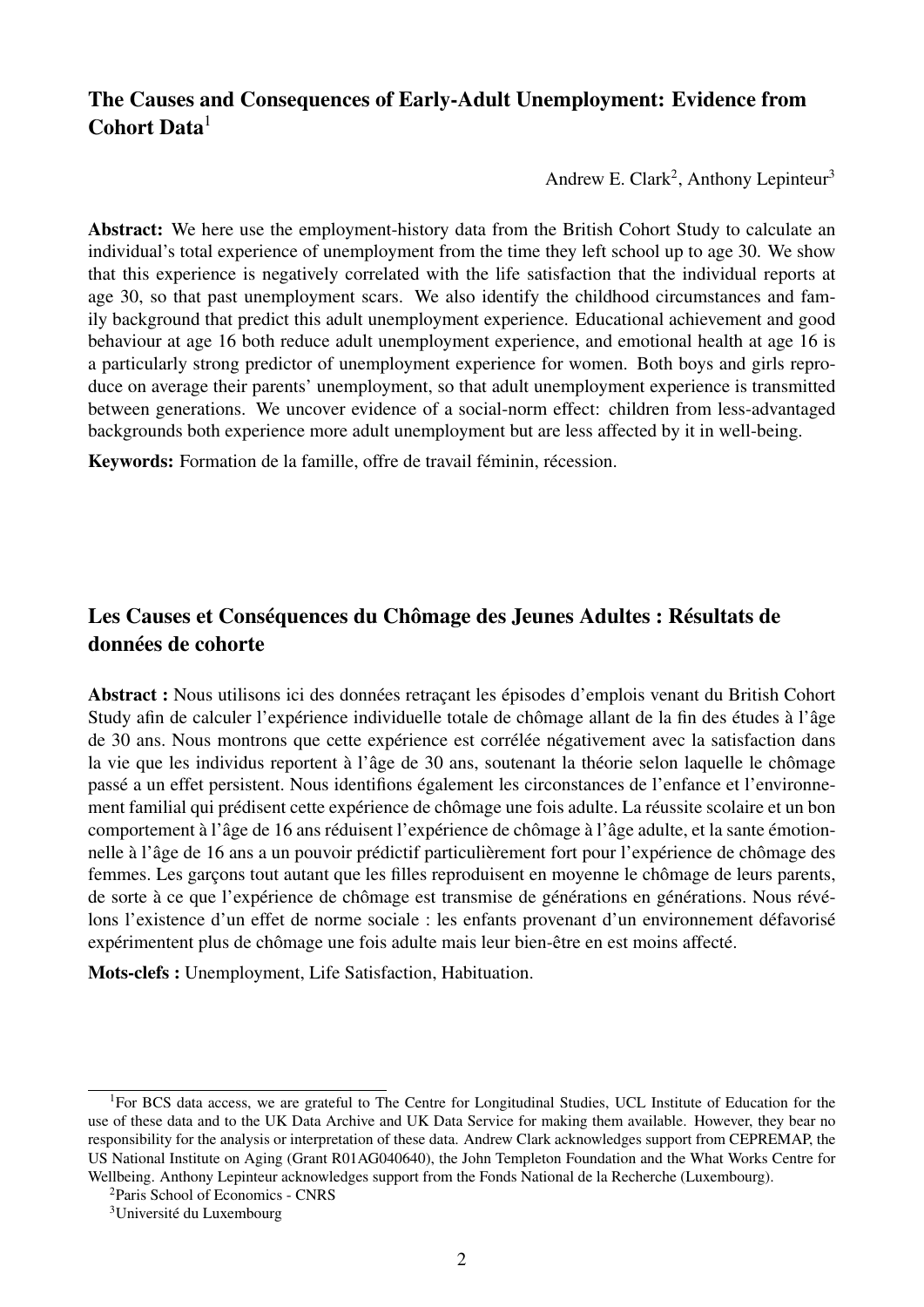#### **1. Introduction**

 $\overline{a}$ 

Is unemployment voluntary? This question is not only central to our understanding of societal wellbeing but also determines labour-market policy. A number of well-known articles have concluded that unemployment is likely involuntary, in the sense that it is associated with sharply lower subjective well-being in both cross-section and panel data (one example is Winkelmann and Winkelmann, 1998). The existing literature has also emphasised that unemployment scars: the well-being losses associated with a period of unemployment persist beyond the end of the unemployment spell (Clark *et al.*, 2001, and Knabe and Rätzel, 2011). As such only considering the contemporaneous effect of unemployment will underestimate its total effect.<sup>1</sup>

If we accept that unemployment is involuntary, then the understanding of its individual determinants becomes of policy interest. An extensive literature has already investigated the extent to which childhood characteristics such as cognitive and non-cognitive skills (Heckman *et al*., 2006) and parental unemployment (Johnson and Reed, 1996) predict the probability of adult unemployment. To the best of our knowledge, Layard *et al.* (2014) was the first contribution to use a life-course model of well-being and birth-cohort data to consider simultaneously the predictive power of a large set of childhood characteristics on adult outcomes. While their analysis revealed a reasonably good fit for the estimation of outcomes such as educational achievement and emotional health at age 34, this performance was far worse when predicting adult unemployment measured at the same age. The adult labour-force status outcome in Layard *et al.* (2014) is "not being unemployed" at age 34. This is problematic as it neglects any scarring effect of past

<sup>&</sup>lt;sup>1</sup> We will also underestimate the societal effect if there are spillovers, in that an individual's unemployment reduces the well-being of those around them, either via altruism or because of others' fear of losing their own jobs. Regional or national unemployment is regularly found to be negatively correlated with subjective well-being: one well-known contribution here is Di Tella *et al*. (2001).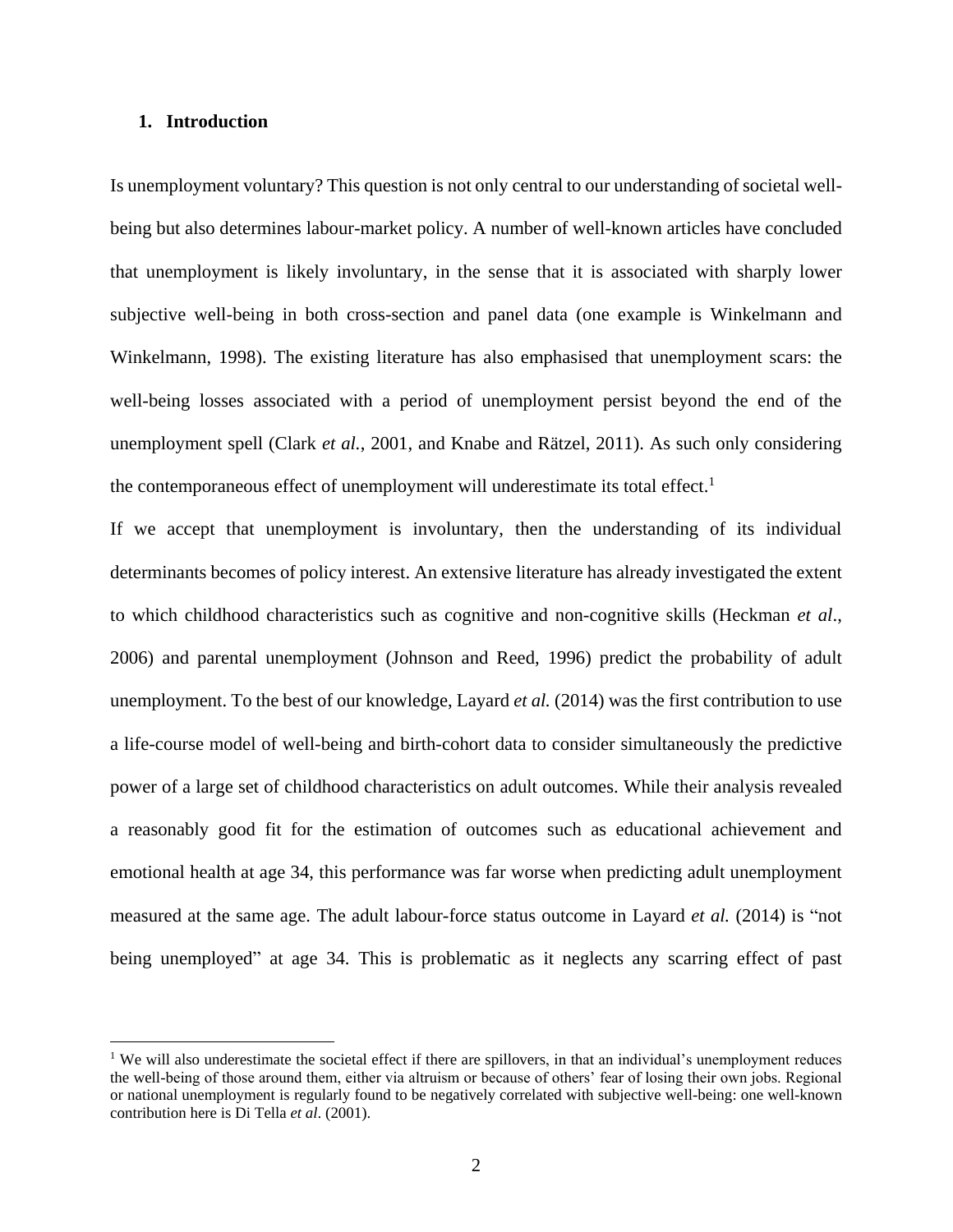unemployment on well-being. As such, the prediction of unemployment at a given point in time does not suffice to explain adult well-being, and we instead would want to predict an individual's entire experience of unemployment on the labour market.

We here take advantage of long-run birth-cohort data to contribute to the literatures on both the causes and consequences of adult unemployment experience. The existing literature on the wellbeing scars of past unemployment has used only relatively recent individual labour-market outcomes (those over the past three years in Clark *et al*., 2001).<sup>2</sup> On the contrary, we here exploit information on the individual's entire labour-force history from the end of full-time education up to age 30 to produce an exhaustive measure of early-adulthood unemployment experience. We measure this latter as the percentage of months spent in unemployment out of the number of months that the individual has been active in the labour force. This unemployment-experience measure is then correlated with the individual's life satisfaction at age 30. The results are in line with those in the existing literature: past unemployment scars. However, we can here establish that this scarring effect comes not only from recent unemployment experiences, but rather from any past experience of unemployment, no matter how long ago.

We then turn to the determinants of this unemployment experience. As noted above, our measure of this latter goes far beyond a simple dummy for currently being unemployed, and so exhibits much more variation across individuals. The birth-cohort data we use here allows us to consider the role of a wide set of childhood characteristics and family background. For both men and women, better intellectual performance and behaviour at age 16 predict less unemployment experience as adults; for women, age 16 emotional health also plays a protective role.

<sup>2</sup> An exception is Böckerman *et al*. (2019), who use Finnish survey data and match in register information on the number of unemployment months over the past ten years. They consider ten job-related well-being measures, and find estimated coefficients on past unemployment that are always negative, but only significant for two out of ten of their measures.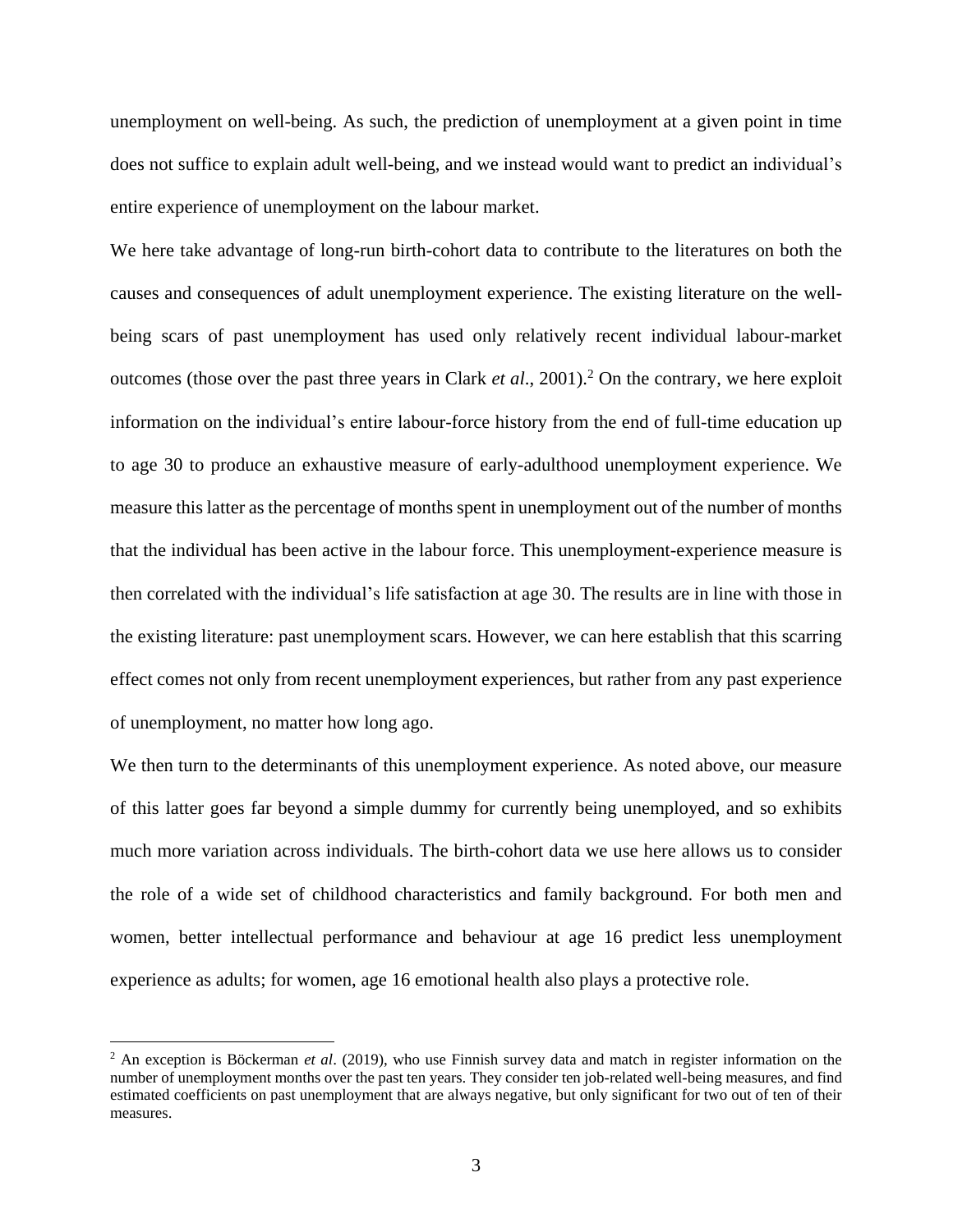Family background is also shown to be important. In particular, growing up with a mother who worked translates into lower future unemployment experience; the same holds for mother's mental health during the respondent's childhood. While father's employment is important for both sexes, the effect is notably larger in size for men. There is thus significant intergenerational transmission of unemployment.

We do however find something of a social-norm effect: the effect of unemployment on adult wellbeing is lower for children from less-advantaged backgrounds.<sup>3</sup> This might reflect a greater adherence to an unemployment norm that acts as a buffer in terms of well-being but also translates into longer unemployment spells as adults.

The remainder of the paper is organised as follows. Section 2 reviews some of the literature on the causes and scarring effects of unemployment. Section 3 then presents the data and the empirical strategy, and the results appear in Section 4. Last, Section 5 concludes.

### **2. The Causes and Consequences of Unemployment Experience in a Life-Course Model of Well-Being**

We here appeal to the life-course model of well-being that appeared in Layard *et al.* (2014) to investigate the causes and consequences of unemployment experience. This model postulates that adult life satisfaction is influenced proximally by other adult outcomes such as income or employment. It also assumes that adult life satisfaction is predicted by childhood characteristics and family background, with both direct effects and mediated effects via adult outcomes. Our objective here is to evaluate the extent to which early-adulthood unemployment experience affects adult life-satisfaction, and then how this unemployment experience is correlated with family

<sup>&</sup>lt;sup>3</sup> This intergenerational social norm of unemployment is of the same nature as the contemporaneous social norm of unemployment, where the comparison group is those in the labour market around you, as analysed in Clark (2003).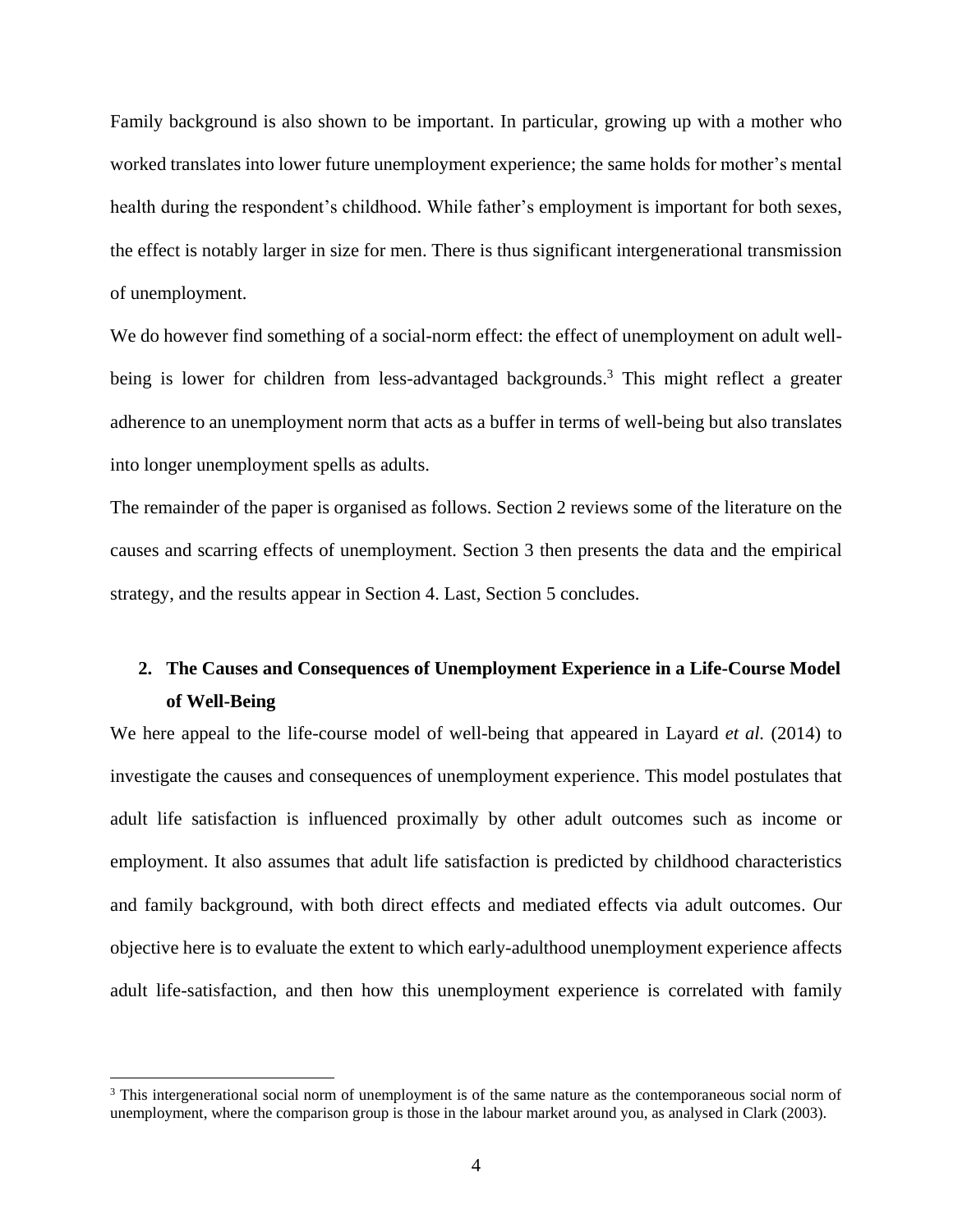background and childhood characteristics. We review below the existing literature relating to these two questions.

#### **a. Unemployment and well-being: direct, scarring and contextual effects**

The negative well-being effect of contemporaneous unemployment has by now been demonstrated many times in the literature (Winkelmann and Winkelmann, 1998, Dolan *et al*., 2008, and Frey and Stutzer, 2010). The comparison of the estimated coefficients on unemployment and income often leads to the conclusion that the non-pecuniary losses from unemployment far exceed the pecuniary losses.

It has also been shown that past unemployment is correlated with current labour-market outcomes. Arulampalam (2001) uses British Household Panel Survey (BHPS) data to show that reemployment wages are negatively correlated with the number of months spent unemployed, and that it takes two years on average to move back to the pre-unemployment wage level. Gregg (2001) appeals to National Child Development Study (NCDS) data to conclude that long-term unemployment during young adulthood (between the ages of 16 and 23) translates into greater unemployment experience during adulthood (between the ages of 28 and 33). Nilsen and Reiso (2011) have more recently confirmed this broad conclusion in a sample of young Norwegian workers, using an identification strategy based on propensity-score matching: past unemployment negatively affects labour-market attachment via a greater risk of repeated unemployment or leaving the labour force entirely.

Unemployment also has scarring effects on well-being. Clark *et al*. (2001) use German Socio-Economic Panel (SOEP) data to conclude that unemployment experience over the past three years is associated with lower current life satisfaction, conditional on current unemployment status. Bell and Blanchflower (2011) analyse NCDS data and find that spells of youth unemployment have detrimental effects on current happiness, health and job satisfaction. This conclusion is confirmed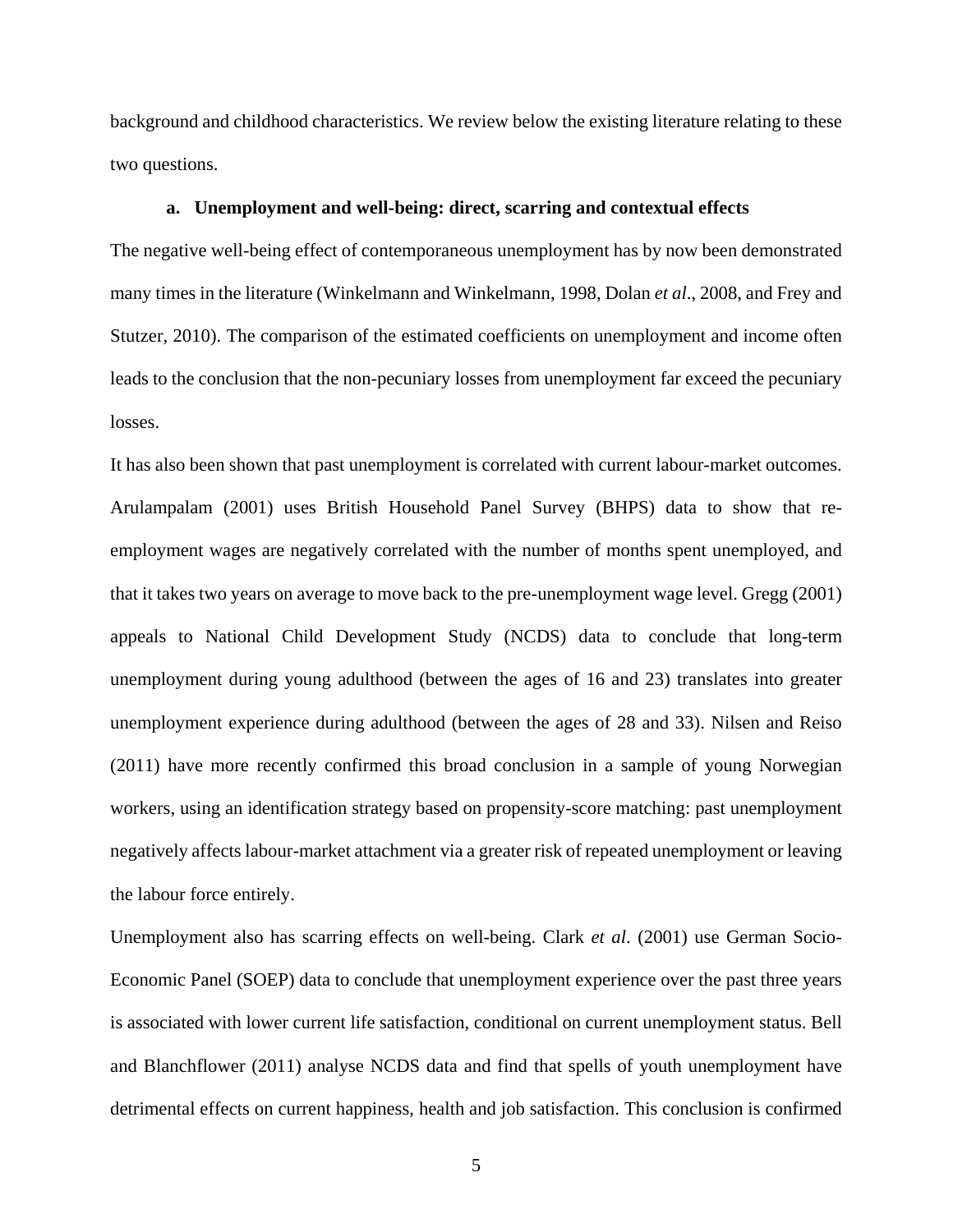using unemployment experience over the past five years in more recent SOEP data, as well as BHPS and Household, Income and Labour Dynamics in Australia (HILDA) data in Table 4.3 of Clark *et al*. (2018).

Last, Clark (2003) shows that the well-being effect of unemployment is lower for those with an unemployed partner or who live in higher-unemployment regions. He also shows that those whose well-being fell the most on entering unemployment leave unemployment faster, consistent with hysteresis in unemployment.

#### **b. The childhood determinants of unemployment**

Given its detrimental well-being effects, the identification of the individual determinants of unemployment is crucial. There is a considerable theoretical labour-economics literature on the determinants of unemployment and the length of individual unemployment spells. Job-search models predict that the duration of unemployment will fall with the job-arrival rate and rise with the individual's reservation wage, both of which reflect the worker's employment opportunities. These models do not however directly include any childhood determinants of future unemployment. Another strand of the literature has focussed on the determinants of long-term unemployment. The review in Machin and Manning (1999) concludes that this is likely affected by the average exit rate from unemployment and how this rate changes with unemployment duration, changes in unemployment inflows and the nature of duration dependence (whereby the longer the unemployment spell, the lower the unemployment-exit rate). While most of those are aggregate, duration dependence is rather an individual-level characteristic. The literature underlines the existence of two types of duration dependence: 'true' duration dependence and unobserved heterogeneity. According to Machin and Manning (1999), true duration dependence corresponds to situations where "*anyone entering unemployment but being unlucky and not finding a job would find their outflow rate declining*" (p. 3107). However, duration dependence may also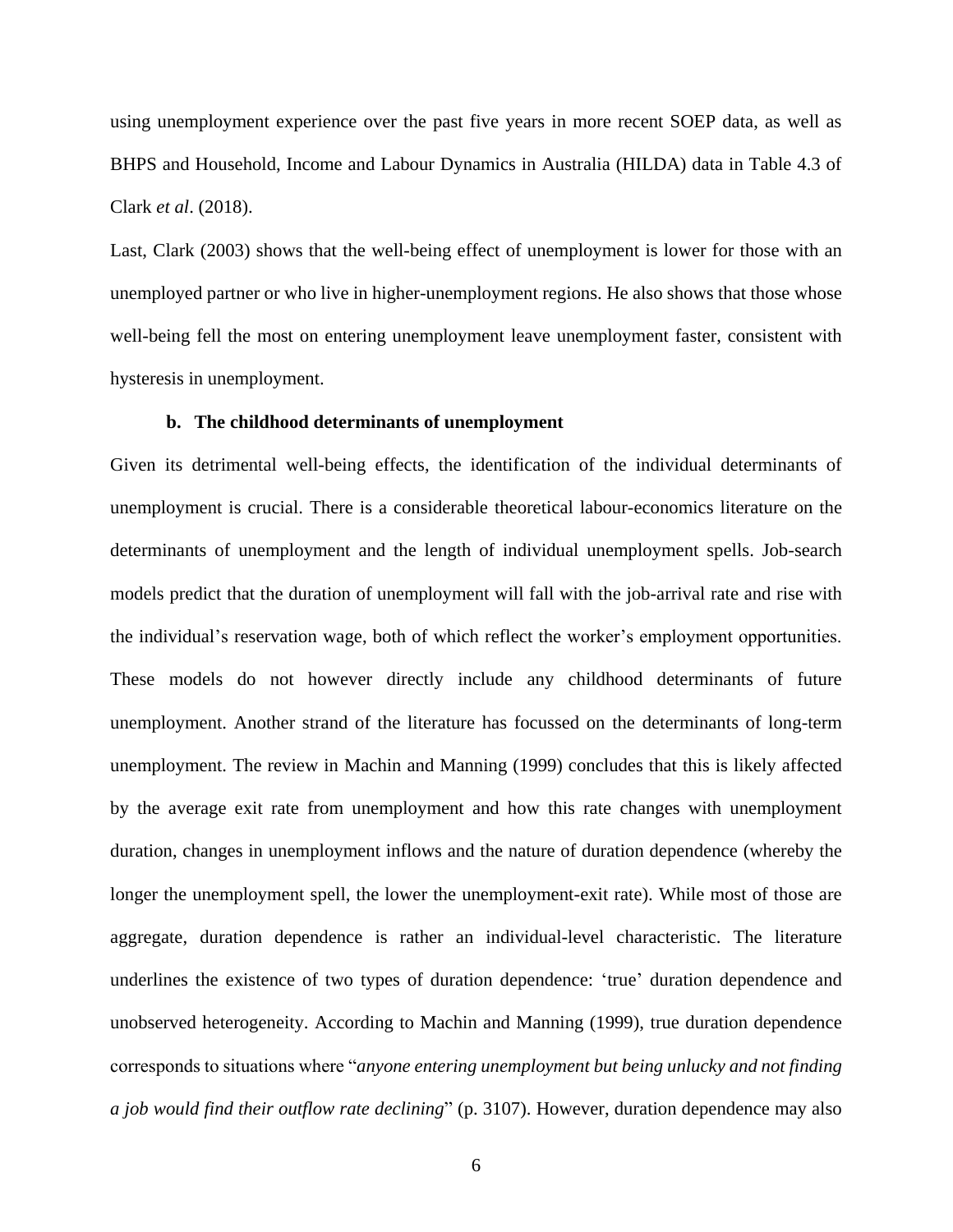reflect unobserved individual heterogeneity. If two types of individuals become unemployed, 'lowtypes' with a low outflow rate and 'high-types' with a high outflow rate, then observed duration dependence may be driven purely by unobserved individual heterogeneity. Many contributions have attempted to disentangle 'true' duration dependence from unobserved heterogeneity by making assumptions about the functional form of the outflow rate and the distribution of unobserved heterogeneity. Differences in outflow rates across individuals, and therefore unemployment experience, may be partially determined by family background and childhood.

There is an extensive economic literature demonstrating the importance of childhood cognitive and non-cognitive skills on labour-market outcomes. Among others, Heckman *et al*. (2006) used the National Longitudinal Survey of Youth 1979 (NLSY79) to show that better childhood cognitive and non-cognitive skills translate into a lower probability of being unemployed at age 30 (the gradient on non-cognitive skills is larger than that for cognitive skills). Apart from these skills, relatively little is known in the economic literature about how childhood characteristics and family background predict adulthood unemployment. This likely partly reflects the demands in terms of data, as we require information not only on childhood and family background, as in birth-cohort data, but also complete calendar information on labour-market status during adulthood. While the academic literature in economics on the childhood determinants of unemployment is limited, there have been notable contributions in sociology and psychology. Caspi *et al.* (1998) use a sample of 954 individuals from the Dunedin Multidisciplinary Health and Development Study to consider how different measures of human, social and personal capital at different ages in youth predict unemployment between the ages of 15 and 21. Kokko and Pulkkinen (2000) show that children who exhibit aggressive behaviour at age 8 are more likely to be long-term unemployed (defined as being unemployed for at least 48 months between the ages of 27 and 36), with this relationship being mediated by an index of school outcomes at age 14 (school success, interest in schoolwork,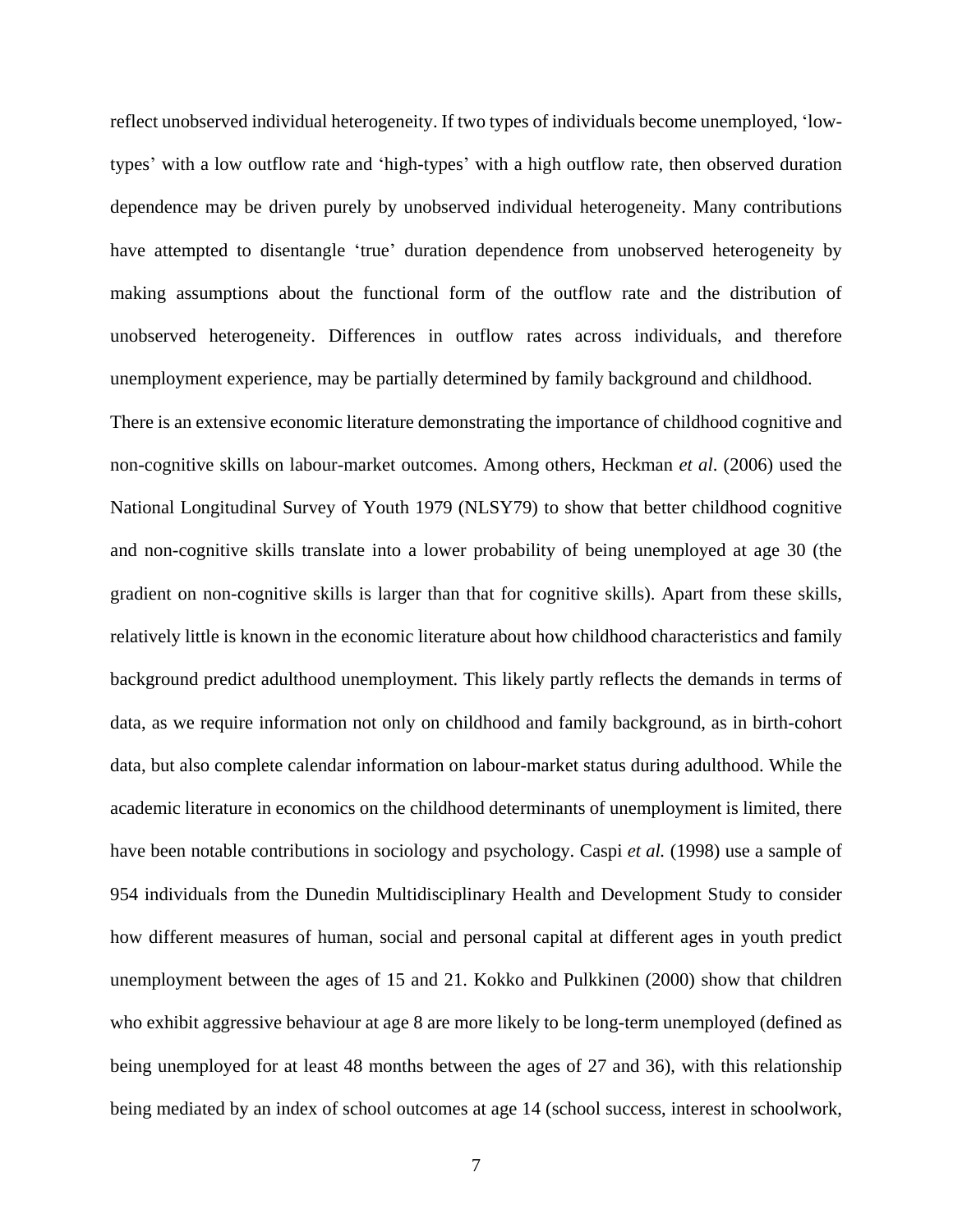punishments at school and truancy) and drinking problems at age 27. More recently, Daly *et al.* (2015) use British Cohort Study (BCS) data to show that childhood self-control and the number of months spent unemployed during adulthood are negatively correlated. Gregg and Machin (2000) consider NCDS birth-cohort data and estimate first the childhood determinants of juvenile delinquency and social disadvantage at age 16, and then correlate these measures with age-23 and 33 economic and social outcomes. Among others, they show that poor school attendance and living in a family in financial difficulties during childhood reduce the probability of being employed at age 33.

A part of the intergenerational-transmission literature has considered labour-market outcomes. Colombier and Masclet (2008) show for example that self-employment is transmitted across generations. Work using data on a number of developed countries, such as Johnson and Reed (1996), Corak *et al*. (2004) and Ekhaugen (2009), has found strong intergenerational correlation in the incidence of unemployment between parents and children.

We complement this existing work on the causes of unemployment in two ways. We first simultaneously take into account the influence of a variety of different dimensions of childhood and family background, rather than concentrating on the isolated effect of one or a small number of specific childhood characteristics; we are also able to control for a large set of possible confounding variables.

Second, we take advantage of the cohort nature of our dataset by constructing a measure of unemployment that picks up all of the time that the respondents have spent unemployed between the ages of leaving school and 30, rather than a simple dummy indicating whether the individual is unemployed at a certain given age. The following section describes our data and the way in which we construct our variables.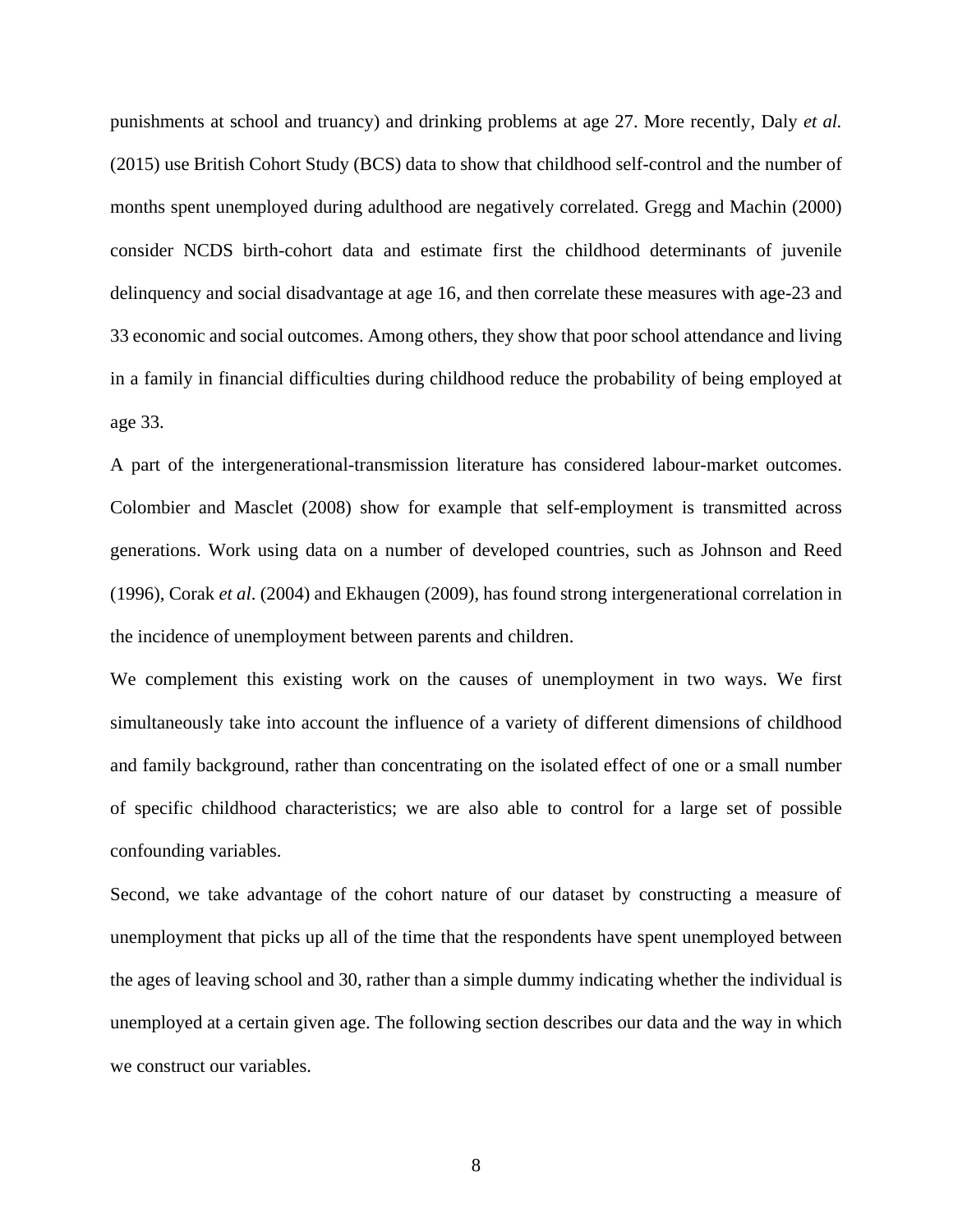#### **3. Data, Sample and Empirical Strategy**

#### **a. The British Cohort Study**

Our empirical analysis uses data from the BCS, which follows the lives of more than 17,000 people born in England, Scotland and Wales in a single week in 1970. Over the course of cohort members' lives, the BCS70 collects information on individual health, physical, educational and social development and economic circumstances, as well as other variables. Since the birth survey in 1970, there have been eight 'sweeps' of all cohort members at ages 5, 10, 16, 26, 30, 34, 38 and 42. At each sweep, different methods were used to collect information on cohort members. At birth, the midwife who was present completed a questionnaire, and supplementary information was obtained from clinical records. At later sweeps, Health Visitors interviewed the parents, teachers completed questionnaires, medical examinations were carried out, and cohort members themselves participated in cognitive tests.<sup>4</sup> The original BCS70 cohort was 52 per cent male; over two-thirds of mothers of the cohort children were between 20 and 30 years old at the time of childbirth; nearly 60 per cent of the cohort children's mothers and 55 per cent of their fathers left school at age 15. Seventy per cent of respondents had at most two siblings at the age of 10, and 92 per cent of the parents were married.

The analysis of non-response in longitudinal studies has revealed that this often has systematic patterns and is thus not random. Ketende *et al.* (2010) analyse attrition in the BCS70 sample. The response rates vary between 61 per cent and 95 per cent across waves. Each regression we report here is carried out using all of the survey members who have non-missing values for the two

<sup>4</sup> The BCS website contains details regarding all of the data:

http://www.cls.ioe.ac.uk/page.aspx?&sitesectionid=795&sitesectiontitle=Welcome+to+the+1970+British+Cohort+St udy.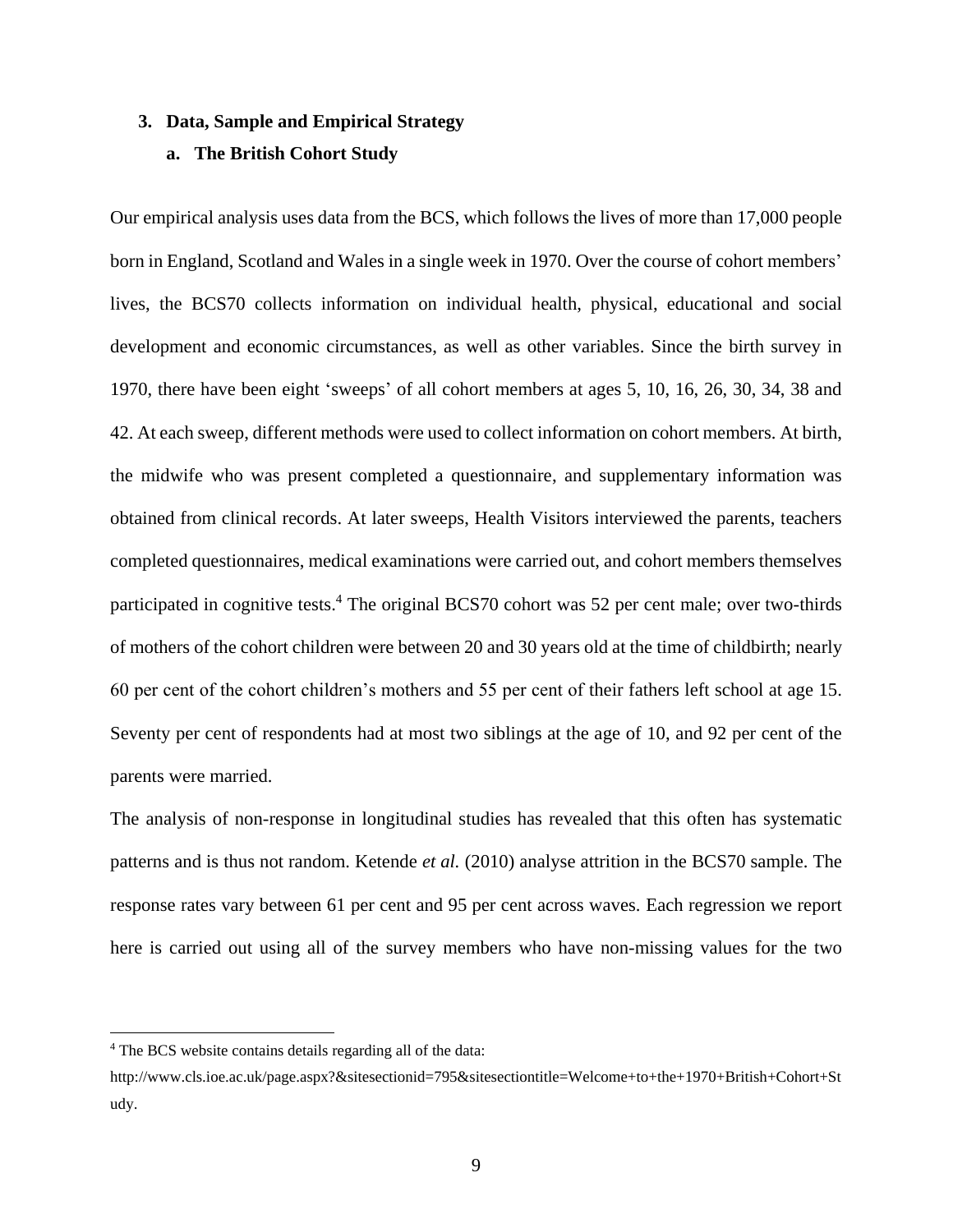dependent variables (unemployment experience since leaving school and life satisfaction at age 30). Where the respondent has missing information for a right-hand side variable, we create a variable-specific dummy variable to flag this missing information (the so-called Missing Indicator method) and replace the missing value by the sample mean. In our prior analysis of BCS data, we also used the Multiple Imputation method as an alternative: the main results turned out to be very similar between missing indicators and multiple imputation (Layard *et al.*, 2014).

#### **b. Sample and variables of interest**

This paper focuses on respondents with non-missing values for our two dependent variables, yielding a sample of 4753 observations for men and 5026 observations for women. The complete descriptive statistics appear in Table 1.

#### **Unemployment experience**

 $\overline{a}$ 

Respondents in the  $5<sup>th</sup>$  sweep, at age 30, were asked to report their last ten episodes on the labour market.<sup>5</sup> The potential statuses they can report in each episode are full-time employed, part-time employed, full-time self-employed, part-time self-employed, unemployed seeking work, full-time education, government training scheme, temporarily sick/disabled, permanently sick/disabled, looking after home/family, wholly retired, and other. Our measure of unemployment experience at age 30 is defined as follows:<sup>6</sup>

 $5$  Ten or fewer episodes take almost all respondents back to the time they left full-time education. The ten respondents who had over ten episodes, and for whom we cannot therefore calculate lifetime unemployment experience, are dropped from the analysis.

<sup>&</sup>lt;sup>6</sup> The age-42 wave of the BCS also includes information on past labour-market experience, although collected in a different way from that at age 30. There is more attrition at age 42 than at age 30. As a check, we can reproduce all of our main results here using life satisfaction at age 42 and the past labour-market experience variable calculated at that age.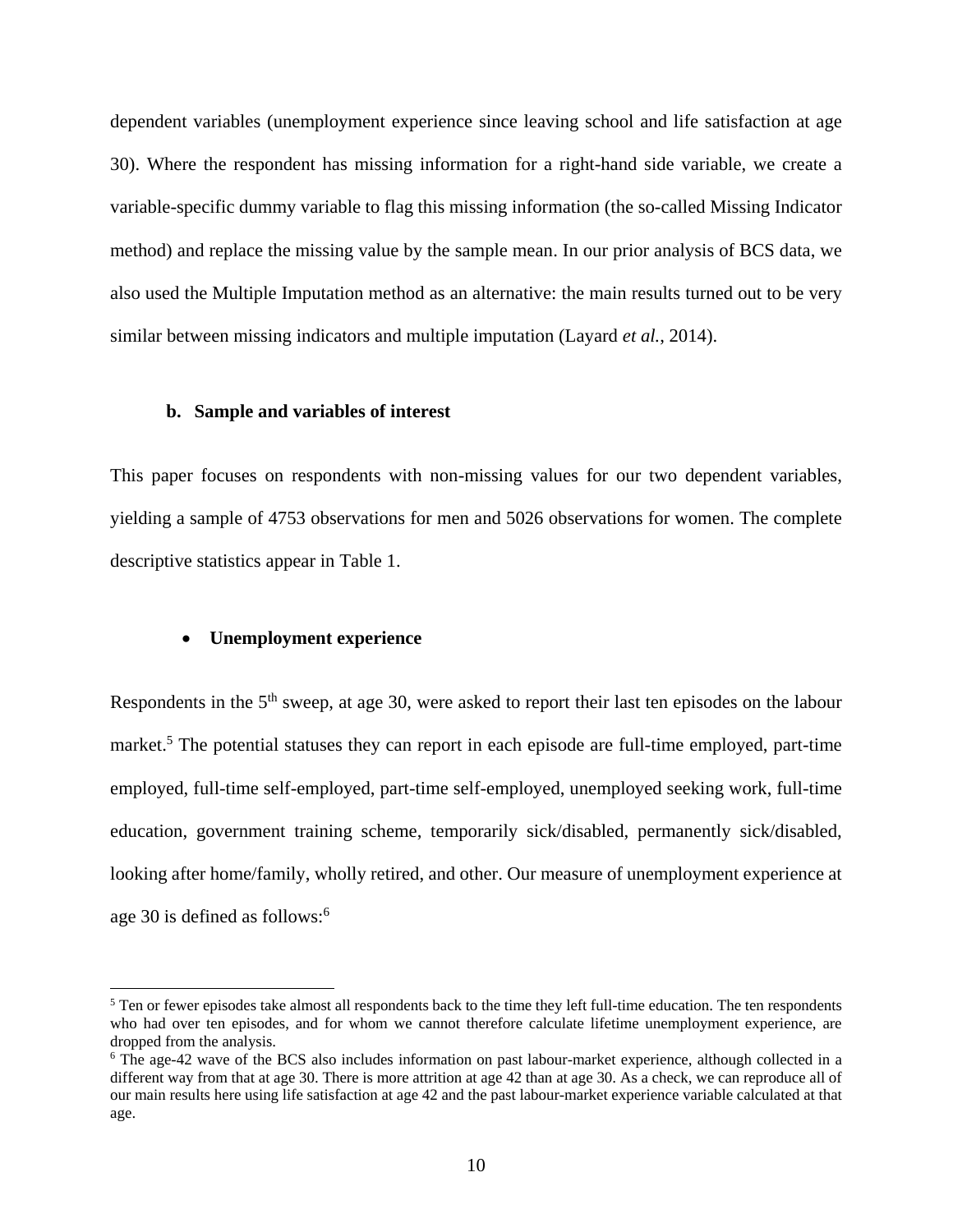Unemp. 
$$
Exp_{i_{30}} = \frac{Total Length of Unemboyment_i}{Length of Active Life_i}
$$

Here *Total Length of Unemployment<sup>i</sup>* corresponds to the number of months spent unemployed after leaving full-time education, and *Length of Active Life<sup>i</sup>* is the number of months full-time employed, part-time employed, full-time self-employed, part-time self-employed or unemployed over the same period.<sup>7</sup> Table 2 shows the descriptive statistics for unemployment experience at age 30. While only 3.14% of the total sample is currently unemployed at age 30 (corresponding to a current unemployment rate of 3.5%, as 88.6% are currently active in the labour market), almost one quarter of our sample of BCS respondents had already had at least one unemployment experience by age 30. For 8.5% of the sample, this unemployment covered under 5% of their active life, while this latter figure is 15% or more for 8.1% of the sample.

#### **Life satisfaction**

 $\overline{a}$ 

Life satisfaction is a measure of well-being that has been extensively analysed in the literature. In the BCS at age 30 this comes from the following question: "*How dissatisfied or satisfied are you about the way your life has turned out so far?*". Respondents reply on a scale of 0 to 10, with 0 meaning "*Not satisfied at all*" and 10 "*Perfectly satisfied*". Figure 1 depicts the distribution of life satisfaction in the sample. Over half of respondents reply 7 or 8, with only few people choosing values under 4. The resulting skewed well-being distribution is common in the literature.

#### **Childhood characteristics and Family background**

 $7$  Over 50% of the sample left full-time education at the earliest-possible age for this cohort, 16, and therefore have the maximum active life length at age 30 of 14 years.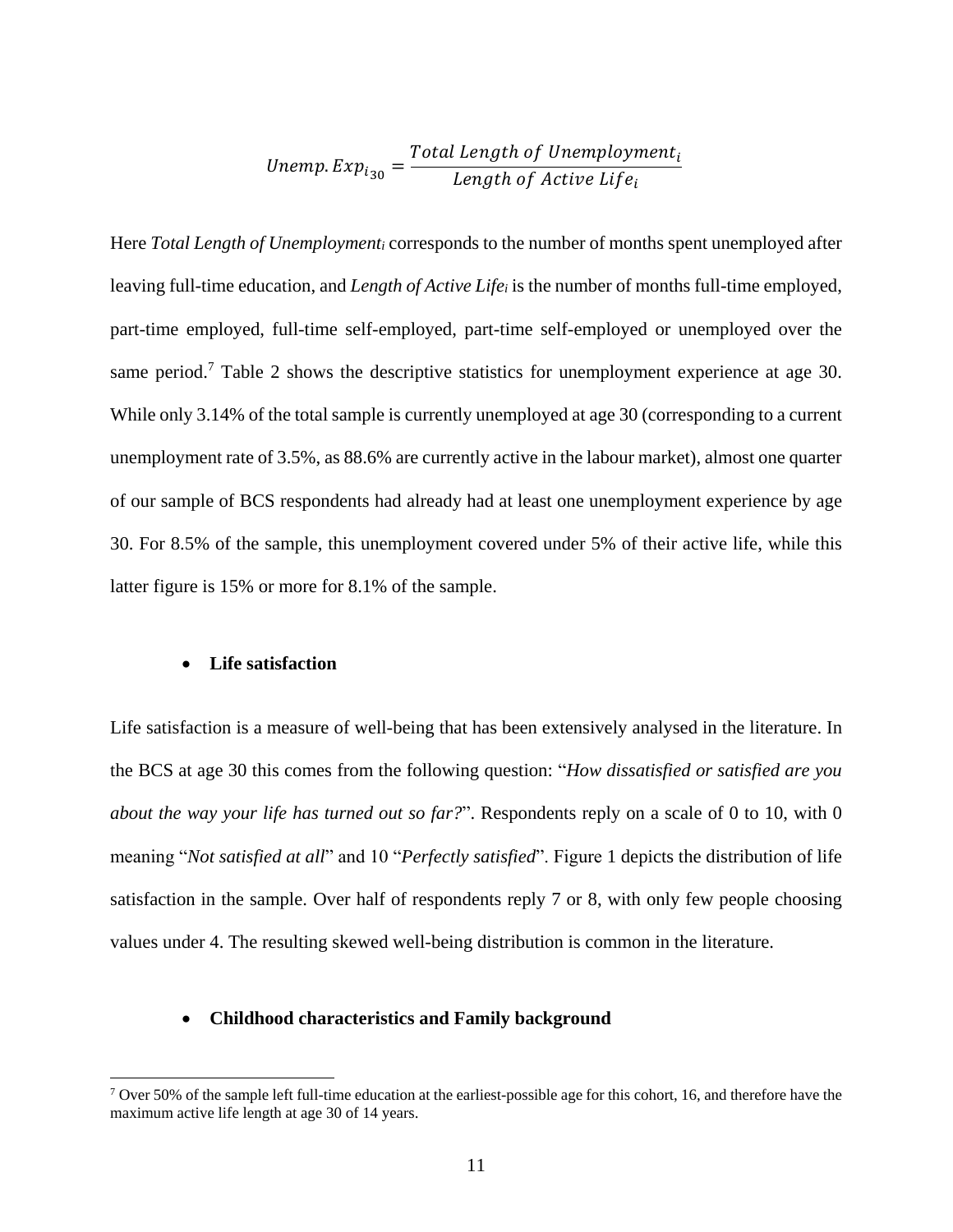The richness and long time-span of the BCS data allows us to include variables that were collected between the respondent's birth and age 30. We have family-background information at birth and during childhood (before age 16): family income, parental education, labour-force status and involvement with the child, family break-up, mother's mental health, the number of siblings and post-marital conception. Family income is measured at age 10 and parental education corresponds to the average age at which the respondent's parents left full-time education. The labour-force status of the parents was recorded in the BCS at ages 0, 5, 10 and 16. However, the format of the questionnaires is not the same over the various survey waves: the labour-force statuses "Employed" and "Unemployed" for both parents are consistently reported only at ages 0, 10 and 16. In our empirical analyses we will consider how often the mother and the father were observed to be employed at these three different child ages. Parental involvement at age 10 is reflected in an index summing the parental contributions to seven different activities with their children. We measure the mental health of mothers using the malaise score, which reflects psychological distress. The internal consistency of this score has been shown to be acceptable and the validity of the inventory holds for different socio-economic groups (Rodgers *et al*., 1999). The individual's childhood characteristics are captured by three variables measured at age 16: intellectual performance, behaviour and emotional health. Behavioural development comes from 17 questions similar to those found in the Strengths and Difficulties Questionnaire (see Meieloo *et al*. 2012, for more details on the validity and reliabiliy of this questionnaire during childhood) that are answered by the mother. Emotional development is picked up by the answers to eight questions from the mother and 22 from the child based on the malaise score. Last, child intellectual performance is a dummy for having achieved at least one O-level (NVQ2). More details on the exact wording and measure of all the family-background and childhood variables can be found in Appendix Tables A1 and A2.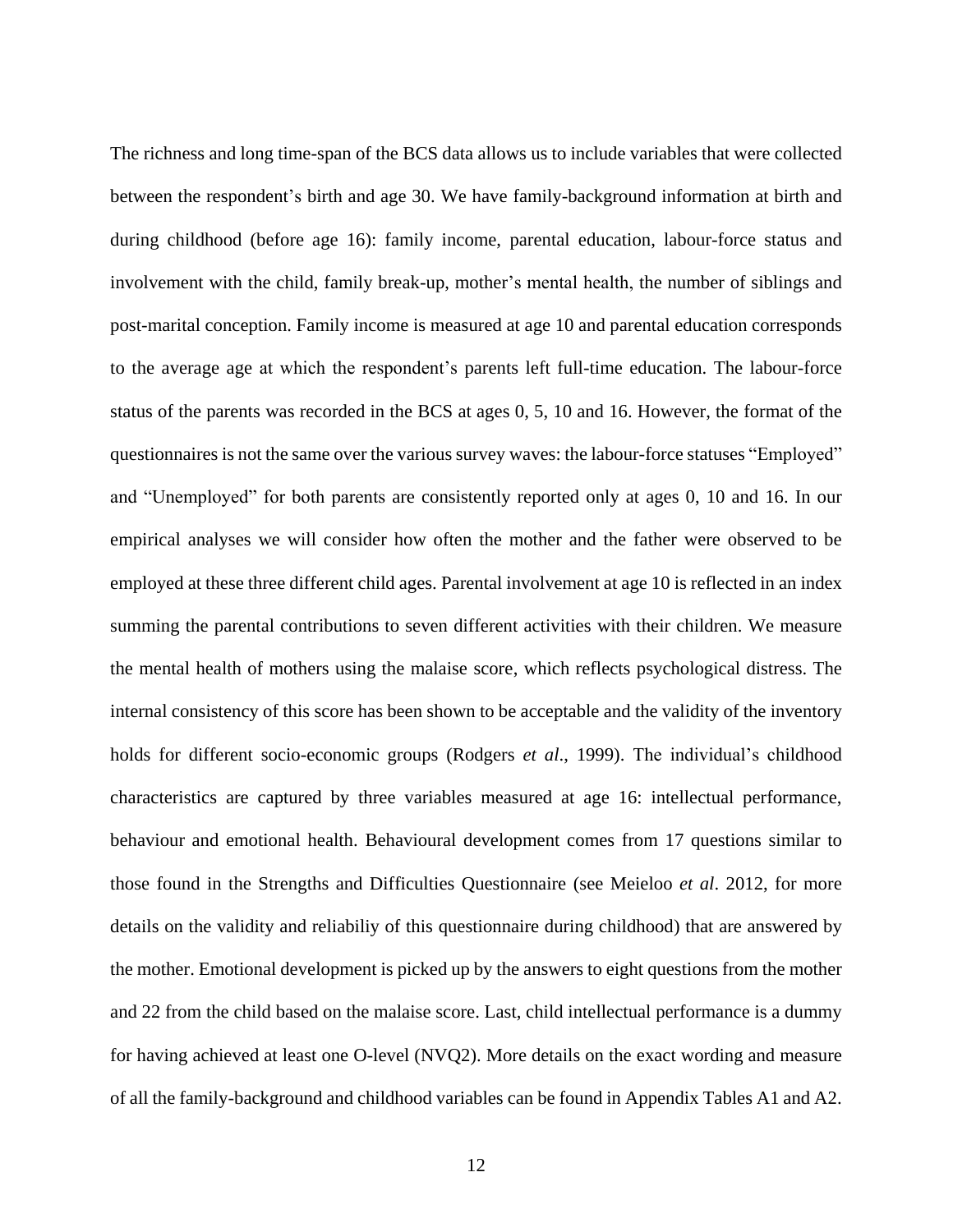#### **c. Econometric models**

We first estimate how unemployment experience during the individual's active life affects their life satisfaction at age 30 via the following OLS regression:<sup>8</sup>

$$
LS_{i_{30}} = \beta_1 Unemp. Exp_{i_{30}} + \beta_2 Emp. Status_{i_{30}} + \beta_3 AO_{i_{30}} + \beta_4 CO_{i_{16}} + \beta_5 FO_{i_0} + \epsilon_{i_{30}} \quad (1)
$$

Here LS<sub>i30</sub> is the life satisfaction reported by individual *i* at age 30 and *Unemp. Exp<sub>i30</sub>* is the percentage of the time active in the labour force that was spent unemployed from the end of school up to age 30. *Emp.Statusi30* is a vector of dummies for the individual's contemporaneous labourforce status at age 30 (full-time employed, part-time employed, self-employed, unemployed, or out of the labour market). Last, *AOi30*, *COi16* and *F0i0* refer respectively to individual adult outcomes at age 30 (income, qualifications, non-criminality, partnership and physical health), childhood outcomes at age 16 (intellectual performance, behaviour and emotional health) and family background before age 16 (family income, parental education, mother's employment, father's employment, parental involvement, family break-up, mother's mental health, the number of siblings and dummies for White, female and having low birth-weight).<sup>9</sup>

In the above equation, a negative and significant estimated *β<sup>1</sup>* coefficient corresponds to a scarring effect of past unemployment on contemporaneous life satisfaction, conditional on current labourforce status.

<sup>8</sup> We have also run ordered-probit models, which produce very similar results.

<sup>&</sup>lt;sup>9</sup> The BCS data includes a small number of multiple births: 189 pairs of twins and one set of triplets at the time of birth. By age 30, we only have 91 pairs of twins left, which is too small for us to be able to introduce a family fixed effect.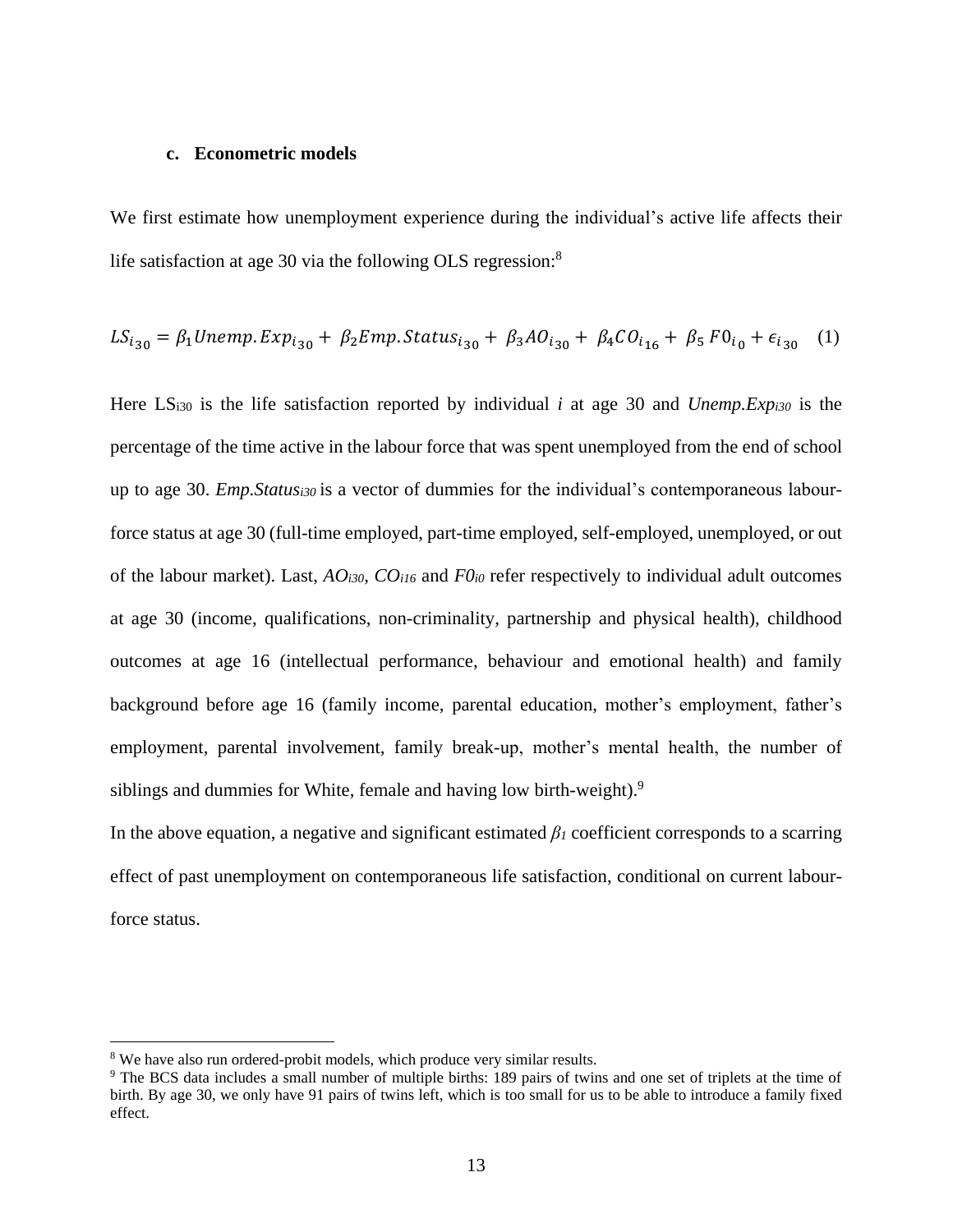We then turn to the determinants of current unemployment and unemployment experience at age 30, estimating the following OLS regressions:

Unemployed<sub>i<sub>30</sub></sub> = 
$$
\gamma_1 CO_{i_{16}} + \gamma_2 F0_{i_0} + \mu_{i_{30}}
$$
 (2)

*Unemp*. 
$$
Exp_{i_{30}} = \theta_1 CO_{i_{16}} + \theta_2 F0_{i_0} + \mu_{i_{30}}
$$
 (3)

Here *Unemployedi30* is a dummy for being unemployed at age 30 and *Unemp.Expi30* is, as above, the share of active months spent unemployed up to age 30. These regressions establish whether childhood characteristics at age 16 and family background can predict early-adulthood unemployment. The first of these equations is in the spirit of Layard *et al.* (2014), who considered the relationship between child outcomes and family background, on the one hand, and a number of adult outcomes at age 34, including unemployment. The fit of the unemployment regression there was poor, with an adjusted R<sup>2</sup> figure ranging between 0.007 and 0.010. Our use of unemployment experience, which exhibits much more variation than a dummy for current unemployment, should improve the quality of the fit, as revealed by a higher adjusted R².

We follow Heckman *et al.* (2006) and ask whether cognitive and non-cognitive skills at age 16 predict greater labour-market success by controlling for intellectual performance, behaviour and emotional health (*COi16*). We extend the scope of the analysis to family background *F0i0* and pay special attention to the intergenerational transmission of labour-force status (as in Colombier and Masclet, 2008, for self-employment).

#### **4. Results**

#### **a. The scarring effect of unemployment experience**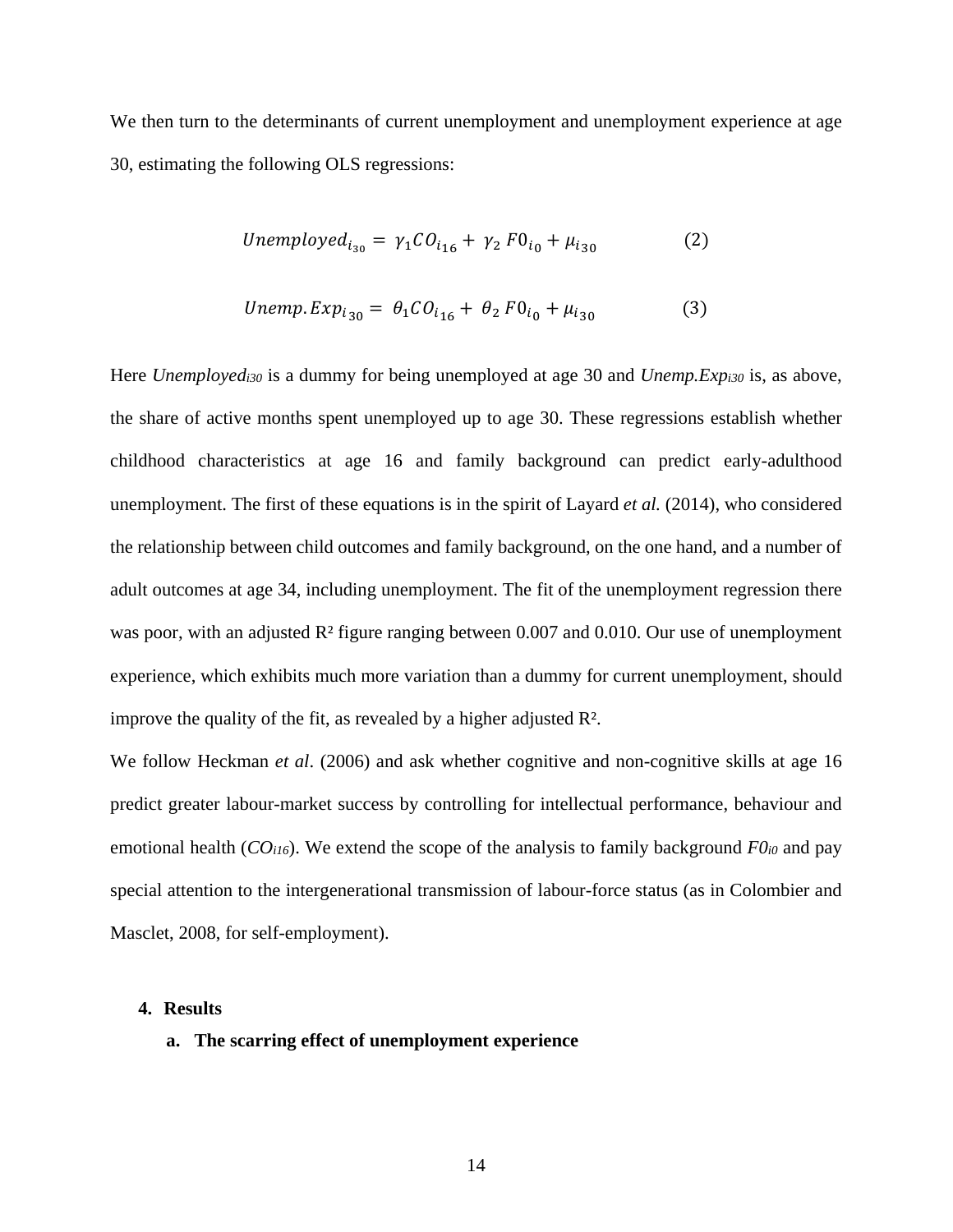Table 3 shows the results from the regression of life satisfaction at age 30 on a variety of adult outcomes, including unemployment experience in the first row, and various childhood and familybackground variables. The first column only includes unemployment experience as an adult outcome and the second adds current labour-force status. The last column includes all of the other adult outcomes (income, qualifications, non-criminality, marital status and physical health, where the latter is lagged by one BCS wave) to the specification in column  $2<sup>10</sup>$  All of the specifications include childhood characteristics and family background

In the first column there is a significant negative correlation between unemployment experience and age-30 life satisfaction, controlling for childhood characteristics and family background. An increase of 14 percentage points in unemployment experience during active life (which corresponds to one standard deviation) produces a significant drop in life satisfaction of around one quarter of a point  $(0.14 \times 1.640 = 0.23)$ . However, as unemployment is serially correlated, this first estimate might reveal the life-satisfaction effect of current unemployment. As expected, the introduction of both unemployment variables together in column 2 somewhat reduces the estimated coefficient on unemployment experience. The latter does remain substantial though, with a one standarddeviation rise in unemployment experience now reducing life satisfaction by 0.17 points, and current unemployment reducing it by 0.83 points (which is consistent with the existing literature on unemployment and well-being). Last, past unemployment also has a scarring effect on other adult outcomes, such as earnings(Arulampalam, 2001). Unemployment experience may then affect current life satisfaction indirectly through other adult outcomes. We evaluate this possibility in column 3 by adding the other age-30 adult outcomes: this turns out to have only relatively little effect on the two estimated unemployment coefficients, both of which remain significant at the 1%

<sup>&</sup>lt;sup>10</sup> The determinants of well-being are often considered to differ for men and women. We have here carried out the analyses separately by gender but found no significant differences regarding the effect of unemployment experience.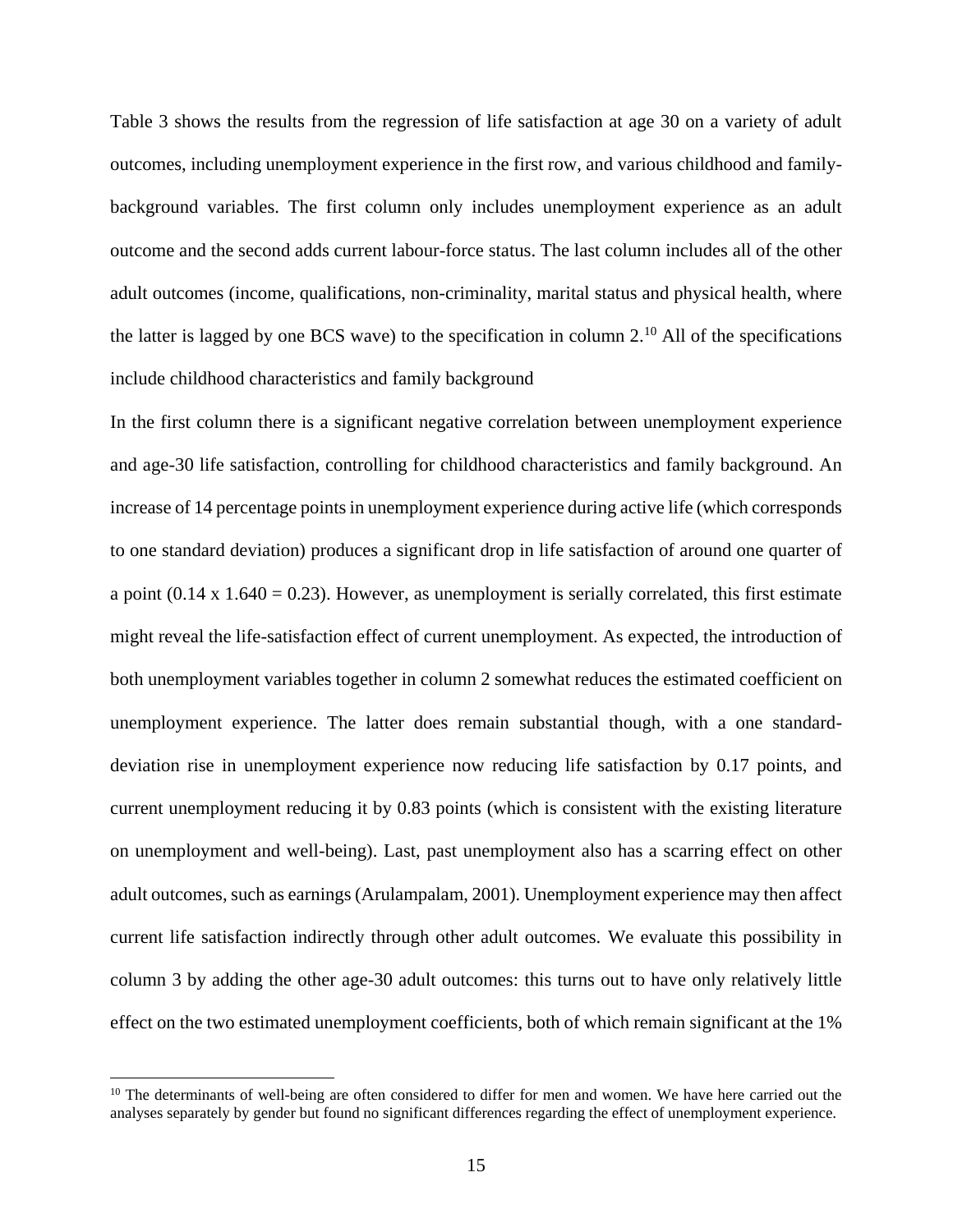level.<sup>11</sup> Conditional on adult outcomes, childhood characteristics and family background, past unemployment experiences from leaving school up to age 30 then continue to scar adult life satisfaction.

We also find that the positive effects of intellectual performance at age 16 and family income at age 10 in the first two columns become insignificant once we introduce the adult outcomes in column 3 (See Table A3 in the Appendix). From the life-course model of adult life-satisfaction, good grades at age 16 and family income then affect adult well-being only indirectly through better adult outcomes at age 30. However, some childhood characteristics continue to have direct significant impacts on well-being even controlling for adult outcomes. Good behaviour and mental health at age 16, as well as growing up with a mother with good mental health attract positive estimated coefficients, while that on family break-up is negative (Clark *et al.*, 2015). Last, conditional on family income, mother's employment is associated with lower adult well-being while father's employment is associated with greater adult well-being, which may reflect the deviation from traditional gender norms (Akerlof and Kranton, 2000).

Table 3 considered total unemployment experience since leaving school; we may also ask whether earlier unemployment matters more or less than later unemployment in this respect. Table 4 splits unemployment up into three ages: that between 16 and 20, 21 and 25, and 26 and 30. If there were to be discounting of past unemployment experiences, or in general a certain "critical age" for young people in the labour-market, then the effect of unemployment at different ages may not be the same. With no other contemporaneous control variables, in column 1 of Table 4, the estimated coefficient

<sup>&</sup>lt;sup>11</sup> We can also, conditional on unemployment experience, consider how many different unemployment episodes the individual has had. These do play an independent role, with more unemployment spells up to age 30 being negatively correlated with life satisfaction at age 30, conditional on total unemployment experience. The estimated coefficient on the latter remains negative and significant, and there is actually very little change in the explanatory power of the regression, as around three-quarters of the individuals who experience unemployment up to age 30 only experience it once.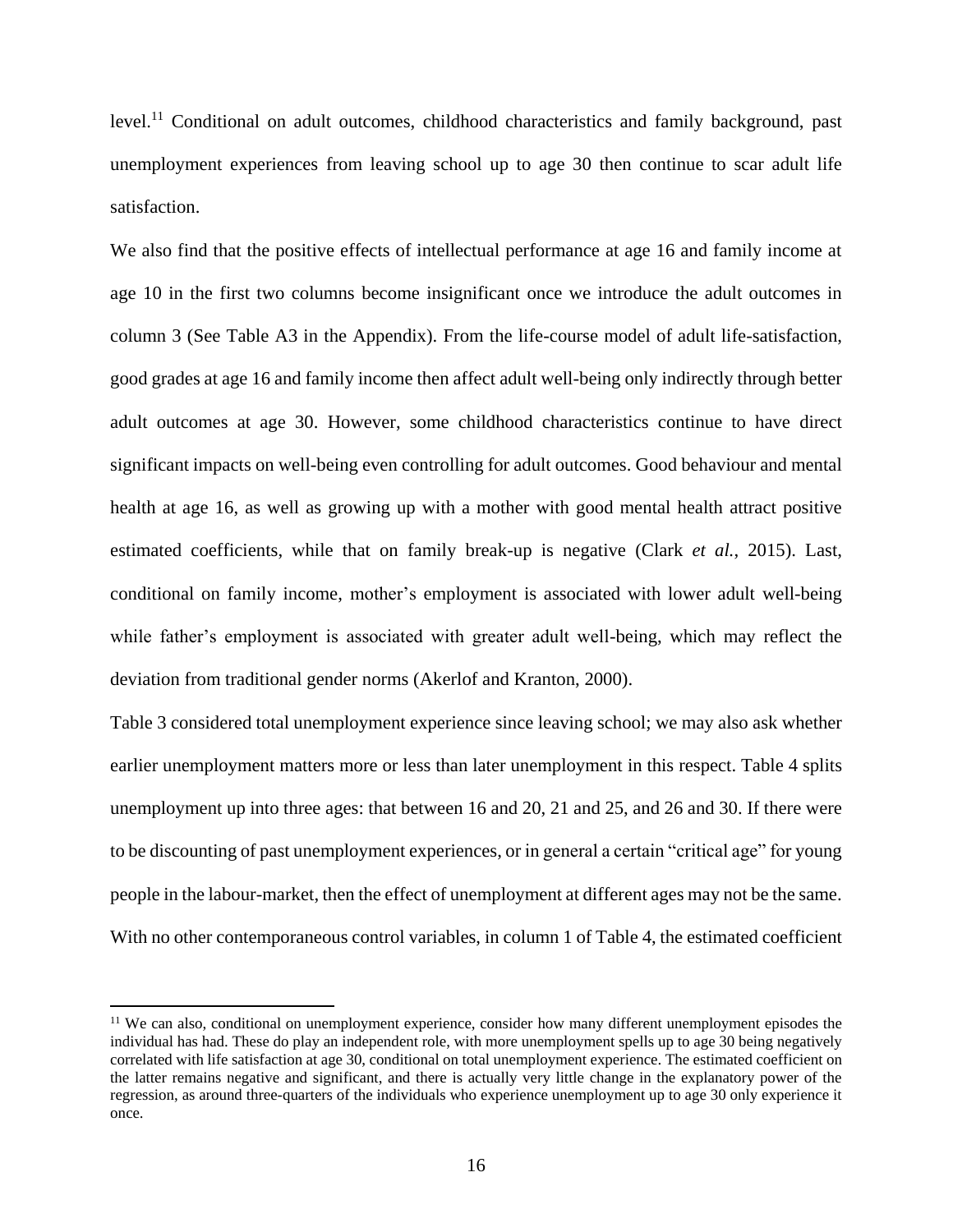on the most recent unemployment is significantly larger than that on the two earlier-unemployment variables. The introduction of contemporaneous controls in column 2 and 3 renders this difference insignificant (likely because unemployment between the ages of 26 and 30 is a better predictor of current labour-force status). As such, unemployment at any age continues to affect adult life satisfaction at age 30.

We next ask whether certain individuals are more affected by their unemployment experience than are others. Clark (2003) shows that the drop in life satisfaction due to unemployment is lower when living with an unemployed partner and in regions where the unemployment rate is higher. Along these lines, the effect of adult unemployment experience may be moderated by the childhood family environment. We here consider the role of family income and father's and mother's employment when growing up in the context of social-norm effects.

The results in Table 5 are consistent with social-norms. Those who suffer more from their own unemployment experience grew up in richer households and where both parents worked more. Clark (2003) shows that social-norm effects are stronger for men than for women. We confirm this finding in our analysis: the interactions terms are all significantly different from zero for men at conventional level while none of them is statistically significant for women. It may be argued that the employment-norm effects affect men more than women as the former are traditionally expected to be more active on the labour market (Akerlof and Kranton, 2000, and Bertrand *et al.*, 2015). 12 In this sense, a less-favourable upbringing produces greater resilience to own adverse labourmarket outcomes as an adult. However, in Clark (2003) smaller falls in well-being after unemployment entry produce longer subsequent unemployment spells. Less-favourable

<sup>&</sup>lt;sup>12</sup> Interacting the unemployment experience with father's unemployment and mother's unemployment yields similar results.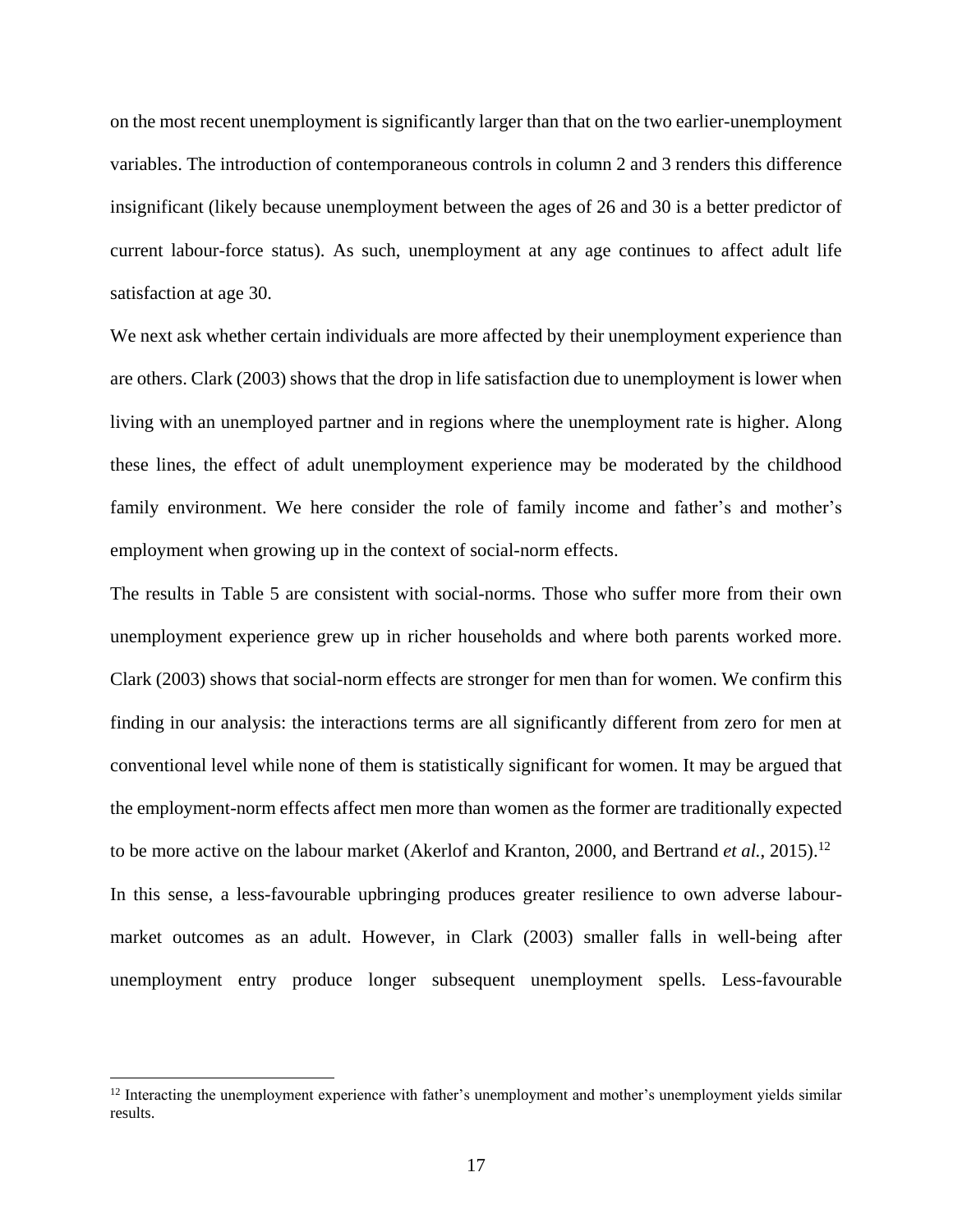upbringings may then protect in a well-being sense but also produce the intergenerational transmission of unemployment.

It is of course possible that the correlation between unemployment experience between school leaving-age and age 30 and life satisfaction at age 30 reflect confounding factors, rather than a causal relationship. While the British Cohort Survey does allow us to control for a wide range of observable characteristics, both in adulthood and childhood, we cannot rule out omitted variables that simultaneously affect both unemployment experience up to age 30 and life satisfaction at age 30. To help turn this channel off, we estimate a value-added model that includes life satisfaction at age 26 among the regressors. The intuition here is that any omitted time-invariant variables *Z* that do predict both life satisfaction at age 30 and unemployment experience between leaving-school age and age 30 will be picked up by life satisfaction at age 26.

The results of this value-added analysis appear in Appendix Table A4.<sup>13</sup> The estimated coefficient on unemployment experience remains negative and significantly different from zero here at the 1% level. The estimated coefficient is much smaller than that from the baseline regression in Table 3. This is to be expected, as age-26 life satisfaction will already capture the effect of any unemployment experience up to age 26, so that our unemployment-experience coefficient in the value-added model now reflects the effect of the time spent unemployed between the ages of 26 and 30. The correct comparison here is between Table A4 and the third row of Table 4 (which shows the effect of unemployment between ages 26 and 30 without the lagged dependent variable of Table A4). The most complete specification in column 3 suggests that unobserved heterogeneity accounts for almost 45% of the correlation between unemployment experience and life satisfaction

<sup>&</sup>lt;sup>13</sup> The number of observations is lower here due to missing values for life satisfaction at age 26.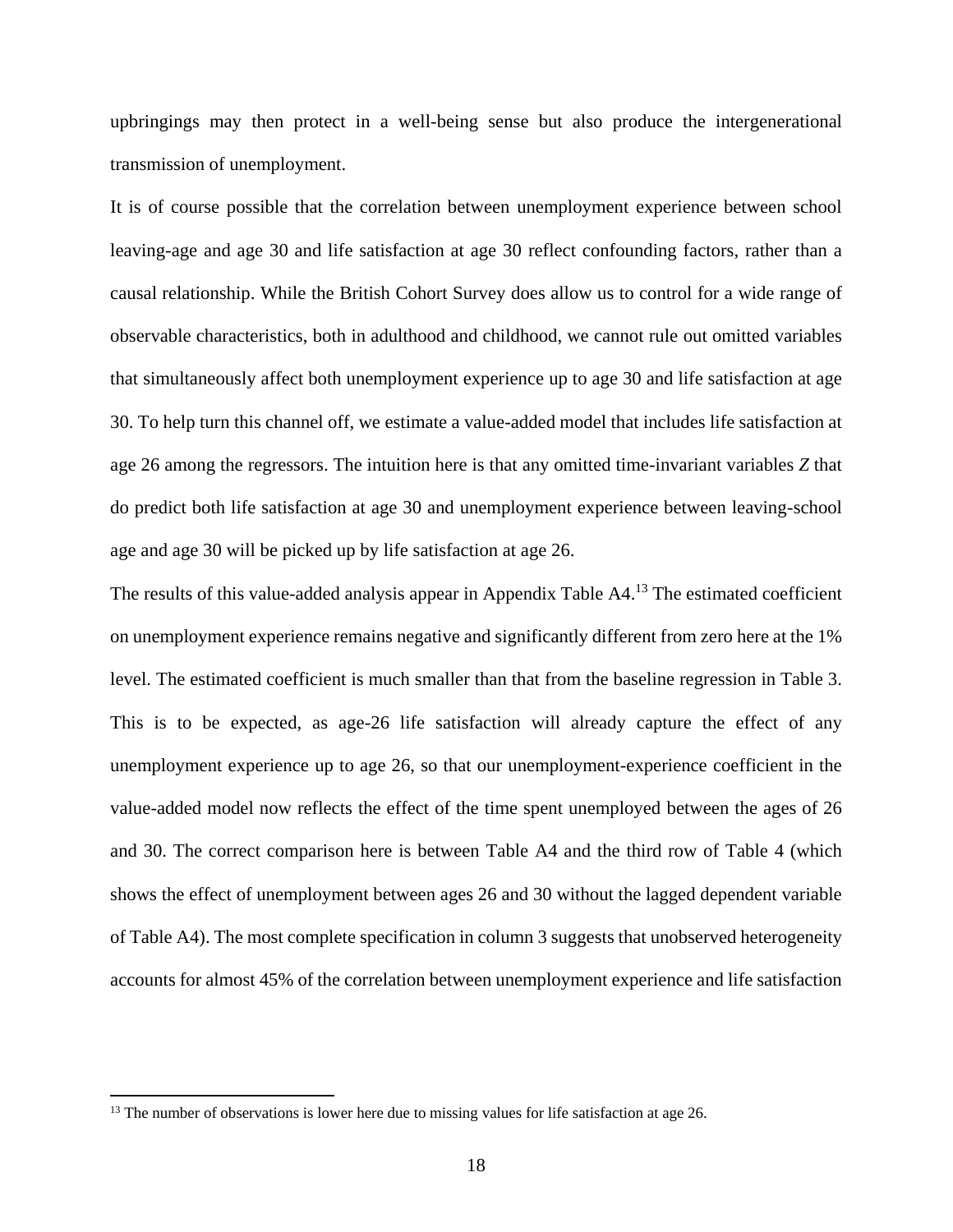(in column 3:  $(-0.624+0.348)/(-0.624)=0.44$ ). Nevertheless, unemployment experience remains a strong and significant predictor of lower life satisfaction at age 30.

Binder and Coad (2014) recently found that the detrimental impact of contemporaneous unemployment on subjective well-being is larger in the lower deciles of the well-being distribution. We hence re-estimate Equation (1) via a quantile regression with bootstrapped standard errors. The complete results appear in Appendix Table A5, and Figure 2 depicts the average effect of unemployment experience and the effects per life-satisfaction decile threshold. The estimated coefficients on unemployment experience are negative and significant for the first eight thresholds and thereafter insignificant. For the unhappiest of our sample (at the 10% threshold), one standarddeviation higher unemployment experience reduces life satisfaction by 0.27 points (-1.927 x 0.140  $= -0.270$ ) but has no effect at the top threshold  $(-0.005 \times 0.140 = -0.001)$ . As in Binder and Coad  $(2014)$ , well-being acts as a buffer against adverse life events.<sup>14</sup>

### **b. How is unemployment experience determined by childhood characteristics and family background?**

Given that unemployment has a large effect on adult well-being, it is important to understand its precursors. Table 6 shows how childhood characteristics and family background predict first unemployment at age 30 and then unemployment experience for the whole sample in columns 1 and 4 respectively. We separate men (in columns 2 and 5) from women (in columns 3 and 6) as labour-market outcomes and their determinants are likely to differ across gender. For instance, only 2.1% of women are officially unemployed at age 30 while the figure for men is 4.5%. On the

 $14$  In Table A5 we find a fall in the effect of unemployment at age 30 over the life satisfaction quantiles, as in Binder and Coad (2014).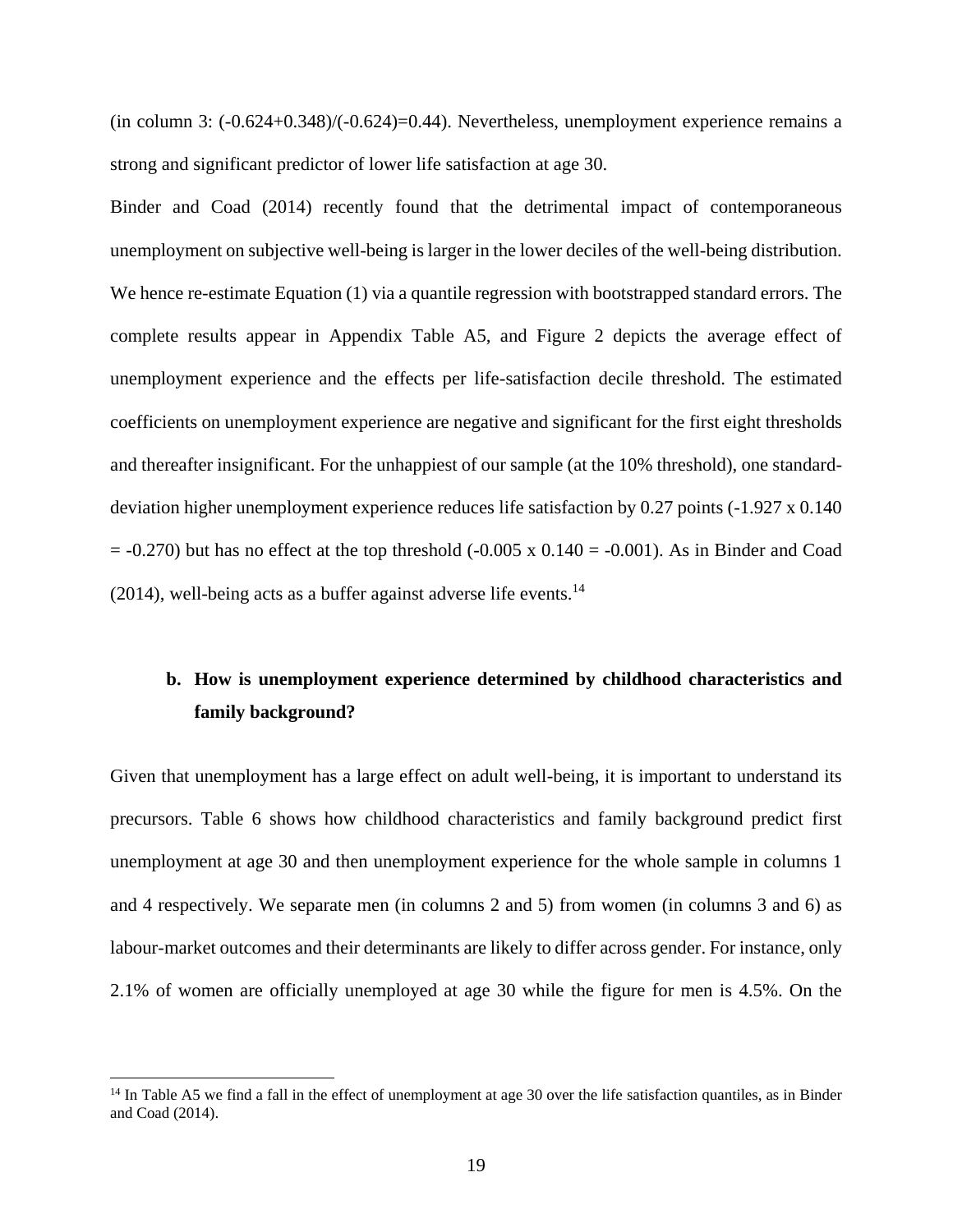contrary more women (20.3%) than men (2.1%) are out of the labour force at that age. Women also have fewer active years between the end of full-time education and age 30 (9.4) than do men (10.9), and men have significantly higher unemployment experience (5% of their active life) than women (under 3%). These labour-market differences justify our separate analyses by sex.

The Adjusted  $\mathbb{R}^2$  in Table 6 is consistently two to three times larger for the regression of unemployment experience in columns 4 to 6 than for the regression of current unemployment at age 30 in columns 1 to 3. In terms of life-cycle well-being, the whole of unemployment experience matters more than just unemployment at one point in time, and in this sense it is encouraging that we have a better idea of what factors lie behind it.

The estimates in columns 1 and 4 are qualitatively comparable but are often more precisely estimated with unemployment experience as the dependent variable. In column 4, both cognitive and non-cognitive skills at age 16 are important predictors of future unemployment experience, as predicted by Heckman *et al*. (2006). Having at least an O-level reduces the share of time spent unemployed while active by 1.4 percentage points and one standard-deviation higher behaviour and emotional health reduce it respectively by 0.74 and 0.47 percentage points. This are sizeable effects considering that our estimation sample respondents spend on average 4% of their active life unemployed. Growing up with rich and involved parents also reduces unemployment experience: this is consistent with favourable childhood environments enhancing human-capital accumulation and consequently increasing the probability of labour-market success.<sup>15</sup>

<sup>&</sup>lt;sup>15</sup> Parental education in column 4 attracts, perhaps surprisingly, a positive estimated coefficient that is significant at the ten percent level. It is worth noting that this regression controls for family income and a number of other family success variables. Dropping family income in column 3 renders the estimated parental-education coefficient insignificant; the bivariate correlation between parental education and unemployment experience up to age 30 is indeed negative and significant.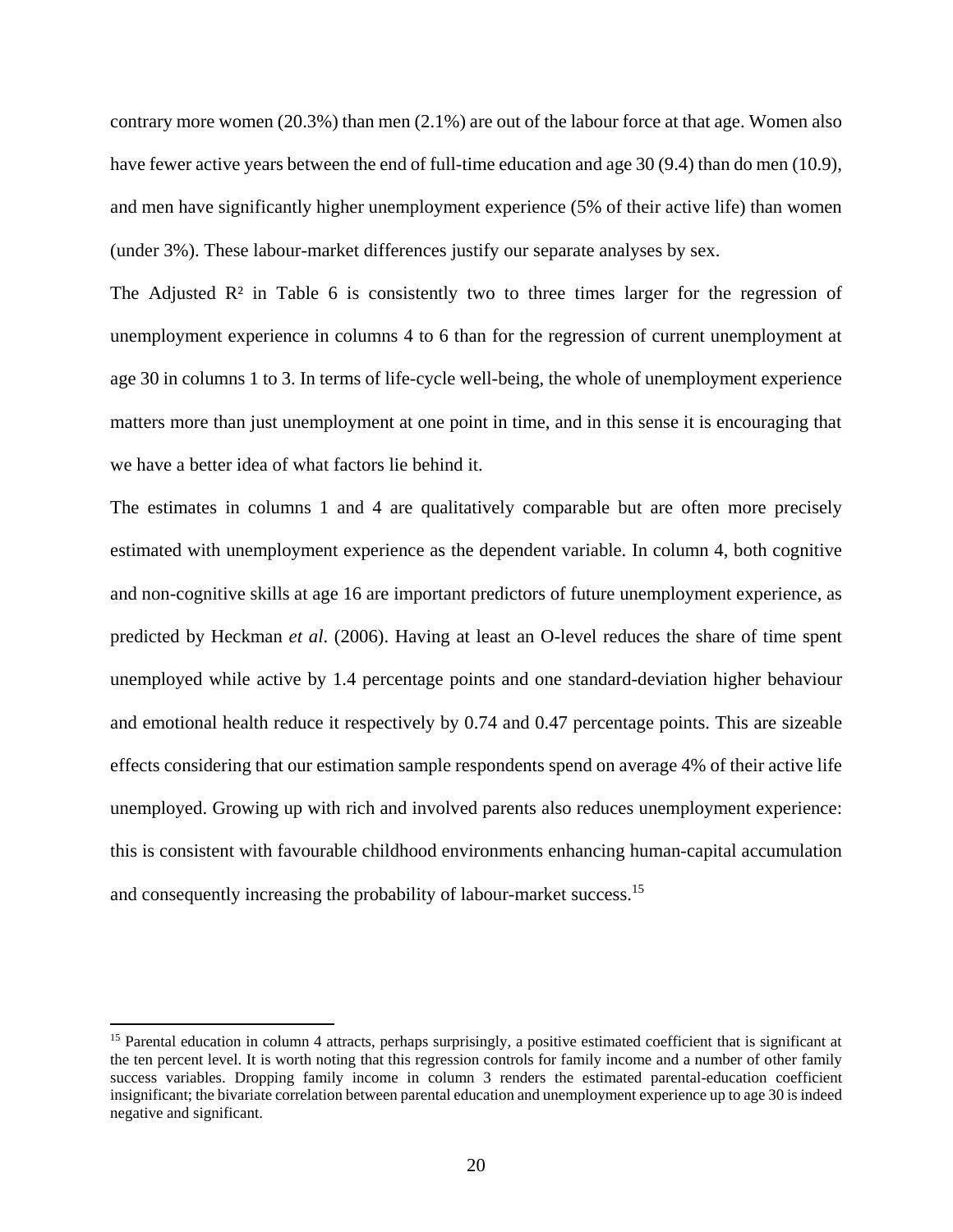Mother's and father's employment both predict unemployment experience in line with the intergenerational transmission of unemployment. We control for family income here, so this intergenerational transmission is non-pecuniary in nature. This is consistent with a social-norm effect: children who grow up with employed parents may spend less time unemployed themselves as the associated fall in well-being is larger than that for individuals with non-employed parents. Comparing men to women, we do a better job in explaining men's unemployment experience up to age 30. In terms of the childhood variables, better intellectual performance and behaviour at age 16 are associated with less adult unemployment experience for both genders. This gender equality is not found for emotional health at age 16: the point estimate for men here is insignificant at -0.16

but is almost five times larger for women  $(-0.72)$  and very significant.<sup>16</sup>

Last, the family-background variables are far more important for men than for women. Family income, parental involvement and mother's mental health all predict men's unemployment experience but not women's.<sup>17</sup> Father's employment predicts future unemployment experience for both sexes (more strongly so for men), while mother's employment attracts a similar estimated coefficient across the sexes but is only significant (at the ten per cent level) for women.

#### **5. Conclusion**

 $\overline{a}$ 

This article is the first to estimate the scarring effect of the total experience of unemployment on well-being using cohort data. Based on the life-course approach of well-being, and consistent with

<sup>&</sup>lt;sup>16</sup> We can alternatively run a regression on the whole sample with all variables interacted with a "Female" dummy, a fully-interacted model. This naturally produces the same results, but presented in a different way (the significance of the male-female gap can be read off directly, but the main effect for the whole sample does not appear): these results are available on request.

<sup>&</sup>lt;sup>17</sup> Combined with the results in Table 5, we thus have that men growing up in richer households experience less unemployment but suffer from it more. The net life-satisfaction effect via unemployment experience of having double average family income when growing up (compared to the average family income level) is negative: the more negative coefficient on unemployment experience outweighs the lower incidence of unemployment.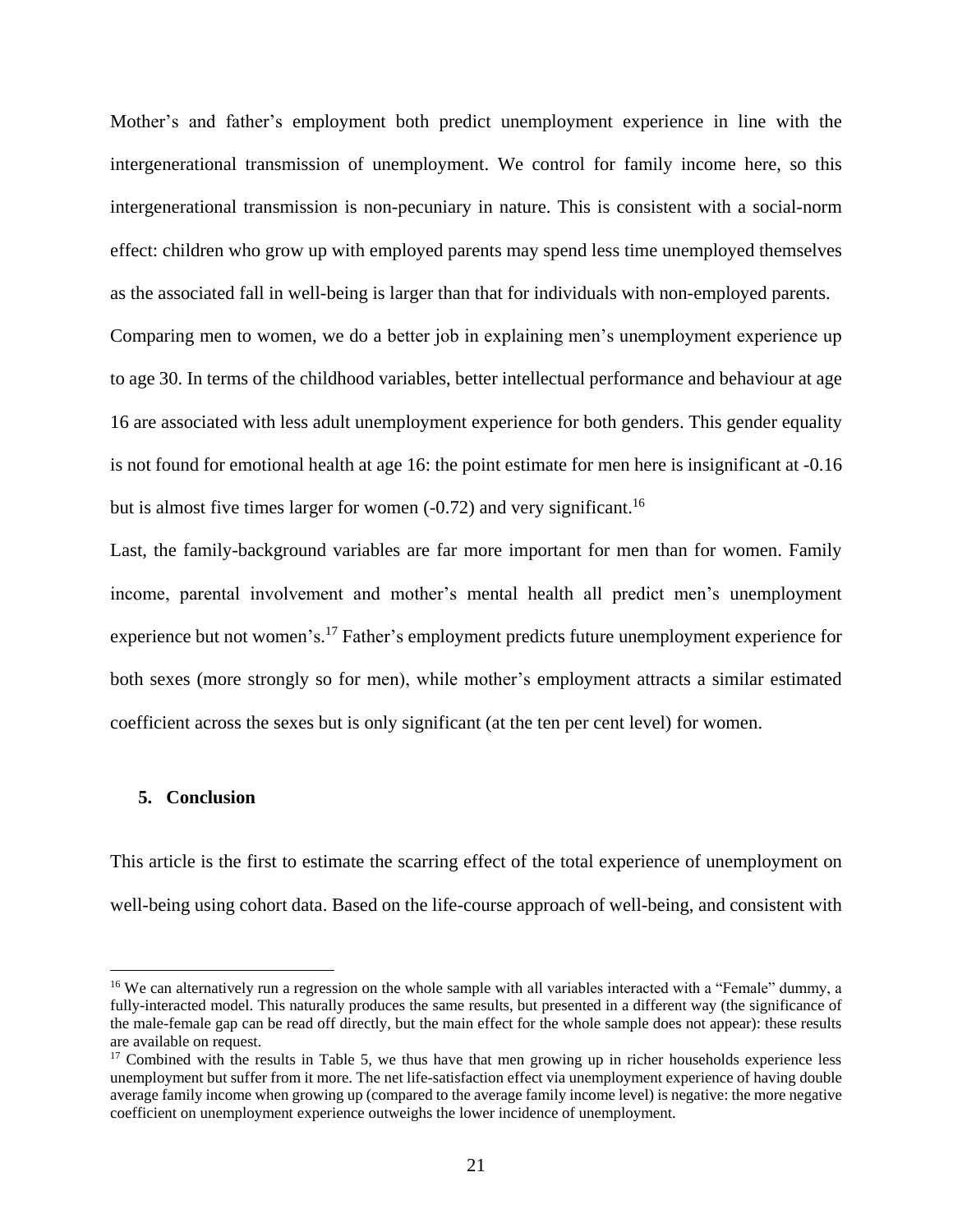the existing literature, we find that past unemployment continues to reduce current well-being, even controlling for a wide set of variables covering family background, and childhood and adulthood outcomes (including current unemployment). The effects are non-negligible in size, with a one standard-deviation rise in unemployment experience reducing life satisfaction at age 30 by a quarter of a point. As unemployment experience is a stock variable, and assuming that the age-30 relationships also hold at other ages, early-life unemployment can have very substantial cumulative effects on well-being over adult life.

We predict this stock measure of unemployment at age 30 using information on adolescence and family background. Growing up in a favourable context (high family income, educated and involved parents) significantly reduces unemployment experience. Both sexes' unemployment experience is affected by their cognitive and behavioural outcomes at age 16 (as predicted by Heckman), and that of women also by their emotional health at that age. There is evidence of the intergenerational transmission of labour-market outcomes for both sexes, even controlling for family-background variables such as family income and parental education.

Social norms might be behind this correlation. In Clark (2003), the smaller the well-being drop from job loss the longer the subsequent unemployment spell. We show that the scarring effect of past unemployment is larger for those with employed parents, who may have greater adherence to a norm of employment that in turn produces greater intergenerational employment transmission.

It is also worth underlining that the family-background variables still have significant predictive power even controlling for child outcomes at age 16. As such, intervention at all ages will potentially reduce adult unemployment experience. That in early life via the various family variables, and that in adolescence via children's cognitive, behavioural and emotional-health outcomes, conditional on their family background. Our results suggest that any such successful intervention will have substantial well-being payoffs over adult life.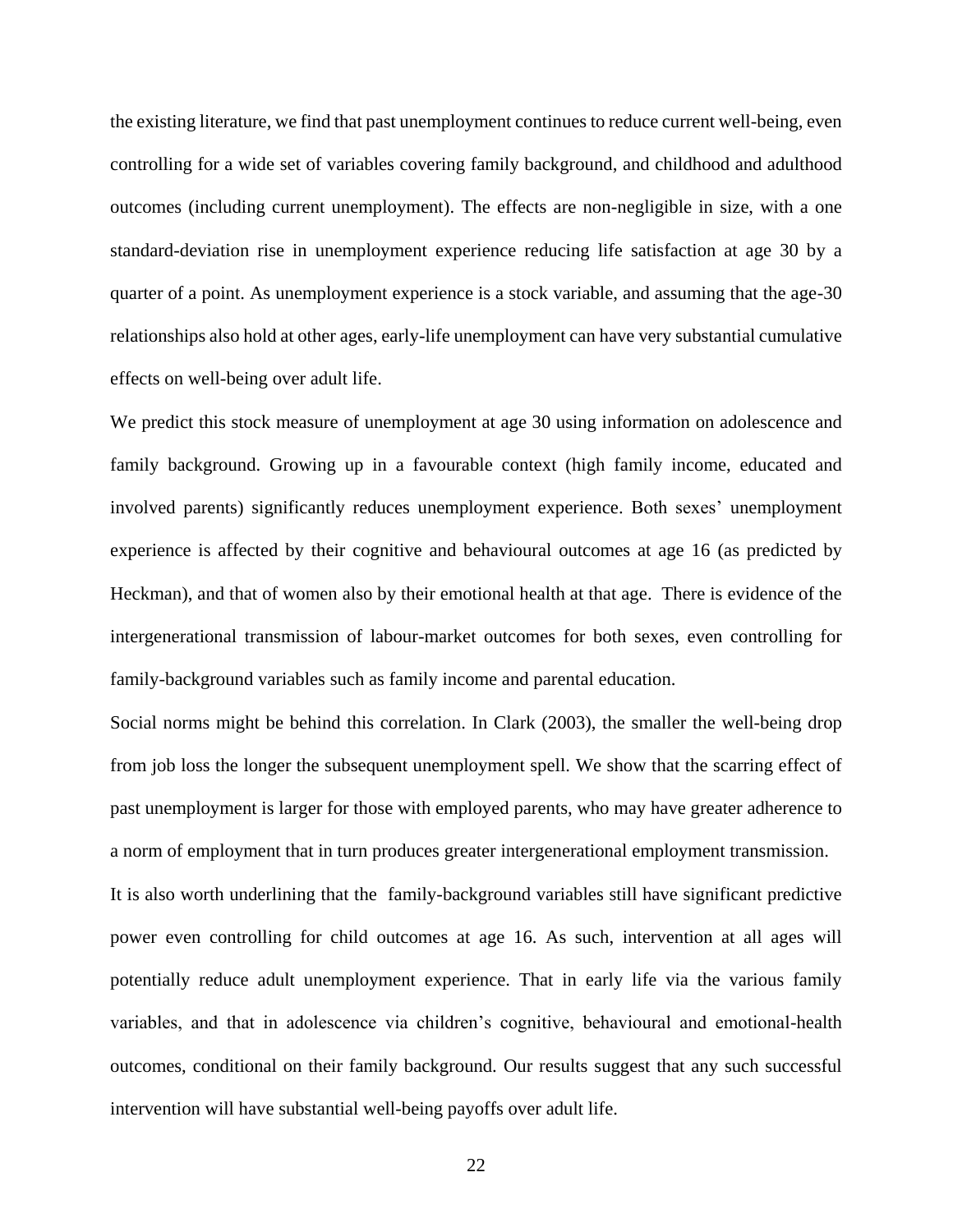#### **References**

Akerlof, G. A., and Kranton, R. E. (2000). "Economics and identity." *Quarterly Journal of Economics*, *115*, 715-753.

Arulampalam, W. (2001). "Is unemployment really scarring? Effects of unemployment experiences on wages." *Economic Journal, 111*, 585–606.

Bell, D. N., and Blanchflower, D. G. (2011). "Young people and the Great Recession." *Oxford Review of Economic Policy*, *27*, 241-267.

Bertrand, M., Kamenica, E., and Pan, J. (2015). "Gender identity and relative income within households." *Quarterly Journal of Economics*, *130*, 571-614.

Binder, M., and Coad, A. (2015). "Heterogeneity in the relationship between unemployment and subjective wellbeing: A quantile approach." *Economica*, *82*, 865-891.

Böckerman, P., Bryson, A., Kauhanen, A., and Kangasniemi, M. (2019). "Does Job Support Make Workers Happy?" *Scottish Journal of Political Economy*, doi.org/10.1111/sjpe.12211.

Caspi, A., Wright, B.R.E., Moffitt, T.E., and Silva, P.A. (1998). "Early failure in the labor market: Childhood and adolescent predictors of unemployment in the transition to adulthood." *American Sociological Review, 63,* 424–451.

Clark, A.E. (2003). "Unemployment as a Social Norm: Psychological Evidence from Panel Data." *Journal of Labor Economics, 21*, 323-351.

Clark, A.E., Flèche, S., Layard, R., Powdthavee, N., and Ward, G. (2018). *The Origins of Happiness: The Science of Well-Being over the Life-Course*. Princeton NJ: Princeton University Press.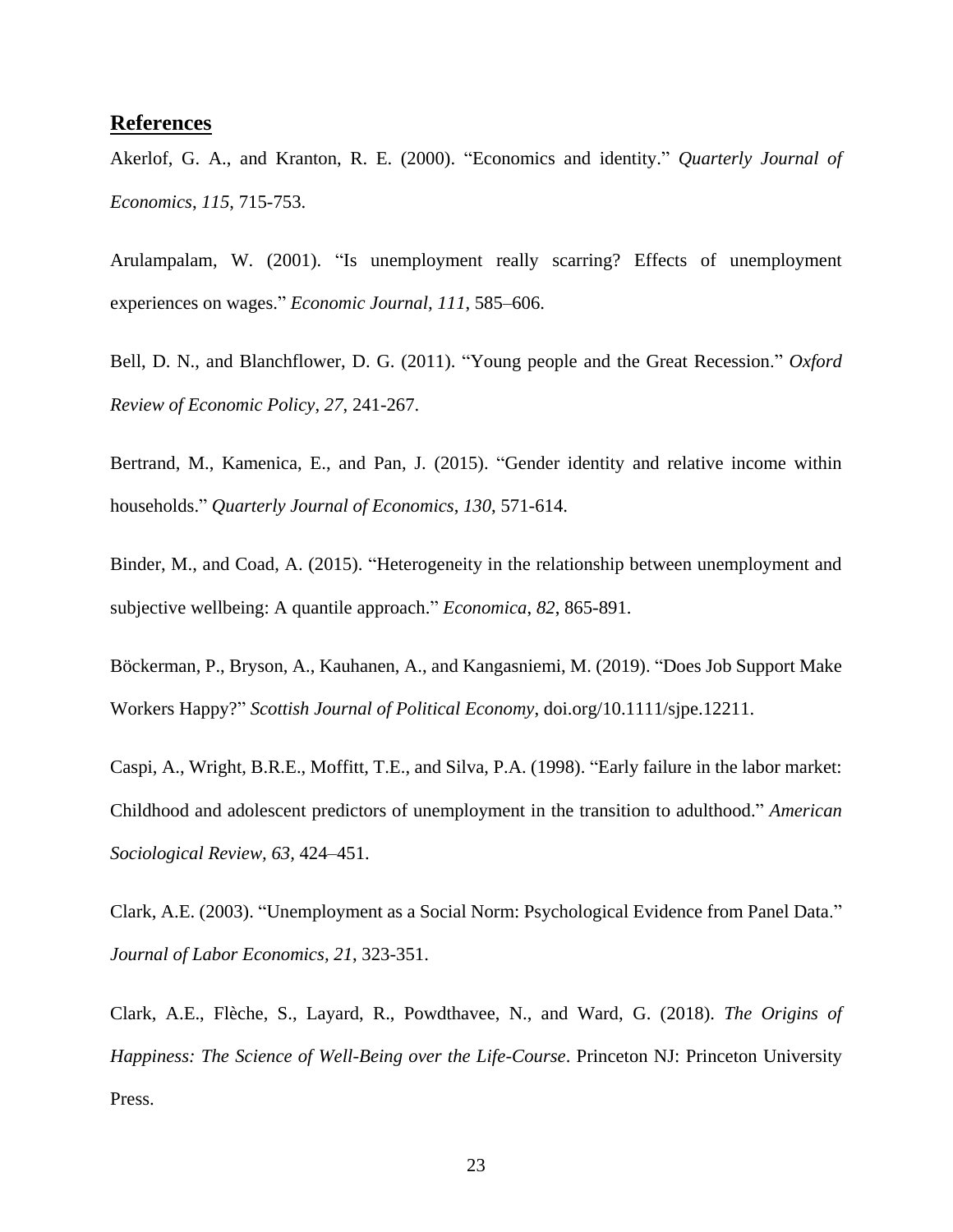Clark, A. E., Lekfuangfu, W., Powdthavee, N., and Ward, G. (2015) "Breaking up for the Kids' Sake: Evidence from a British Birth Cohort." LSE, *Mimeo.*

Colombier, N., and Masclet, D. (2008). "Intergenerational correlation in self employment: some further evidence from French ECHP data." *Small Business Economics*, *30*, 423-437.

Corak, M., Gustafsson, B., and Österberg, T. (2004). "Intergenerational influences on the receipt of unemployment insurance in Canada and Sweden." In M. Corak (Eds.), *Generational Income Mobility in North America and Europe,* Cambridge: Cambridge University Press, 245-288.

Daly, M., Delaney, L., Egan, M., and Baumeister, R.F. (2015). "Childhood self-control and unemployment throughout the life span: Evidence from two British cohort studies." *Psychological Science, 26*, 709–723.

Di Tella, R., MacCulloch, R.J., and Oswald, A.J. (2001). "Preferences over inflation and unemployment: Evidence from surveys of happiness." *American Economic Review, 91*, 335–341.

Dolan, P., Peasgood, T., and White, M. (2008). "Do we really know what makes us happy? A review of the economic literature on the factors associated with subjective well-being." *Journal of Economic Psychology, 29*, 94–122.

Ekhaugen, T. (2009). "Extracting the causal component from the intergenerational correlation in unemployment." *Journal of Population Economics*, *22*, 97-113.

Gregg, P. (2001). "The impact of youth unemployment on adult unemployment in the NCDS." *Economic Journal, 111*, 626–653.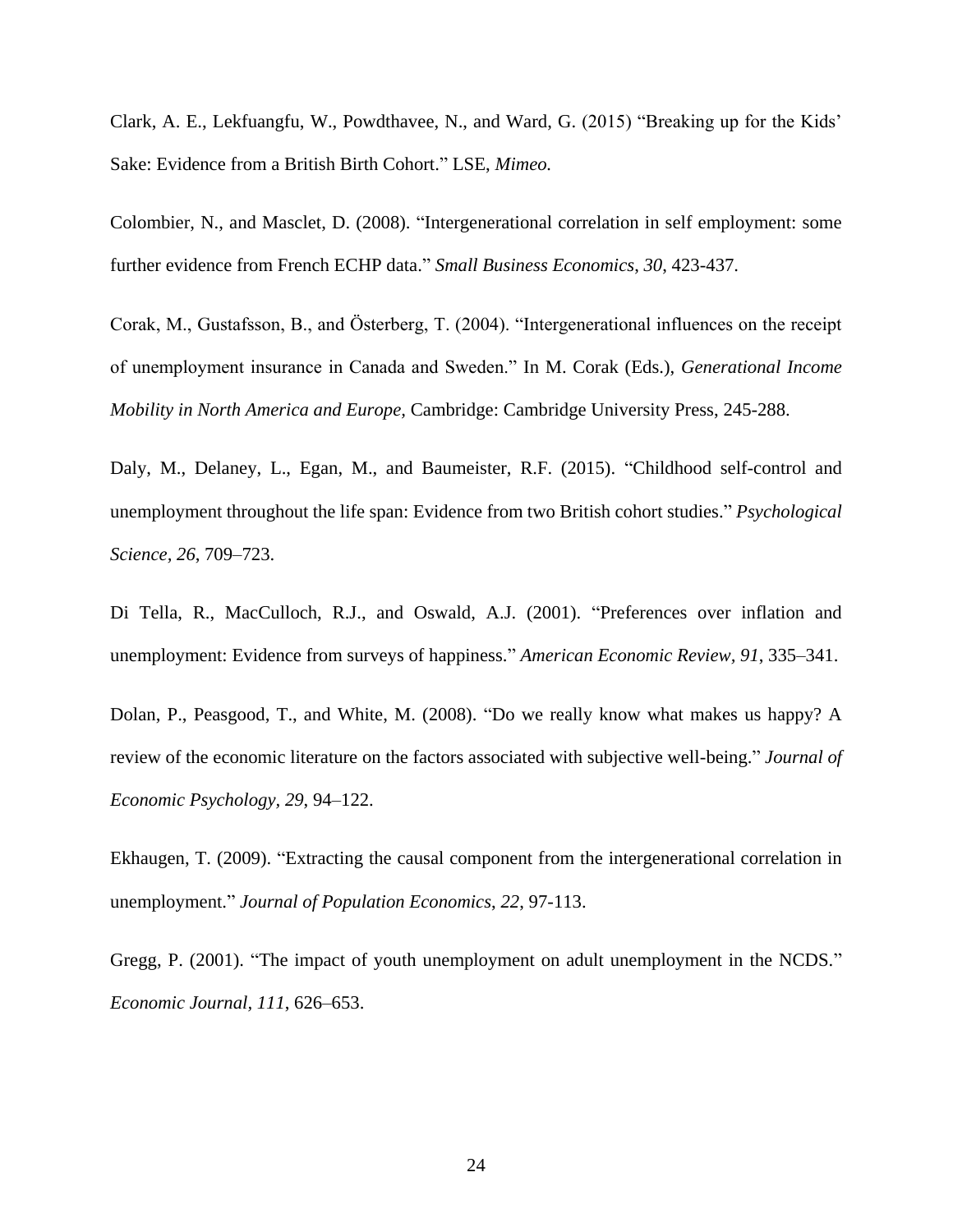Gregg, P., and Machin, S. (2000). "Child development and success or failure in the youth labor market." In D.G. Blanchflower and R.B. Freeman (Eds.) *Youth Employment and Joblessness in Advanced Countries*, Chicago: University of Chicago Press, 247-288.

Heckman, J. J., Stixrud, J., and Urzua, S. (2006). "The effects of cognitive and noncognitive abilities on labor market outcomes and social behavior." *Journal of Labor Economics*, *24*, 411- 482.

Johnson, P., and Reed, H. (1996). "Intergenerational mobility among the rich and poor: results from the National Child Development Survey." *Oxford Review of Economic Policy*, *12*, 127-142.

Ketende, S.C., McDonald, J., and Dex, S. (2010). "Non-response in the 1970 British Cohort Study (BCS70) from birth to 34 years." *Centre for Longitudinal Studies, Working Paper No. 4*.

Knabe, A., and Rätzel, S. (2011). "Scarring or Scaring? The psychological impact of past unemployment and future unemployment risk." *Economica, 78*, 283-293.

Kokko, K., and Pulkkinen, L. (2000). "Aggression in childhood and long-term unemployment in adulthood: a cycle of maladaptation and some protective factors." *Developmental Psychology, 36*, 463.

Layard, R., Clark, A.E., Cornaglia, F., Powdthavee, N., and Vernoit, J. (2014). "What predicts a successful life? A life-course model of well-being." *Economic Journal, 124*, F720–F738.

Machin, S., and Manning, A. (1999). "The causes and consequences of long-term unemployment in Europe." In O.C. Ashenfelter and D. Card (Eds.), *Handbook of Labor Economics, 3*, Elsevier, 3085–3139.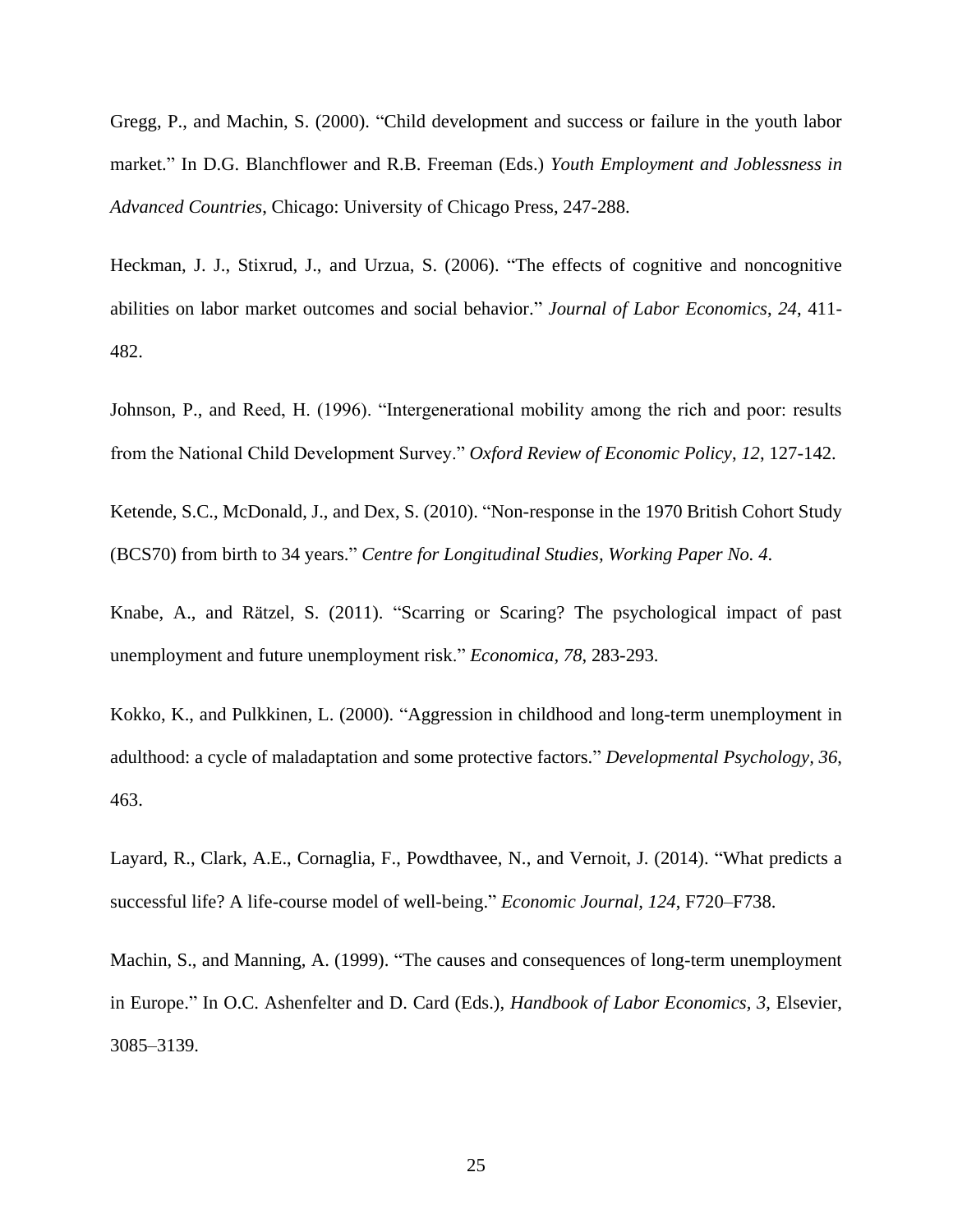Nilsen, Ø.A., and Reiso, K.H. (2011). "Scarring effects of unemployment." *Department of Economics, Norwegian School of Economics. Working Paper No. 26/2011*

Rodgers, B., Pickles, A., Power, C., Collishaw, S., and Maughan, B. (1999). "Validity of the Malaise Inventory in general population samples." *Social Psychiatry and Psychiatric Epidemiology*, *34*, 333-341.

Stutzer, A., and Frey, B.S. (2010). "Recent advances in the economics of individual subjective well-being." *Social Research, 77*, 679–714.

Winkelmann, L., and Winkelmann, R. (1998). "Why are the unemployed so unhappy? Evidence from panel data." *Economica, 65*, 1–15.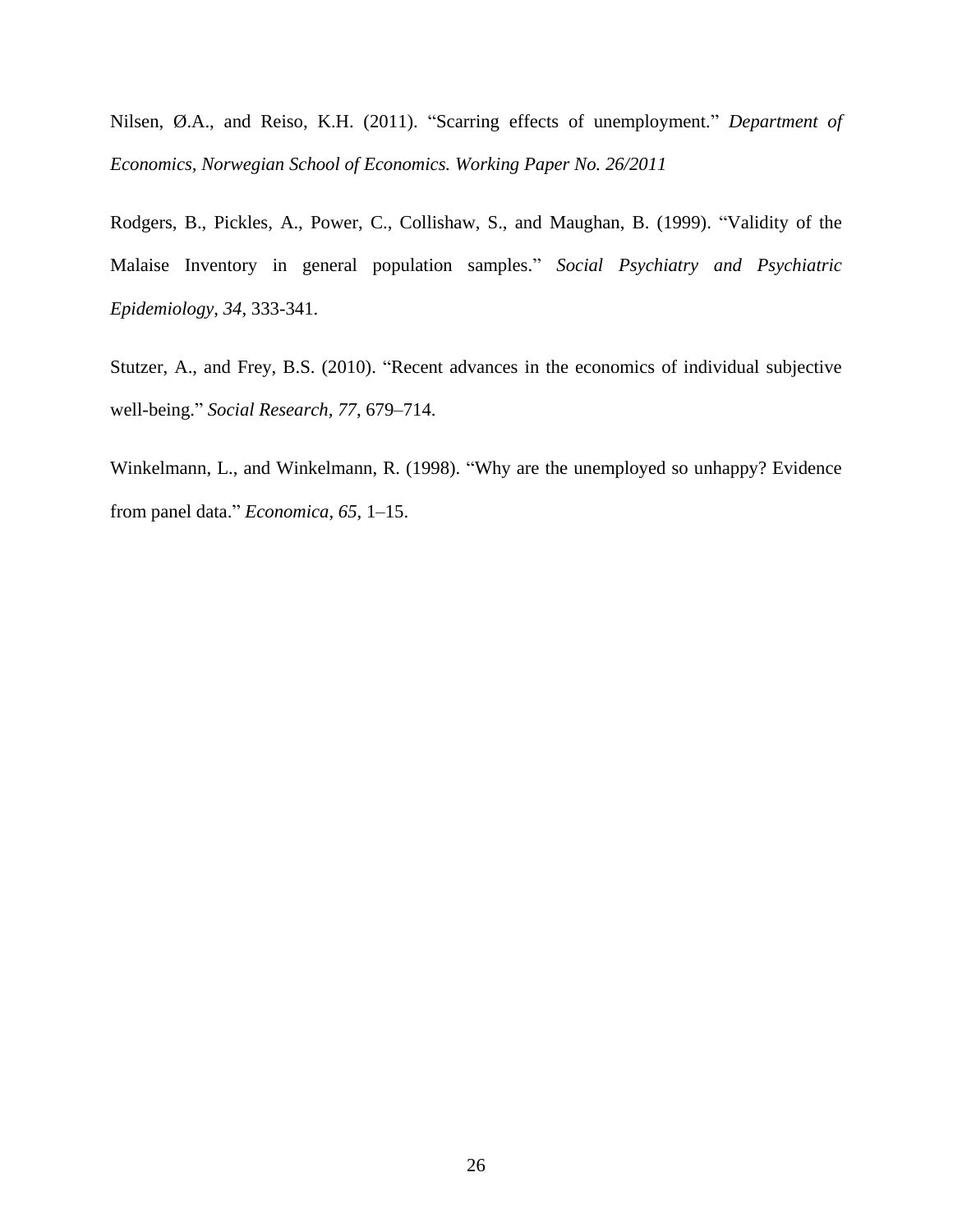# **Figures and Tables**



Figure 1: Life Satisfaction at age 30 in the BCS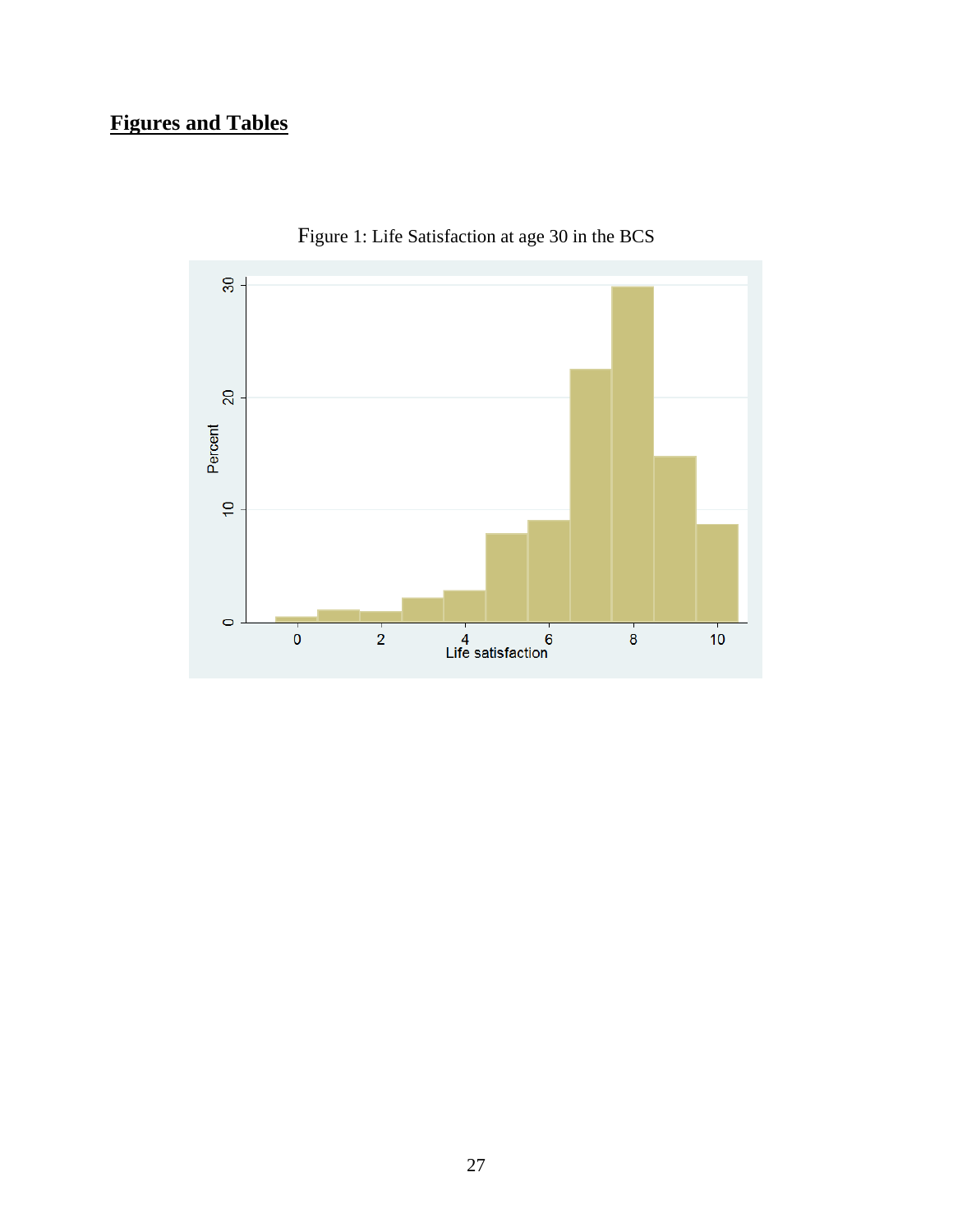

Figure 2: The Unemployment-Experience Effect over the Decile Thresholds of Life Satisfaction

Note: The green line in this graph shows the estimated life-satisfaction coefficient at the nine different decile thresholds, and the grey area the associated 95% confidence intervals. The horizontal line is the average effect in the whole sample from Table 3, column 3 (with its associated confidence interval).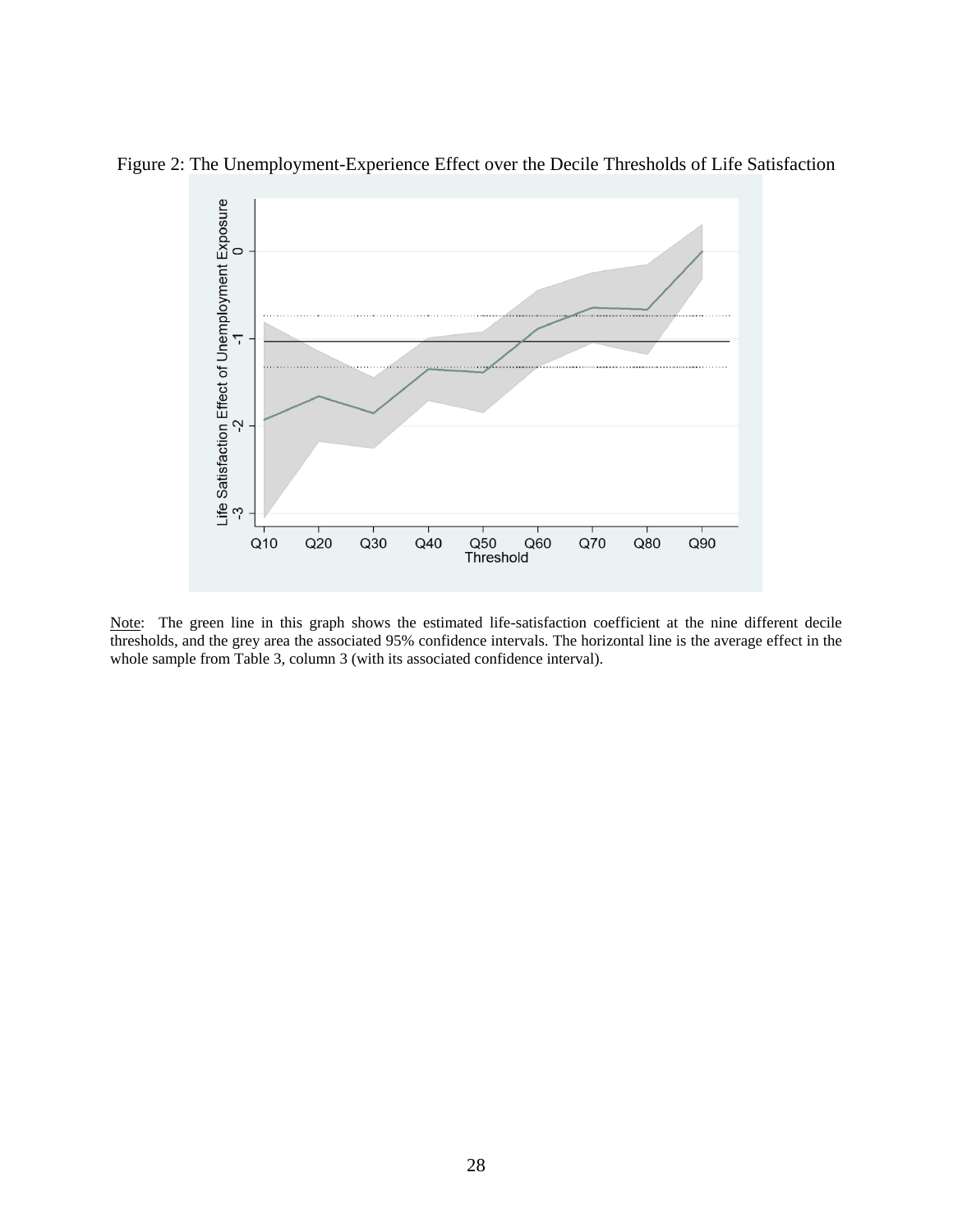|                                | Unit           | Mean/      | Standard  |
|--------------------------------|----------------|------------|-----------|
|                                |                | Proportion | Deviation |
| <b>Adult Outcomes:</b>         |                |            |           |
| Life satisfaction              | $0 - 10$       | 7.35       | 1.80      |
| <b>Unemployment Experience</b> | Share          | 0.04       | 0.13      |
| Physical health (lagged)       | Index          | 0.28       | 0.59      |
| Log Income                     | Ln             | 9.03       | 0.59      |
| Qualifications                 | Index          | 3.51       | 1.20      |
| Full-time employed             | 0/1            | 0.66       |           |
| Part-time employed             | 0/1            | 0.12       |           |
| Self-employed                  | 0/1            | 0.08       |           |
| Unemployed                     | 0/1            | 0.03       |           |
| Out of the labour force        | 0/1            | 0.11       |           |
| Non-criminality                | Arrests (inv.) | 17.52      | 1.55      |
| Partnered                      | 0/1            | 0.30       |           |
| Childhood Characteristics:     |                |            |           |
| Intellectual performance (16)  | 0/1            | 0.78       |           |
| Behaviour (16)                 | Index          | 15.05      | 2.10      |
| Emotional Health (16)          | Index          | 17.12      | 1.87      |
| Family Background:             |                |            |           |
| Log Family income              | Ln             | 4.02       | 0.47      |
| Parents' education             | Age            | 15.77      | 1.77      |
| Father's employment            | <b>Share</b>   | 0.94       | 0.16      |
| Mother's employment            | Share          | 0.46       | 0.38      |
| Parental involvement           | Index          | 6.34       | 0.88      |
| Family break-up                | 0/1            | 0.22       | 0.33      |
| Mother's mental health         | Index          | 0.68       | 0.11      |
| No. of siblings                | No.            | 1.74       | 1.19      |
| Post-marital conception        | 0/1            | 0.92       |           |
| Female                         | 0/1            | 0.51       |           |
| White                          | 0/1            | 0.98       |           |
| Low birth weight               | 0/1            | 0.06       |           |
| Observations                   |                | 9779       |           |

Table 1: Descriptive Statistics

Note: The scale of each variable is described in Table A1. We here show the proportion for dummy variables and the mean otherwise.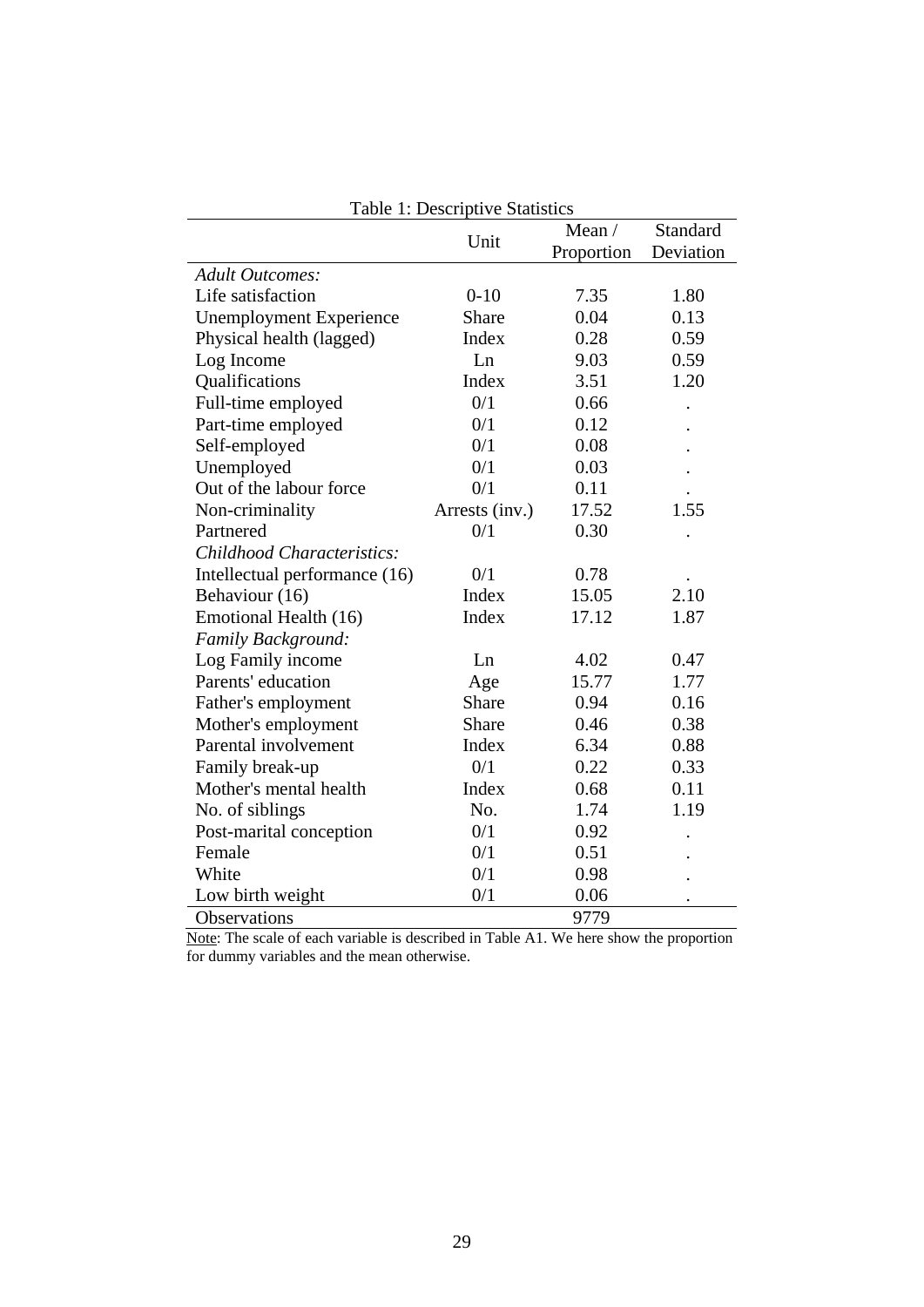Table 2: The Distribution of Unemployment Experience

| at age 30                                                             |            |
|-----------------------------------------------------------------------|------------|
| Unemployment Experience at age<br>30 (as a percentage of active life) | Percentage |
| 0                                                                     | 77.25%     |
| [0, 5]                                                                | 8.54%      |
| [5, 10]                                                               | 4.16%      |
| [10, 15]                                                              | 2.04%      |
| [15, 20]                                                              | 5.54%      |
| [20, 100]                                                             | 2.54%      |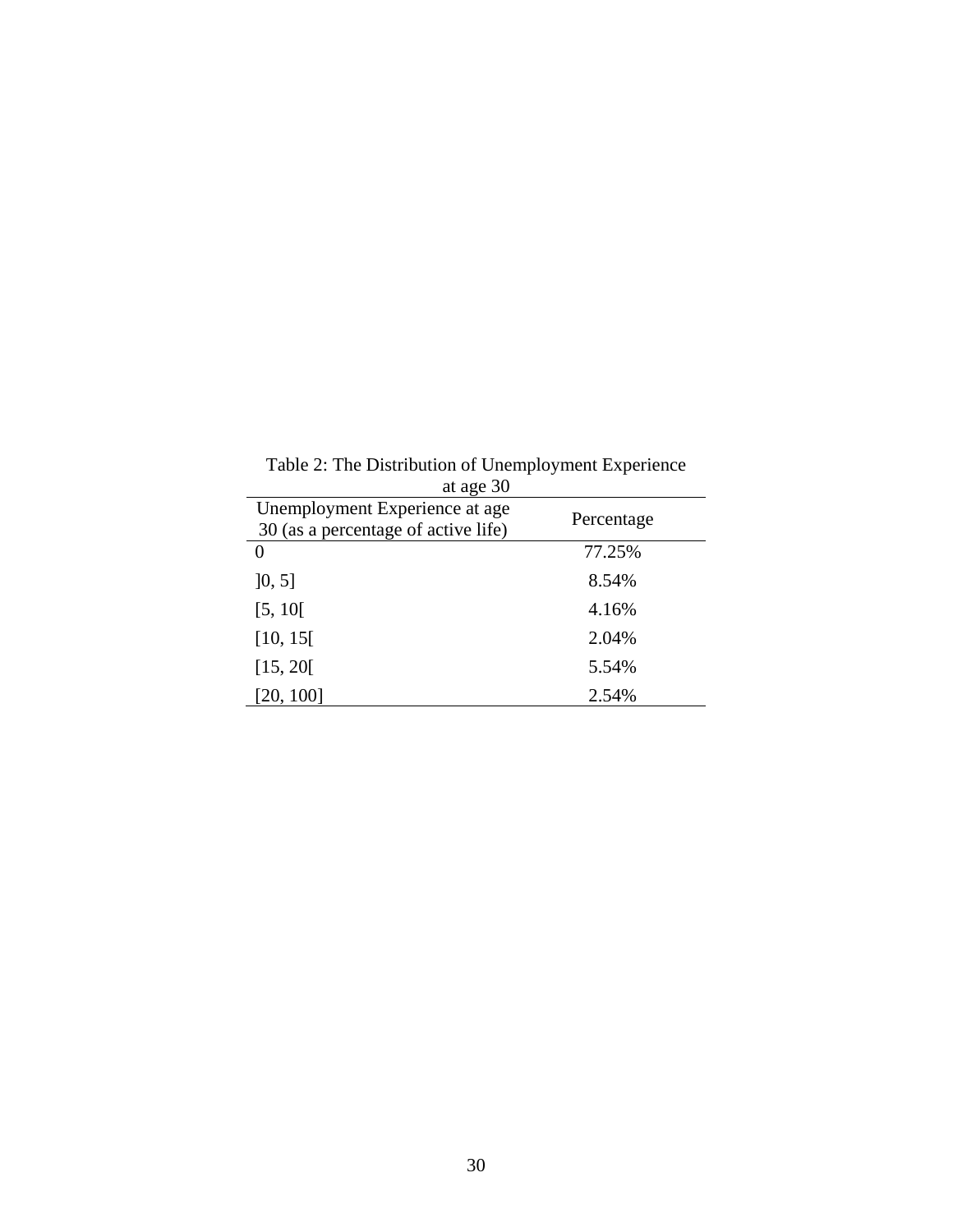|                          |                |             | Life Satisfaction (0-10) |             |
|--------------------------|----------------|-------------|--------------------------|-------------|
|                          | Units          | (1)         | (2)                      | (3)         |
| Unemployment experience  | Share          | $-1.640***$ | $-1.202***$              | $-1.074***$ |
|                          |                | (0.111)     | (0.163)                  | (0.168)     |
| Part-time employed       | 0/1            |             | $-0.083***$              | $0.228***$  |
|                          |                |             | (0.024)                  | (0.028)     |
| Self-employed            | 0/1            |             | $0.141***$               | $0.179***$  |
|                          |                |             | (0.043)                  | (0.034)     |
| Unemployed               | 0/1            |             | $-0.830***$              | $-0.739***$ |
|                          |                |             | (0.085)                  | (0.092)     |
| Out of the labour force  | 0/1            |             | 0.011                    | 0.091       |
|                          |                |             | (0.108)                  | (0.122)     |
| Income                   | Ln             |             |                          | $0.244***$  |
|                          |                |             |                          | (0.029)     |
| Qualifications           | SD(index)      |             |                          | $0.070**$   |
|                          |                |             |                          | (0.026)     |
| Non-criminality          | Arrests (inv.) |             |                          | $0.046***$  |
|                          |                |             |                          | (0.005)     |
| Partnered                | 0/1            |             |                          | $0.298***$  |
|                          |                |             |                          | (0.031)     |
| Physical health (lagged) | SD(index)      |             |                          | $0.198***$  |
|                          |                |             |                          | (0.073)     |
| Observations             |                | 9779        | 9779                     | 9779        |
| Adjusted $R^2$           |                | 0.047       | 0.054                    | 0.070       |

| Table 3: Life Satisfaction and Adult Outcomes at Age 30 |  |
|---------------------------------------------------------|--|
|---------------------------------------------------------|--|

Notes: Standard errors are in parentheses. All regressions control for the age left full-time education and the childhood characteristics and family-background variables in Table 1.  $*$  p<0.10,  $**$  p<0.05,  $***$  p<0.01.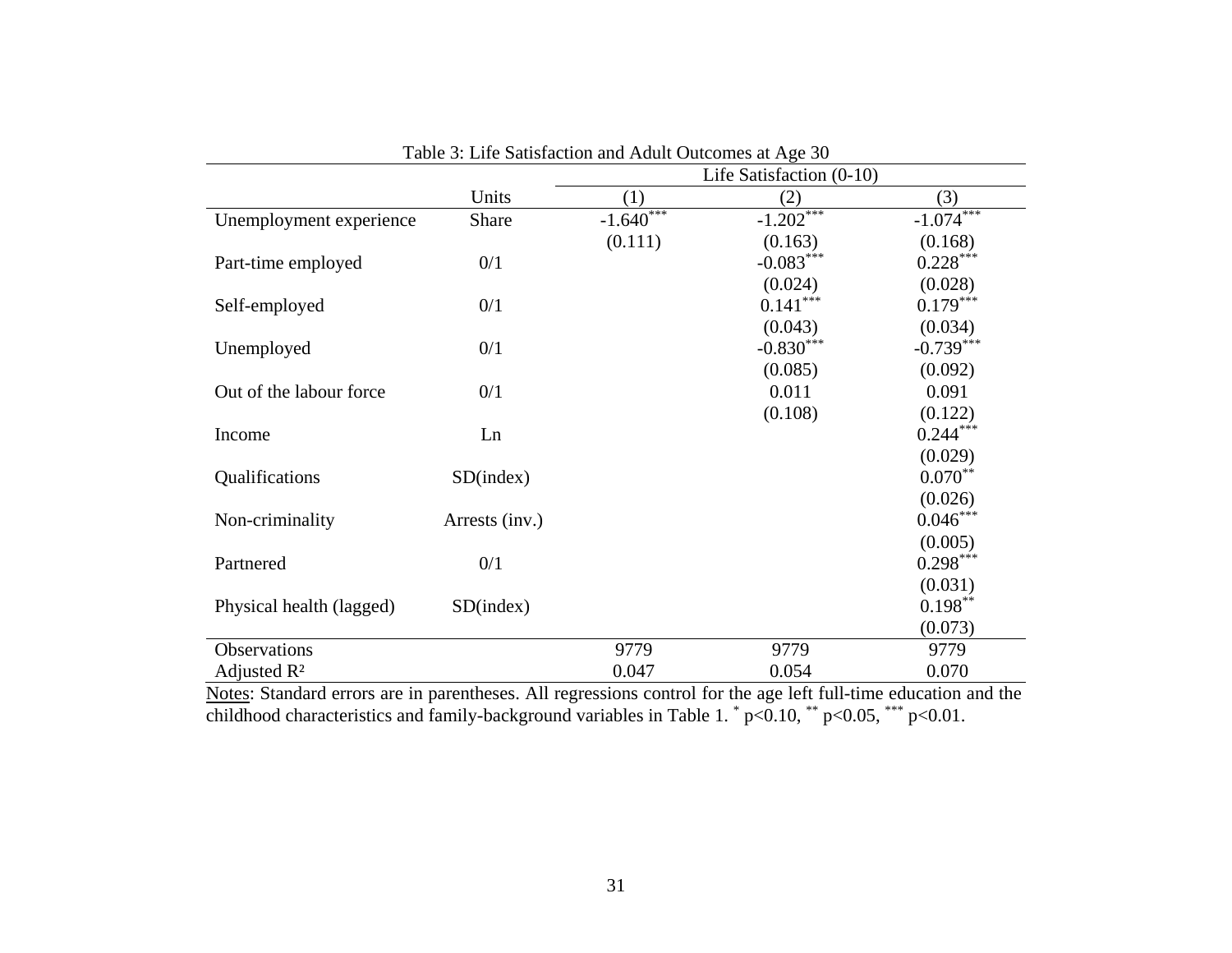| Tuble 1. Enc batisfaction at 150 50 and Chemplo emotion Experience at Different 150s |              | Life Satisfaction $(0-10)$ |                |                          |  |
|--------------------------------------------------------------------------------------|--------------|----------------------------|----------------|--------------------------|--|
|                                                                                      | Units        | (1)                        | (2)            | (3)                      |  |
| Unemployment experience (from age 16 to 20)                                          | Share        | $-0.518$                   | $-0.475***$    | $-0.410$ <sup>****</sup> |  |
|                                                                                      |              | (0.081)                    | (0.067)        | (0.063)                  |  |
| Unemployment experience (from age 21 to 25)                                          | Share        | $-0.795***$                | $-0.697***$    | $-0.610***$              |  |
|                                                                                      |              | (0.081)                    | (0.068)        | (0.064)                  |  |
| Unemployment experience (from age 26 to 30)                                          | <b>Share</b> | $-1.229***$                | $-0.700***$    | $-0.624***$              |  |
|                                                                                      |              | (0.123)                    | (0.167)        | (0.172)                  |  |
| Part-time employed                                                                   | 0/1          |                            | $-0.079***$    | $0.224***$               |  |
|                                                                                      |              |                            | (0.023)        | (0.030)                  |  |
| Self-employed                                                                        | 0/1          |                            | $0.140***$     | $0.178***$               |  |
|                                                                                      |              |                            | (0.042)        | (0.033)                  |  |
| Unemployed                                                                           | 0/1          |                            | $-0.660***$    | $-0.590***$              |  |
|                                                                                      |              |                            | (0.075)        | (0.070)                  |  |
| Out of the labour force                                                              | 0/1          |                            | 0.001          | 0.082                    |  |
|                                                                                      |              |                            | (0.104)        | (0.117)                  |  |
| <b>Observations</b>                                                                  |              | 9779                       | 9779           | 9779                     |  |
| Adjusted $\mathbb{R}^2$                                                              |              | 0.052                      | 0.055          | 0.071                    |  |
| <b>Adult Outcomes</b>                                                                |              | N <sub>o</sub>             | N <sub>0</sub> | Yes                      |  |

| Table 4: Life Satisfaction at Age 30 and Unemployment Experience at Different Ages |  |  |
|------------------------------------------------------------------------------------|--|--|
|                                                                                    |  |  |

Notes: Standard errors are in parentheses. All regressions control for the age when leaving full-time education and the childhood characteristics and family-background variables in Table 1.  $*$  p<0.10,  $**$  p<0.05,  $***$  p<0.01.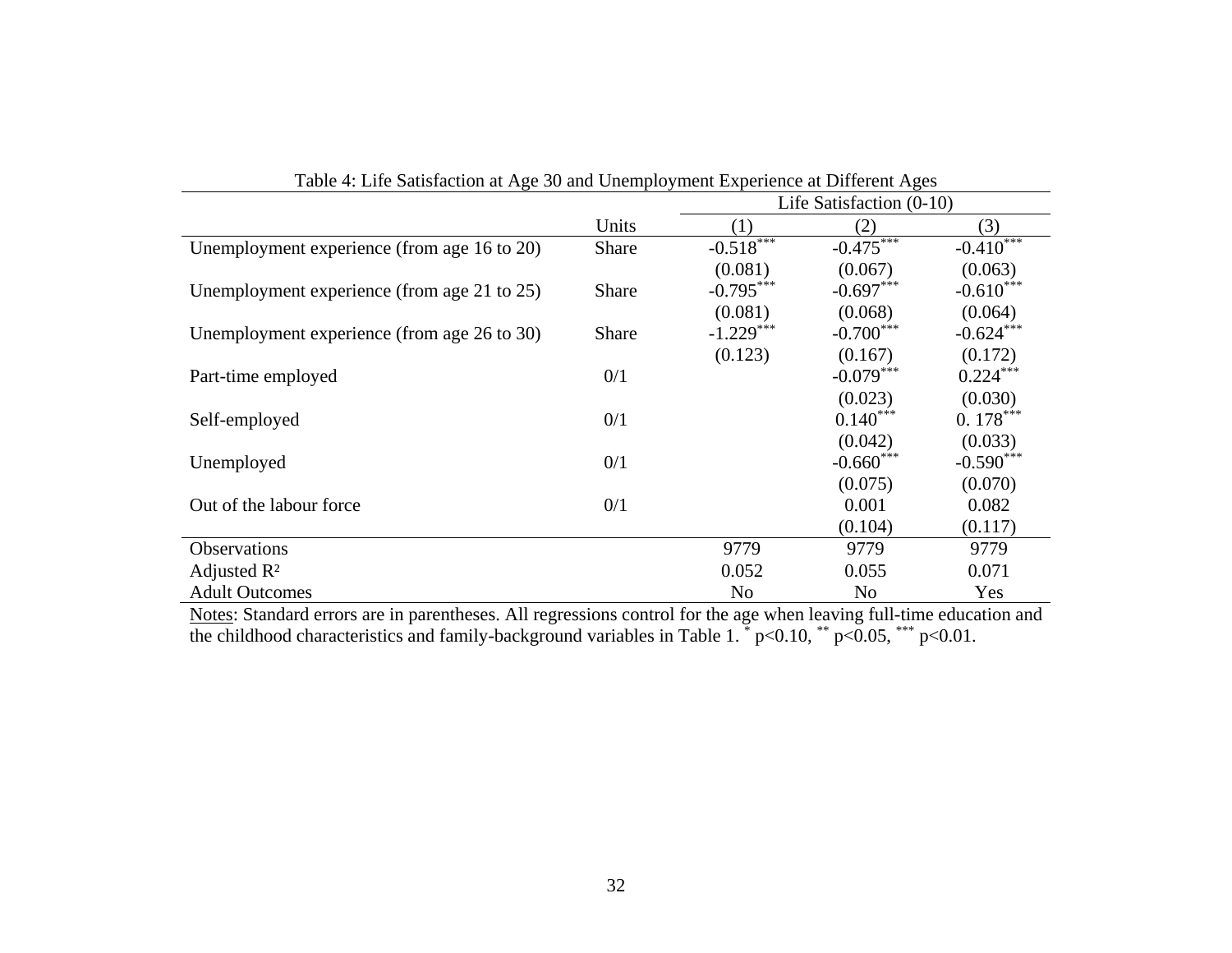|                                    | Units    | Whole                 | Men         | Women       | Whole                 | Men         | Women       | Whole        | Men         | Women       |
|------------------------------------|----------|-----------------------|-------------|-------------|-----------------------|-------------|-------------|--------------|-------------|-------------|
| Unemployment experience            | Share    | $-1.187$              | $-1.279***$ | $-1.088***$ | $-1.301***$           | $-1.465***$ | $-1.010***$ | $-1.281$ *** | $-1.514$    | $-0.993***$ |
|                                    |          | (0.161)               | (0.217)     | (0.242)     | (0.274)               | (0.211)     | (0.186)     | (0.081)      | (0.280)     | (0.173)     |
| <b>Family Income</b>               | Ln       | 0.054                 | 0.013       | 0.085       |                       |             |             |              |             |             |
|                                    |          | (0.043)               | (0.060)     | (0.062)     |                       |             |             |              |             |             |
| Unemployment experience x Family   | Share*Ln | $-0.459$ <sup>*</sup> | $-0.766$ ** | $-0.146$    |                       |             |             |              |             |             |
| Income                             |          | (0.265)               | (0.374)     | (0.378)     |                       |             |             |              |             |             |
|                                    |          |                       |             |             |                       |             |             |              |             |             |
| Father's Employment                | Share    |                       |             |             | $0.169***$            | 0.162       | 0.168       |              |             |             |
|                                    |          |                       |             |             | (0.070)               | (0.220)     | (0.121)     |              |             |             |
| Unemployment experience x Father's | Share*   |                       |             |             | $-0.677$ <sup>*</sup> | $-1.119**$  | 0.109       |              |             |             |
| Employment                         | Share    |                       |             |             | (0.325)               | (0.452)     | (0.383)     |              |             |             |
|                                    |          |                       |             |             |                       |             |             |              |             |             |
| Mother's Employment                | Share    |                       |             |             |                       |             |             | 0.008        | $-0.006$    | 0.034       |
|                                    |          |                       |             |             |                       |             |             | (0.137)      | (0.131)     | (0.173)     |
| Unemployment experience x Mother's | Share*   |                       |             |             |                       |             |             | $-1.026*$    | $-2.077***$ | 0.283       |
| Employment                         | Share    |                       |             |             |                       |             |             | (0.564)      | (0.532)     | (0.756)     |
| <b>Observations</b>                |          | 9779                  | 4753        | 5026        | 9779                  | 4753        | 5026        | 9779         | 4753        | 5026        |
| Adjusted $\mathbb{R}^2$            |          | 0.067                 | 0.076       | 0.098       | 0.070                 | 0.085       | 0.068       | 0.071        | 0.085       | 0.068       |

Table 5: Life Satisfaction and Adult Outcomes at Age 30 – Family-Background Heterogeneity

Notes: Standard errors are in parentheses. All regressions control for the age left full-time education, the adult outcomes and the childhood characteristics and family-background variables in Table 1. All the estimates are centered.  $*$  p<0.10,  $*$  p<0.05,  $***$  p<0.01.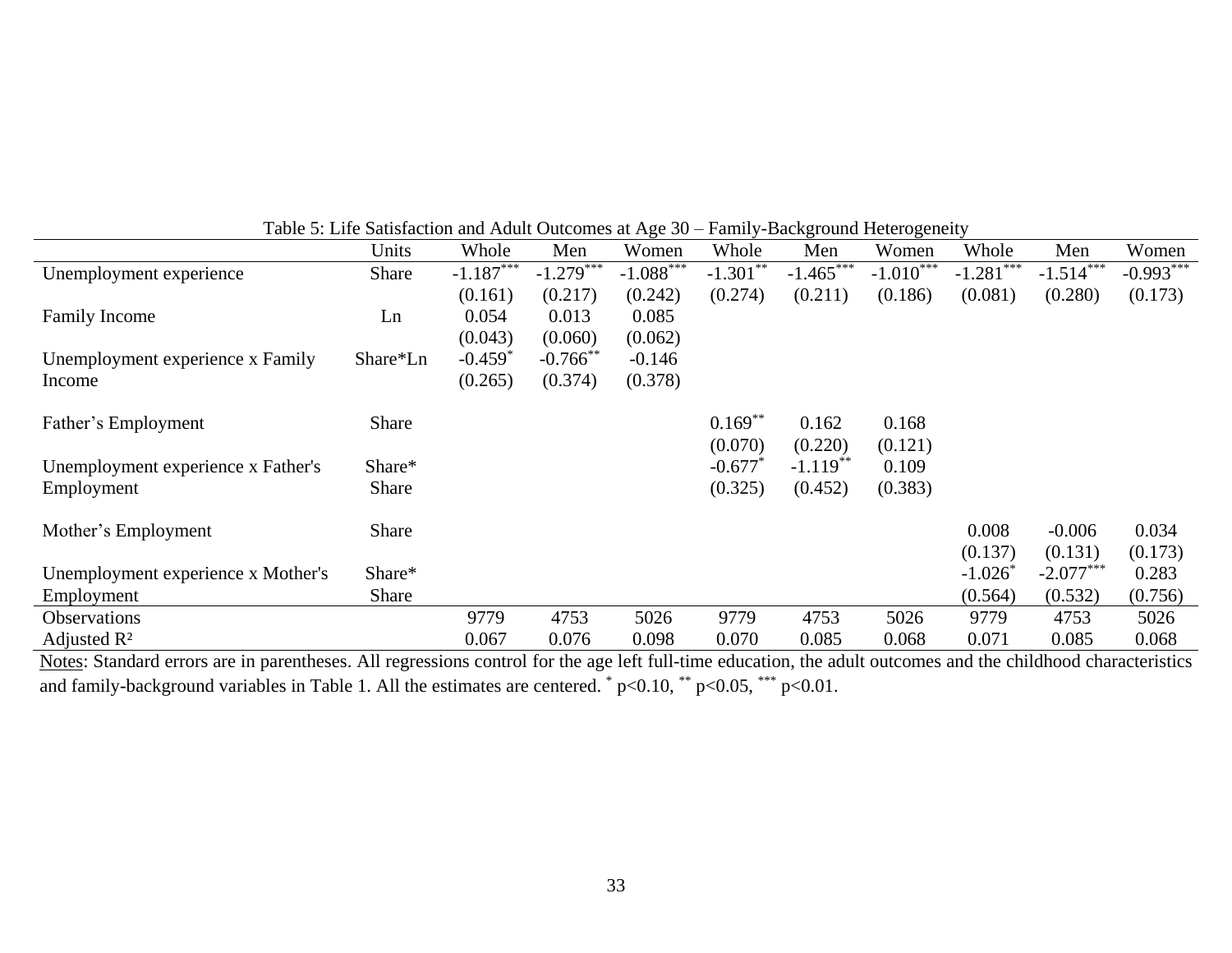|                         |           | Lable 0. The Determinants of Unemployment at Age 50<br>P(Unemployment) |            |            |                      | <b>Unemployment Experience</b> |            |  |
|-------------------------|-----------|------------------------------------------------------------------------|------------|------------|----------------------|--------------------------------|------------|--|
|                         | Units     | All                                                                    | Men        | Women      | All                  | Men                            | Women      |  |
| Intellectual            | 0/1       | $-0.94*$                                                               | $-1.37$    | $-0.59$    | $-1.38***$           | $-1.17*$                       | $-1.52***$ |  |
| performance (16)        |           | (0.56)                                                                 | (0.93)     | (0.65)     | (0.41)               | (0.60)                         | (0.56)     |  |
| Behaviour (16)          | SD(index) | $-0.77***$                                                             | $-0.86$ ** | $-0.70**$  | $-0.74***$           | $-0.95***$                     | $-0.52***$ |  |
|                         |           | (0.26)                                                                 | (0.39)     | (0.35)     | (0.20)               | (0.31)                         | (0.26)     |  |
| <b>Emotional health</b> | SD(index) | $-0.34$                                                                | $-0.01$    | $-0.56***$ | $-0.47***$           | $-0.16$                        | $-0.72***$ |  |
| (16)                    |           | (0.23)                                                                 | (0.39)     | (0.28)     | (0.17)               | (0.24)                         | (0.22)     |  |
| Family income           | Ln        | $-0.31$                                                                | $-0.16$    | $-0.46$    | $-0.33***$           | $-0.35*$                       | $-0.29$    |  |
|                         |           | (0.22)                                                                 | (0.35)     | (0.27)     | (0.16)               | (0.21)                         | (0.24)     |  |
| Parents' education      | Age       | 0.16                                                                   | 0.17       | 0.20       | $0.31***$            | 0.15                           | $0.47***$  |  |
|                         |           | (0.20)                                                                 | (0.33)     | (0.22)     | (0.14)               | (0.19)                         | (0.22)     |  |
| Mother's                | Share     | $-0.98***$                                                             | $-1.32***$ | $-0.69$    | $-0.56***$           | $-0.53$                        | $-0.58*$   |  |
| employment              |           | (0.37)                                                                 | (0.60)     | (0.45)     | (0.14)               | (0.41)                         | (0.33)     |  |
| Father's                | Share     | $-0.52$                                                                | $-1.55***$ | 0.38       | $-1.03***$           | $-1.39***$                     | $-0.78***$ |  |
| employment              |           | (0.34)                                                                 | (0.59)     | (0.39)     | (0.27)               | (0.40)                         | (0.38)     |  |
| Parental                | SD(index) | $-0.42$ <sup>*</sup>                                                   | $-0.96***$ | 0.15       | $-0.45***$           | $-0.51***$                     | $-0.36$    |  |
| involvement             |           | (0.24)                                                                 | (0.40)     | (0.26)     | (0.17)               | (0.24)                         | (0.22)     |  |
| Family break-up         | 0/1       | 0.16                                                                   | $-0.12$    | 0.50       | 0.26                 | 0.66                           | $-0.07$    |  |
|                         |           | (0.61)                                                                 | (1.02)     | (0.73)     | (0.46)               | (0.75)                         | (0.56)     |  |
| Mother's mental         | SD(index) | $-0.25$                                                                | $-0.49$    | $-0.03$    | $-0.31$ <sup>*</sup> | $-0.65***$                     | 0.01       |  |
| health                  |           | (0.21)                                                                 | (0.37)     | (0.23)     | (0.17)               | (0.26)                         | (0.21)     |  |
| No. of siblings         | No.       | $0.55***$                                                              | $0.82*$    | 0.28       | $0.54***$            | $0.54***$                      | $0.51***$  |  |
|                         |           | (0.26)                                                                 | (0.42)     | (0.32)     | (0.18)               | (0.26)                         | (0.25)     |  |
| Post-marital            | 0/1       | $-0.17$                                                                | $-1.01$    | 0.68       | 0.54                 | 0.44                           | 0.68       |  |
| conception              |           | (0.69)                                                                 | (1.23)     | (0.71)     | (0.47)               | (0.75)                         | (0.59)     |  |
| White                   | 0/1       | $-0.45$                                                                | $-3.25$    | $2.25***$  | $-0.41$              | $-2.21$                        | 0.96       |  |
|                         |           | (1.72)                                                                 | (3.27)     | (1.05)     | (1.25)               | (2.08)                         | (1.31)     |  |
| Low birth weight        | 0/1       | $-0.60$                                                                | $-0.84$    | $-0.32$    | $-0.18$              | $-1.53***$                     | 1.06       |  |
|                         |           | (0.76)                                                                 | (1.31)     | (0.85)     | (0.60)               | (0.70)                         | (0.94)     |  |
| Female                  | 0/1       | $-2.14***$                                                             |            |            | $-1.71***$           |                                |            |  |
|                         |           | (0.36)                                                                 |            |            | (0.60)               |                                |            |  |
| Observations            |           | 9779                                                                   | 4753       | 5026       | 9779                 | 4753                           | 5026       |  |
| Adjusted $R^2$          |           | 0.021                                                                  | 0.029      | 0.012      | 0.043                | 0.056                          | 0.033      |  |

Table 6: The Determinants of Unemployment at Age 30

Notes: Standard errors are in parentheses. All the coefficients are multiplied by 100.  $*$  p<0.10,  $*$  $p<0.05$ , \*\*\*  $p<0.01$ .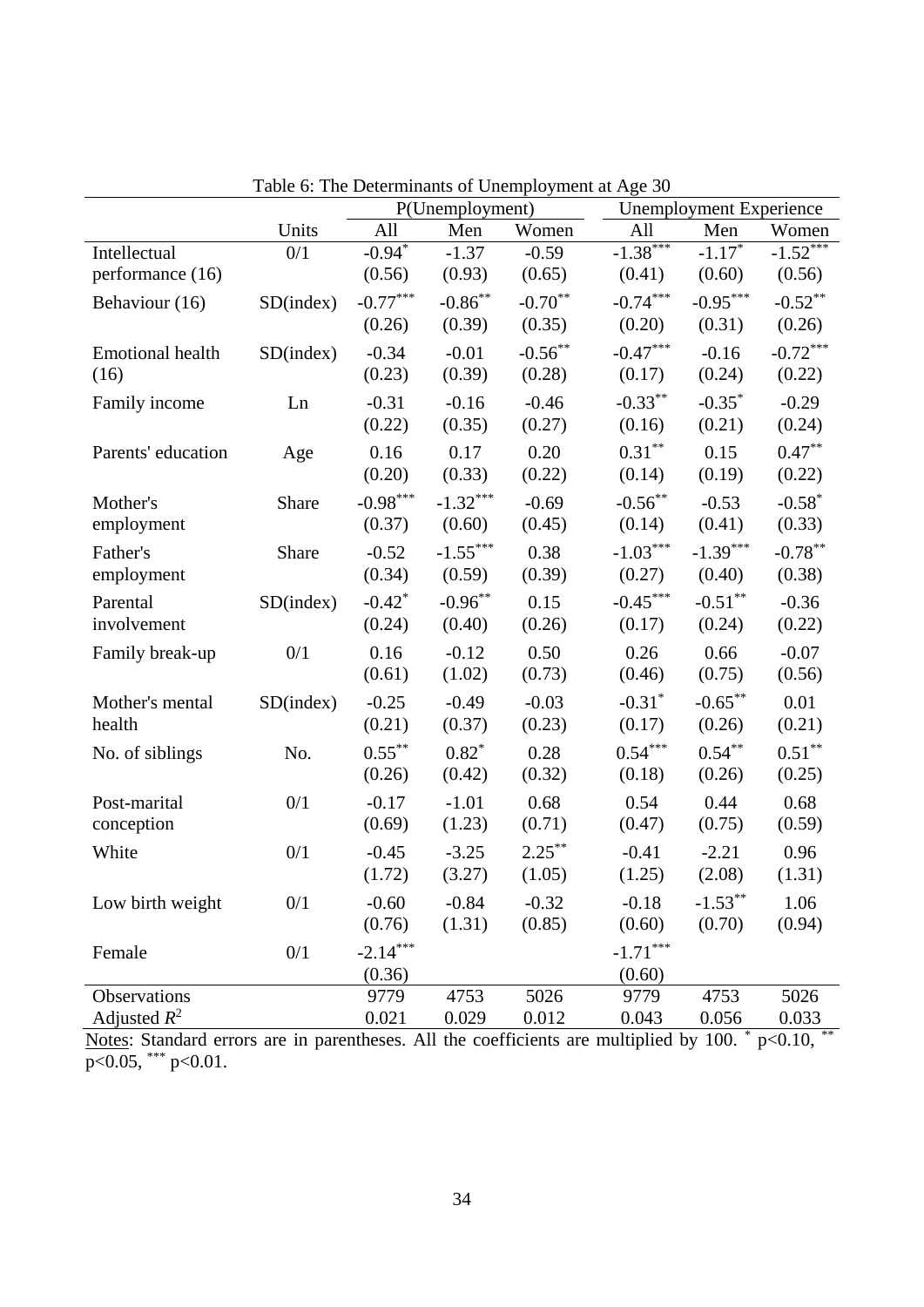## **Appendix:**

### **Table A1: BCS Variables**

| <b>Variable</b>                      | <b>Measured at</b><br>Age (year) | Question(s)                                                                                                                                                | <b>Scale</b>                                                                                                                                                            | <b>Reported By</b> |
|--------------------------------------|----------------------------------|------------------------------------------------------------------------------------------------------------------------------------------------------------|-------------------------------------------------------------------------------------------------------------------------------------------------------------------------|--------------------|
| <b>Life satisfaction</b>             | 30                               | How dissatisfied or satisfied are you about<br>the way your life as turned out so far?                                                                     | Responses reported on a 0-10 scale.                                                                                                                                     | Respondent         |
| <b>Adult outcomes</b>                |                                  |                                                                                                                                                            |                                                                                                                                                                         |                    |
| <b>Income</b>                        | 30                               | Equivalised household annual income                                                                                                                        | £2012, $log$                                                                                                                                                            | Respondent         |
| <b>Qualifications</b>                | 30                               | Highest level of education achieved                                                                                                                        | 6 categories (No qualifications; CSE; O-level; A-<br>level; Degree; Higher degree).                                                                                     | Respondent         |
| <b>Labour market status</b>          | 30                               | Currently not unemployed                                                                                                                                   | Dummy variable $(0,1)$                                                                                                                                                  | Respondent         |
| Non-criminality                      | 30                               | How many times has respondent been<br>formally cautioned at the police station?<br>How many times has respondent been<br>found guilty by a criminal court? | The sum of the answers to the two questions is<br>calculated: this goes from 0 to 18. We then<br>reverse the score so that non-criminality ranges<br>from $0$ to $18$ . | Respondent         |
| <b>Partnered</b>                     | 30                               | Currently married or cohabiting                                                                                                                            | Dummy variable $(0,1)$                                                                                                                                                  | Respondent         |
| <b>Having children</b>               | 30                               | Whether cohort member has any of own<br>kids in the household                                                                                              | Dummy variable $(0,1)$                                                                                                                                                  | Respondent         |
| <b>Physical health</b><br>conditions | 26                               | Number of physical health conditions                                                                                                                       | Each condition is $(0,1)$ . Reverse-coded total<br>points score from 15 questions (See Table A2 for<br>details of questions)                                            | Respondent         |
| <b>Child outcomes</b>                |                                  |                                                                                                                                                            |                                                                                                                                                                         |                    |
| <b>Academic Achievement</b>          | 16                               | Has at least an O-level (NVQ2)                                                                                                                             | Dummy variable 0-1                                                                                                                                                      | Mother             |
| <b>Behaviour</b>                     | 16                               | 17 questions on behavioural and<br>hyperactivity problems                                                                                                  | Each response recoded on $(0,1)$ scale. Reverse-<br>coded total score used. (See Table A2 for details<br>of questions)                                                  | Mother             |
| <b>Emotional Health</b>              | 16                               | 22 questions answered by the child and 8<br>questions answered by the mother on<br>emotional problems                                                      | Each response recoded on $a(0,1)$ scale. Reverse-<br>coded total score used. (See Table A2 for details<br>of the questions)                                             | Mother & child     |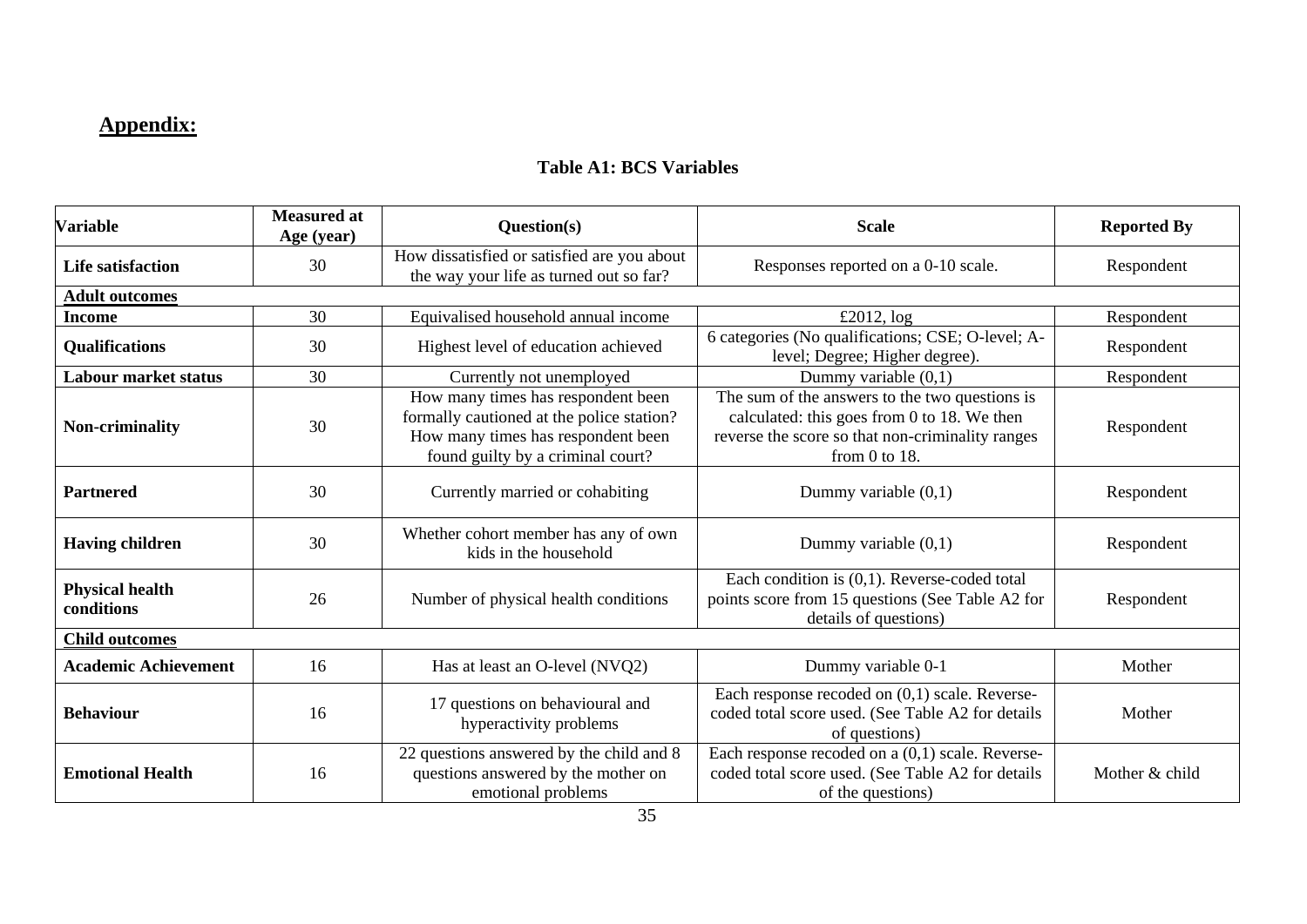| Family                        |           |                                                                                                                                                                                                                         |                                                                                                                                  |        |
|-------------------------------|-----------|-------------------------------------------------------------------------------------------------------------------------------------------------------------------------------------------------------------------------|----------------------------------------------------------------------------------------------------------------------------------|--------|
| <b>Parents' Education</b>     | pre-birth | Age parents left full time education<br>Average score used.                                                                                                                                                             |                                                                                                                                  | Mother |
| <b>Family Income</b>          | 10        | Equivalised family weekly income                                                                                                                                                                                        | £1986, $log$                                                                                                                     | Mother |
| <b>Involvement</b>            | 10        | Frequency<br>family goes for a walk together; goes on an<br>outing together; has meals together; goes<br>for holidays together; goes shopping<br>together; chats for at least 5 minutes; goes<br>to restaurant together | Each activity recoded on $a(0,1)$ scale (rarely vs.<br>sometimes or often). Total score used.                                    | Mother |
| <b>Mother's Mental Health</b> | 5,10      | Malaise score                                                                                                                                                                                                           | Each response is $(0,1)$ . Reverse-coded total<br>points score from 24 questions. (See Table A2<br>for details of the questions) | Mother |
| <b>Family Break up</b>        | 0,5,10,16 | Both natural parents live in household at 16                                                                                                                                                                            | Reverse scale $(0,1)$                                                                                                            | Mother |
| <b>Mother's Employment</b>    | 0,10,16   | Currently employed                                                                                                                                                                                                      | No. of waves answered Yes $(73)$                                                                                                 | Mother |
| <b>Father's Employment</b>    | 0,10,16   | Currently employed                                                                                                                                                                                                      | No. of waves answered Yes $(7)$                                                                                                  | Mother |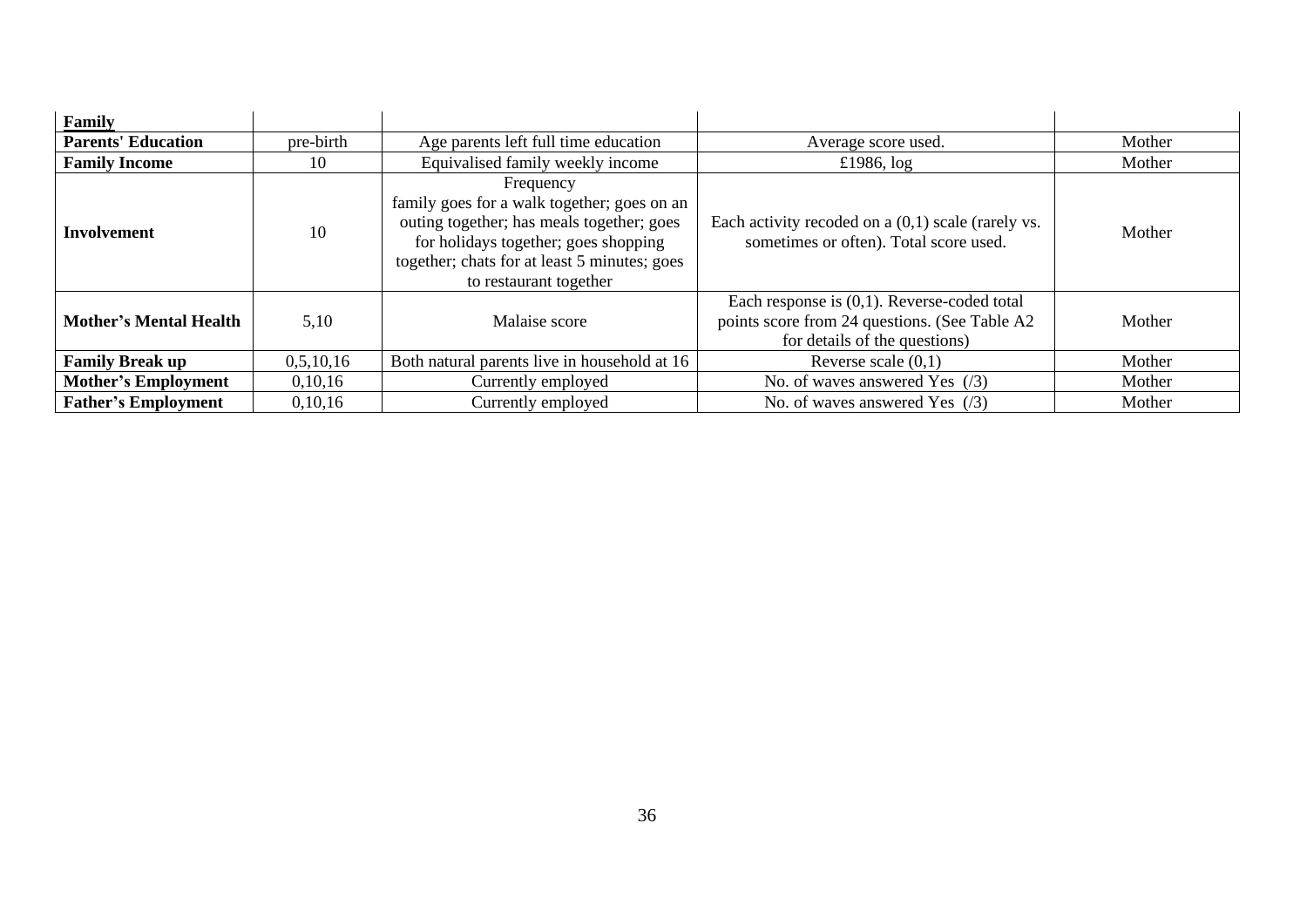#### **Table A2: BCS Variables – Exact wording**

#### **Behaviour Scale (16)**

*Are the following statements about the child "Does not apply", "Applies somewhat" or "Certainly applies"?* These are recoded into a binary variable with the first answer as 0 as the second two as 1.

Is very restless Is squirmy/fidgety Often destroy belongings Frequently fights with others Is not much liked by others Sometimes takes others things Is often disobedient Cannot settle to do things Often tells lies Bullies others Is in inattentive/easily distracted Hums or makes odd noises Requests must be met immediately Shows restless behaviour Is impulsive/excitable Interferes with others activity Given to rhythmic tapping/kicking

#### **Emotional Scale (16)**

*Are the following statements about the child "Does not apply", "Applies somewhat" or "Certainly applies*"? These are recoded into a binary variable with the first answer as 0 as the second two as 1.

Often worried, worries about many things Tends to do things on his own - rather solitary Irritable. Is quick to "fly off the handle" Often appears miserable, unhappy, tearful or distressed Tends to be fearful or afraid of new things or new situations Is fussy of over particular Is sullen or sulky Cries for little cause

*Feeling healthy. Please tell us whether you have each of these problems most of the time, some of the time, rarely or never.* 

Do you have backache? Do you feel tired? Do you feel miserable or depressed?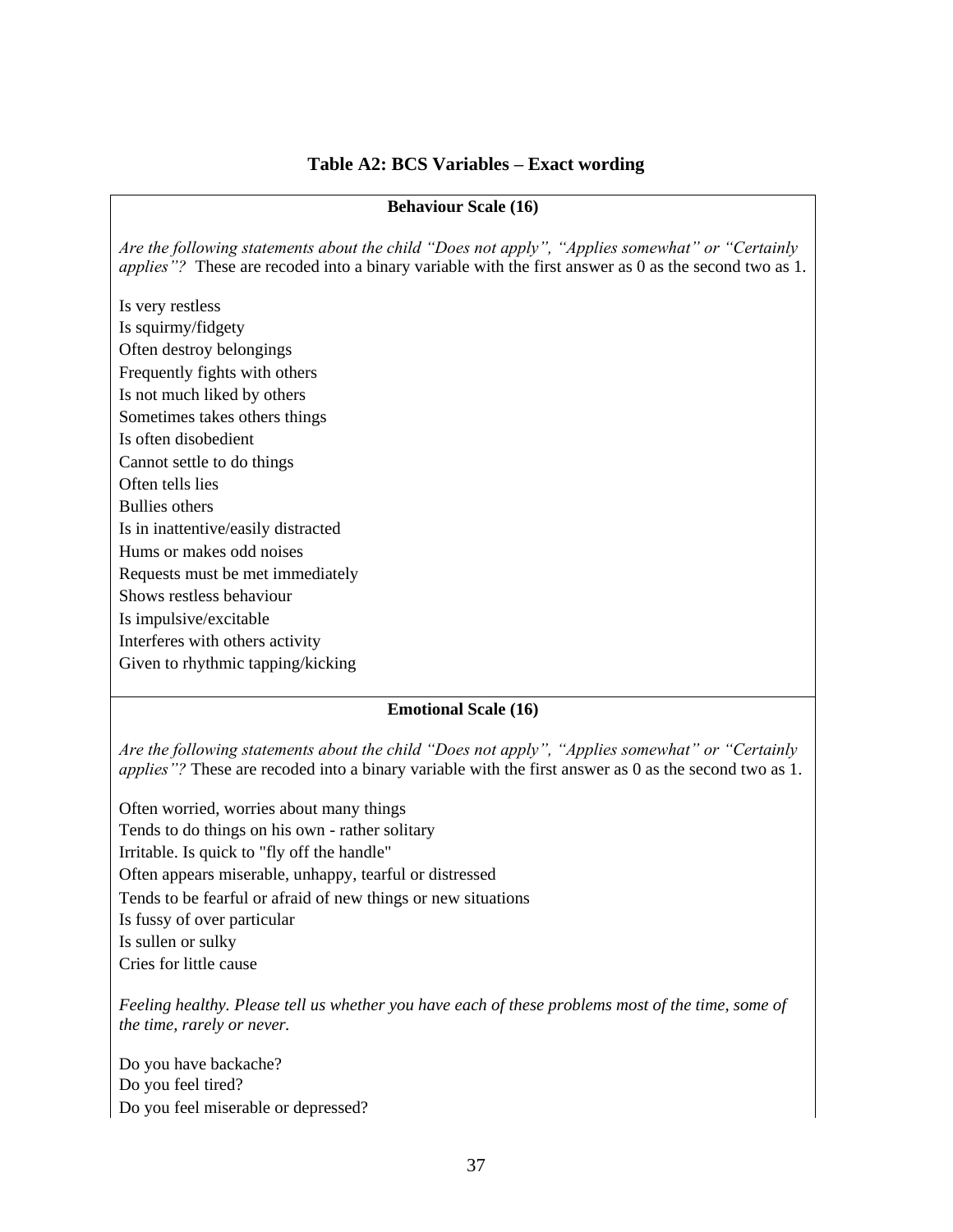Do you have headaches? Do things worry you? Do you have great difficulty sleeping? Do you wake unnecessarily early in the morning? Do you wear yourself out worrying about your health? Do you ever get in a violent rage? Do people annoy and irritate you? Have you at times a twitching of the face, hand or shoulders? Do you often suddenly become scared for no good reason? Are you scared if alone? Are you easily upset or irritated? Are you frightened of going out alone or of meeting people? Are you constantly keyed up and jittery? Do you suffer from indigestion? Do you suffer from an upset stomach? Is your appetite poor? Does every little thing get on your nerves and wear you out? Does your heart often race like mad? Do you often have bad pains in your eyes?

#### **Malaise Score**

*Please tick all the symptoms that apply.* 

Do you often have backache? Do you feel tired most of the time? Do you often feel miserable or depressed? Do you often have bad headaches? Do you often get worried about things? Do you usually have great difficulty in falling or staying asleep? Do you usually wake unnecessarily early in the morning? Do you wear yourself out worrying about your health? Do you often get into a violent rage? Do people often annoy and irritate you? Have you at times had twitching of the face, head or shoulders? Do you often suddenly become scared for no good reason? Are you scared to be alone when there are no friends near you? Are you easily upset or irritated? Are you frightened of going out alone or of meeting people? Are you constantly keyed up and jittery? Do you suffer from indigestion? Do you suffer from an upset stomach? Is your appetite poor? Does every little thing get on your nerves and wear you out? Does your heart often race like mad?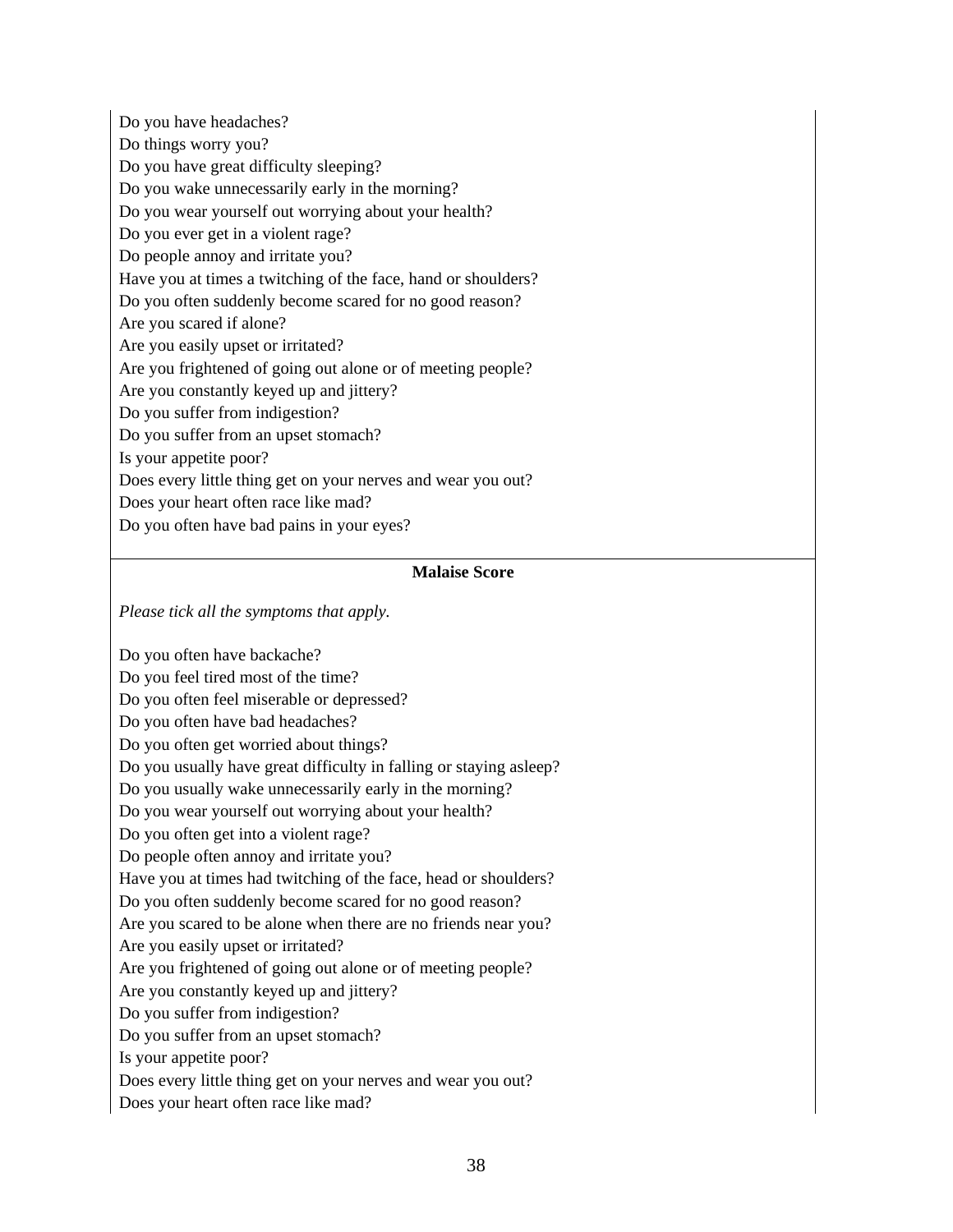Do you often have bad pains in your eyes? Are you troubled with rheumatism or fibrositis? Have you ever had a nervous breakdown?

#### **Physical Health**

*Please tick all that apply. Have you suffered from any of these…*

Hay Fever Asthma Bronchitis Wheezing when you have a cold flu Skin problems Fit, convulsions, epilepsy Persistent joint of back pain Diabetes Persistent trouble with teeth, gums or mouth Cancer Stomach or other digestive problems Bladder or kidney problems Hearing difficulties Frequent problems with periods or other gynaecological problems Other health problem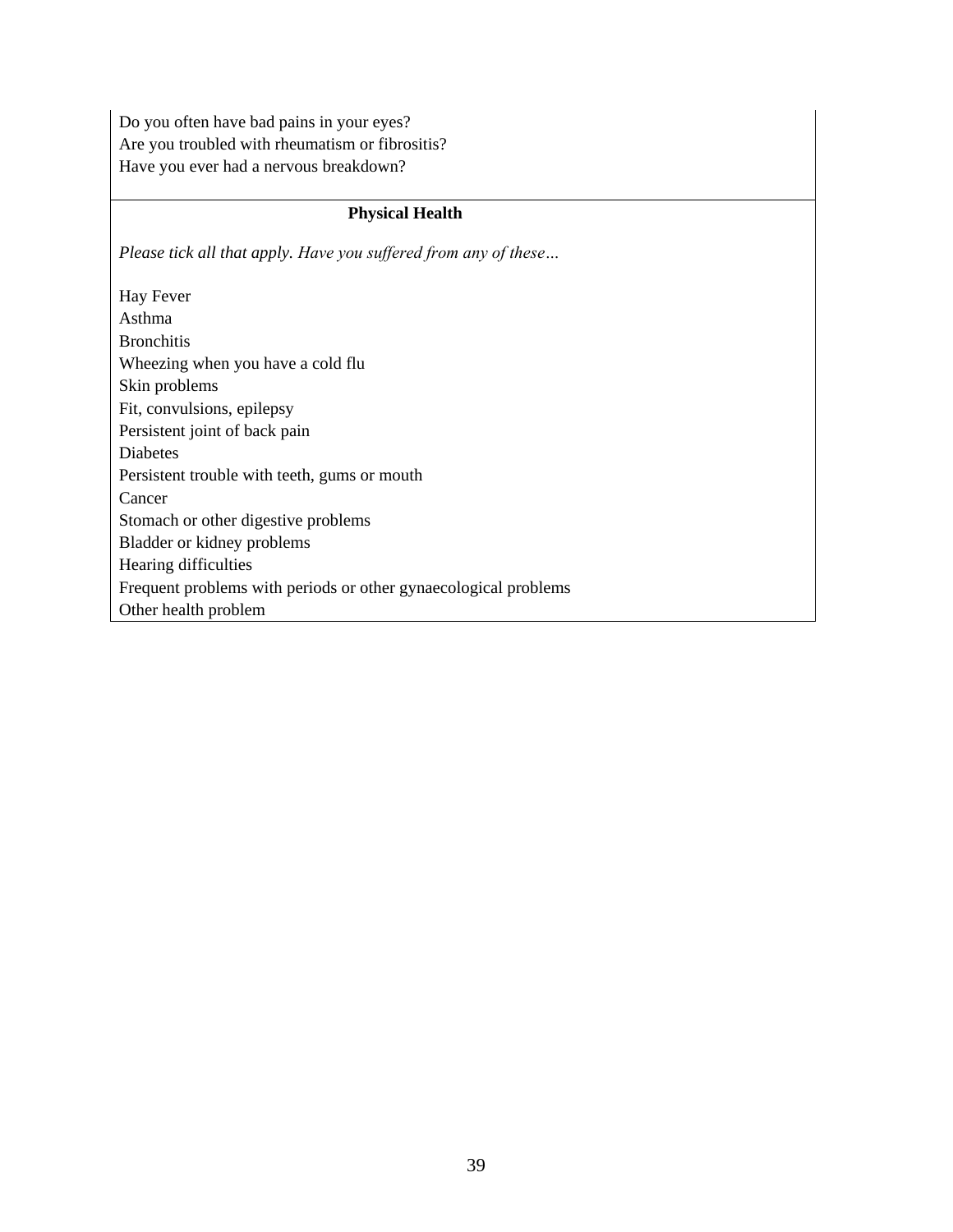|                               |                | Table A3: Life Sausfaction and Adult Outcomes at Age 30: Full Results<br>Life Satisfaction $(0-10)$ |                   |             |  |
|-------------------------------|----------------|-----------------------------------------------------------------------------------------------------|-------------------|-------------|--|
|                               | Units          | (1)                                                                                                 | (2)               | (3)         |  |
| Unemployment experience       | Share          | $-1.640***$                                                                                         | $\frac{2}{1.202}$ | $-1.074***$ |  |
|                               |                | (0.111)                                                                                             | (0.163)           | (0.168)     |  |
| Part-time employed            | 0/1            |                                                                                                     | $-0.083***$       | $0.228***$  |  |
|                               |                |                                                                                                     | (0.024)           | (0.028)     |  |
| Self-employed                 | 0/1            |                                                                                                     | $0.141***$        | $0.179***$  |  |
|                               |                |                                                                                                     | (0.043)           | (0.034)     |  |
| Unemployed                    | 0/1            |                                                                                                     | $-0.830***$       | $-0.739***$ |  |
|                               |                |                                                                                                     | (0.085)           | (0.092)     |  |
| Out of the labour force       | 0/1            |                                                                                                     | 0.011             | 0.091       |  |
|                               |                |                                                                                                     | (0.108)           | (0.122)     |  |
| Income                        | Ln             |                                                                                                     |                   | $0.244***$  |  |
|                               |                |                                                                                                     |                   | (0.029)     |  |
| Qualifications                | SD(index)      |                                                                                                     |                   | $0.070**$   |  |
|                               |                |                                                                                                     |                   | (0.026)     |  |
| Non-criminality               | Arrests (inv.) |                                                                                                     |                   | $0.046***$  |  |
|                               |                |                                                                                                     |                   | (0.005)     |  |
| Partnered                     | 0/1            |                                                                                                     |                   | $0.298***$  |  |
|                               |                |                                                                                                     |                   | (0.031)     |  |
| Physical health (lagged)      | SD(index)      |                                                                                                     |                   | $0.198***$  |  |
|                               |                |                                                                                                     |                   | (0.073)     |  |
| Intellectual performance (16) | 0/1            | $0.177***$                                                                                          | $0.173***$        | 0.020       |  |
|                               |                | (0.028)                                                                                             | (0.026)           | (0.040)     |  |
| Behaviour (16)                | SD(index)      | $0.034***$                                                                                          | $0.031***$        | $0.021***$  |  |
|                               |                | (0.005)                                                                                             | (0.005)           | (0.006)     |  |
| Emotional health (16)         | SD(index)      | $0.150***$                                                                                          | $0.149***$        | $0.137***$  |  |
|                               |                | (0.018)                                                                                             | (0.017)           | (0.017)     |  |
| Family income                 | Ln             | $0.039***$                                                                                          | $0.037**$         | 0.024       |  |
|                               |                | (0.013)                                                                                             | (0.014)           | (0.017)     |  |
| Parents' education            | Age            | 0.019                                                                                               | 0.017             | $-0.011$    |  |
|                               |                | (0.024)                                                                                             | (0.024)           | (0.025)     |  |

Table A3: Life Satisfaction and Adult Outcomes at Age 30: Full Results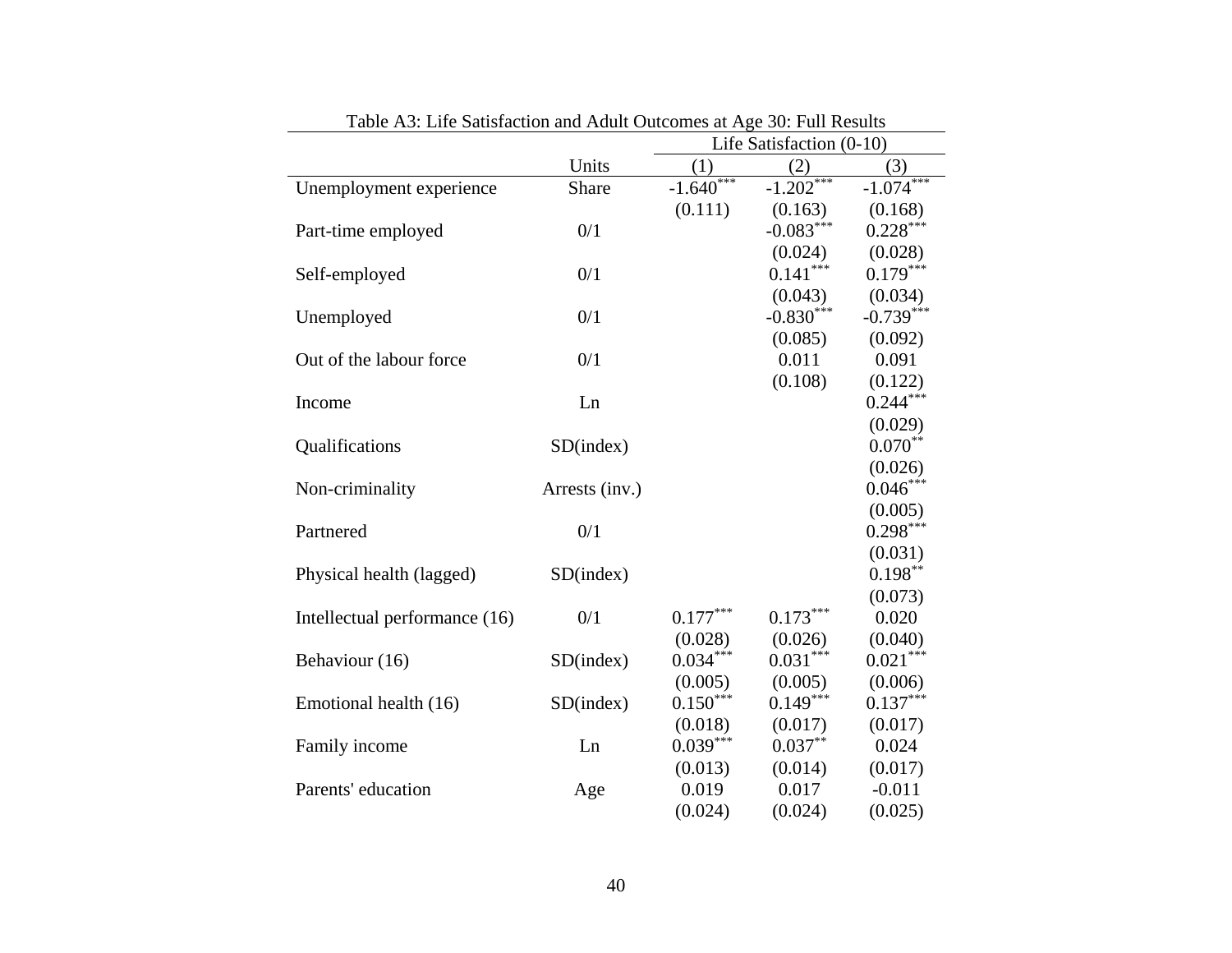| Mother's employment     | Share     | $-0.046$   | $-0.053$   | $-0.058$   |
|-------------------------|-----------|------------|------------|------------|
|                         |           | (0.057)    | (0.057)    | (0.054)    |
| Father's employment     | Share     | $0.049**$  | $0.050**$  | $0.047**$  |
|                         |           | (0.019)    | (0.019)    | (0.020)    |
| Parental involvement    | SD(index) | $0.059***$ | $0.057***$ | $0.052***$ |
|                         |           | (0.015)    | (0.014)    | (0.014)    |
| Family break-up         | 0/1       | $-0.037$   | $-0.038$   | $-0.038$   |
|                         |           | (0.026)    | (0.026)    | (0.024)    |
| Mother's mental health  | SD(index) | $0.075***$ | $0.074***$ | $0.065***$ |
|                         |           | (0.015)    | (0.013)    | (0.013)    |
| No. of siblings         | No.       | $0.023*$   | $0.025*$   | $0.032***$ |
|                         |           | (0.012)    | (0.013)    | (0.014)    |
| Post-marital conception | 0/1       | $0.135***$ | $0.130***$ | $0.092**$  |
|                         |           | (0.027)    | (0.031)    | (0.033)    |
| White                   | 0/1       | $0.341***$ | $0.343**$  | $0.355***$ |
|                         |           | (0.121)    | (0.120)    | (0.111)    |
| Female                  | 0/1       | $0.147***$ | $0.161***$ | $0.192***$ |
|                         |           | (0.016)    | (0.022)    | (0.027)    |
| Low birth weight        | 0/1       | $-0.029$   | $-0.035$   | $-0.038$   |
|                         |           | (0.080)    | (0.079)    | (0.077)    |
| Observations            |           | 9779       | 9779       | 9779       |
| Adjusted $\mathbb{R}^2$ |           | 0.054      | 0.054      | 0.070      |

Notes: Standard errors are in parentheses. All regressions control for the age left full-time education and the childhood characteristics and family-background variables in Table 1.  $*$  p<0.10,  $*$  p<0.05,  $***$  p<0.01.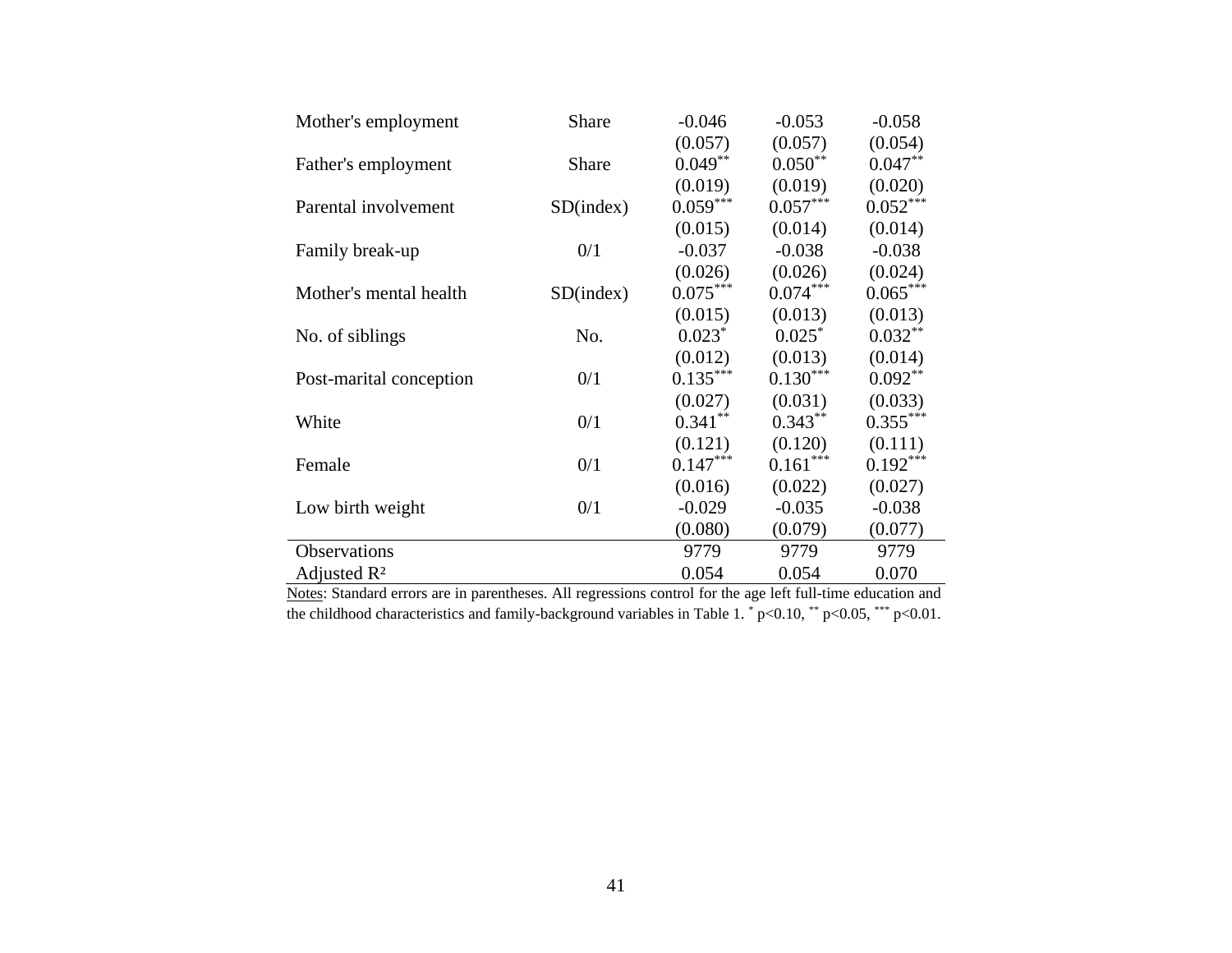|                             |                | Life Satisfaction (0-10) |             |             |  |  |
|-----------------------------|----------------|--------------------------|-------------|-------------|--|--|
|                             | Units          | (1)                      | (2)         | (3)         |  |  |
| Unemployment experience     | Share          | $-0.755***$              | $-0.407***$ | $-0.348***$ |  |  |
|                             |                | (0.169)                  | (0.109)     | (0.100)     |  |  |
| Part-time employed          | 0/1            |                          | $-0.176***$ | $0.037*$    |  |  |
|                             |                |                          | (0.025)     | (0.017)     |  |  |
| Self-employed               | 0/1            |                          | $0.096*$    | $0.129***$  |  |  |
|                             |                |                          | (0.045)     | (0.044)     |  |  |
| Unemployed                  | 0/1            |                          | $-0.672***$ | $-0.603***$ |  |  |
|                             |                |                          | (0.170)     | (0.168)     |  |  |
| Out of the labour force     | 0/1            |                          | $-0.075$    | 0.009       |  |  |
|                             |                |                          | (0.127)     | (0.132)     |  |  |
| Income                      | Ln             |                          |             | $0.146***$  |  |  |
|                             |                |                          |             | (0.037)     |  |  |
| Qualifications              | SD(index)      |                          |             | $0.061***$  |  |  |
|                             |                |                          |             | (0.018)     |  |  |
| Non-criminality             | Arrests (inv.) |                          |             | $0.034***$  |  |  |
|                             |                |                          |             | (0.013)     |  |  |
| Partnered                   | 0/1            |                          |             | $0.237***$  |  |  |
|                             |                |                          |             | (0.034)     |  |  |
| Physical health (lagged)    | SD(index)      |                          |             | 0.109       |  |  |
|                             |                |                          |             | (0.069)     |  |  |
| Life Satisfaction at age 26 | $(0-10)$       | $0.371***$               | $0.370***$  | $0.359***$  |  |  |
|                             |                | (0.009)                  | (0.009)     | (0.010)     |  |  |
| Observations                |                | 6698                     | 6698        | 6698        |  |  |
| Adjusted $\mathbb{R}^2$     |                | 0.194                    | 0.198       | 0.207       |  |  |

Table A4: Life Satisfaction and Adult Outcomes at Age 30

Notes: Standard errors are in parentheses. All regressions control for the age left full-time education and the childhood characteristics and family-background variables in Table 1.  $^{*}$  p<0.10,  $^{**}$  p<0.05,  $^{***}$  p<0.01.